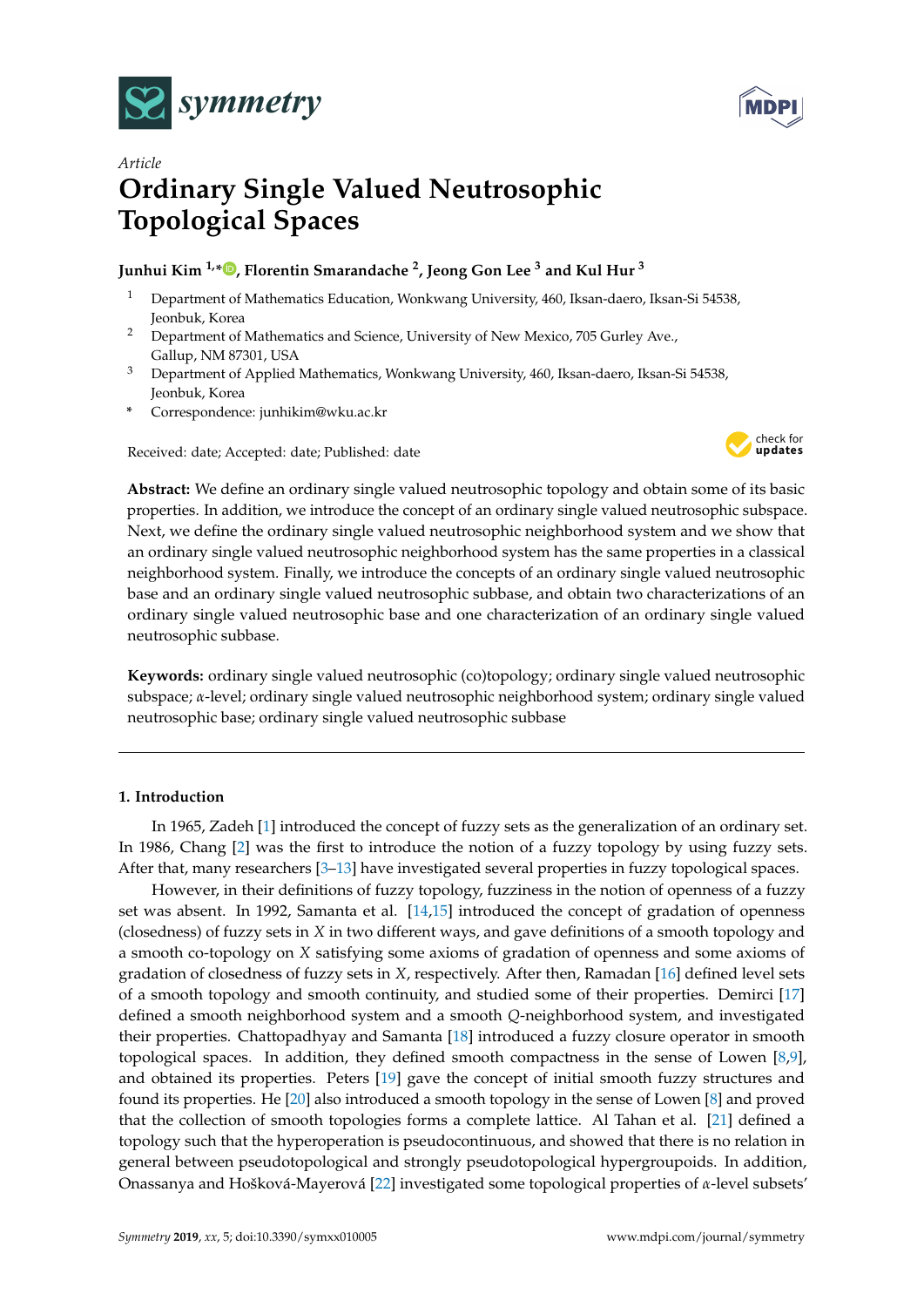topology of a fuzzy subset. Moreover, Çoker and Demirci [\[23\]](#page-24-10), and Samanta and Mondal [\[24](#page-24-11)[,25\]](#page-24-12) defined intuitionistic gradation of openness (in short IGO) of fuzzy sets in Sostak's sense  $[26]$  by using intuitionistic fuzzy sets introduced by Atanassov [\[27\]](#page-24-14). They mainly dealt with intuitionistic gradation of openness of fuzzy sets in the sense of Chang. However, in 2010, Lim et al. [\[28\]](#page-24-15) investigated intuitionistic smooth topological spaces in Lowen's sense. Recently, Kim et al. [\[29\]](#page-24-16) studied continuities and neighborhood systems in intuitionistic smooth topological spaces. In addition, Choi et al. [\[30\]](#page-24-17) studied an interval-valued smooth topology by gradation of openness of interval-valued fuzzy sets introduced by Gorzalczany [\[31\]](#page-24-18) and Zadeh [\[32\]](#page-24-19), respectively. In particular, Ying [\[33\]](#page-24-20) introduced the concept of the topology (called a fuzzifying topology) considering the degree of openness of an ordinary subset of a set. In 2012, Lim et al. [\[34\]](#page-24-21) studied general properties in ordinary smooth topological spaces. In addition, they [\[35](#page-24-22)[–37\]](#page-24-23) investigated closures, interiors and compactness in ordinary smooth topological spaces.

In 1998, Smarandache [\[38\]](#page-24-24) defined the concept of a neutrusophic set as the generalization of an intuitionistic fuzzy set. Salama et al. [\[39\]](#page-24-25) introduced the concept of a neutrosophic crisp set and neutrosophic crisp relation (see [\[40\]](#page-24-26) for a neutrosophic crisp set theory). After that, Hur et al. [\[41](#page-24-27)[,42\]](#page-24-28) introduced categories **NSet**(*H*) and **NCSet** consisting of neutrosophic sets and neutrosophic crisp sets, respectively, and investigated them in a topological universe view-point. Smarandache [\[43\]](#page-25-0) defined the notion of neutrosophic topology on the non-standard interval and Lupiánez proved that Smarandache's definitions of neutrsophic topology are not suitable as extensions of the intuitionistic fuzzy topology (see Proposition 3 in [\[44](#page-25-1)[,45\]](#page-25-2)). In addition, Salama and Alblowi [\[46\]](#page-25-3) defined a neutrosophic topology and obtained some of its properties. Salama et al. [\[47\]](#page-25-4) defined a neutrosophic crisp topology and studied some of its properties. Wang et al. [\[48\]](#page-25-5) introduced the notion of a single valued neutrosophic set. Recently, Kim et al. [\[49\]](#page-25-6) studied a single valued neutrosophic relation, a single valued neutrosophic equivalence relation and a single valued neutrosophic partition.

In this paper, we define an ordinary single valued neutrosophic topology and obtain some of its basic properties. In addition, we introduce the concept of an ordinary single valued neutrosophic subspace. Next, we define the ordinary single valued neutrosophic neighborhood system and we show that an ordinary single valued neutrosophic neighborhood system has the same properties in a classical neighborhood system. Finally, we introduce the concepts of an ordinary single valued neutrosophic base and an ordinary single valued neutrosophic subbase, and obtain two characterizations of an ordinary single valued neutrosophic base and one characterization of an ordinary single valued neutrosophic subbase.

#### **2. Preliminaries**

In this section, we introduce the concepts of single valued neutrosophic set, the complement of a single valued neutrosophic set, the inclusion between two single valued neutrosophic sets, the union and the intersection of them.

**Definition 1** ([\[43\]](#page-25-0))**.** *Let X be a non-empty set. Then, A is called a neutrosophic set (in sort, NS) in X, if A has the form*  $A = (T_A, I_A, F_A)$ , *where* 

$$
T_A: X \to ]-0,1^+[, \quad I_A: X \to ]-0,1^+[, \quad F_A: X \to ]-0,1^+[.
$$

*Since there is no restriction on the sum of*  $T_A(x)$ *,*  $I_A(x)$  *and*  $F_A(x)$ *, for each*  $x \in X$ *,* 

$$
-0 \le T_A(x) + I_A(x) + F_A(x) \le 3^+.
$$

*Moreover, for each*  $x \in X$ ,  $T_A(x)$  (resp.,  $I_A(x)$  and  $F_A(x)$ ) represent the degree of membership (resp., *indeterminacy and non-membership) of x to A.*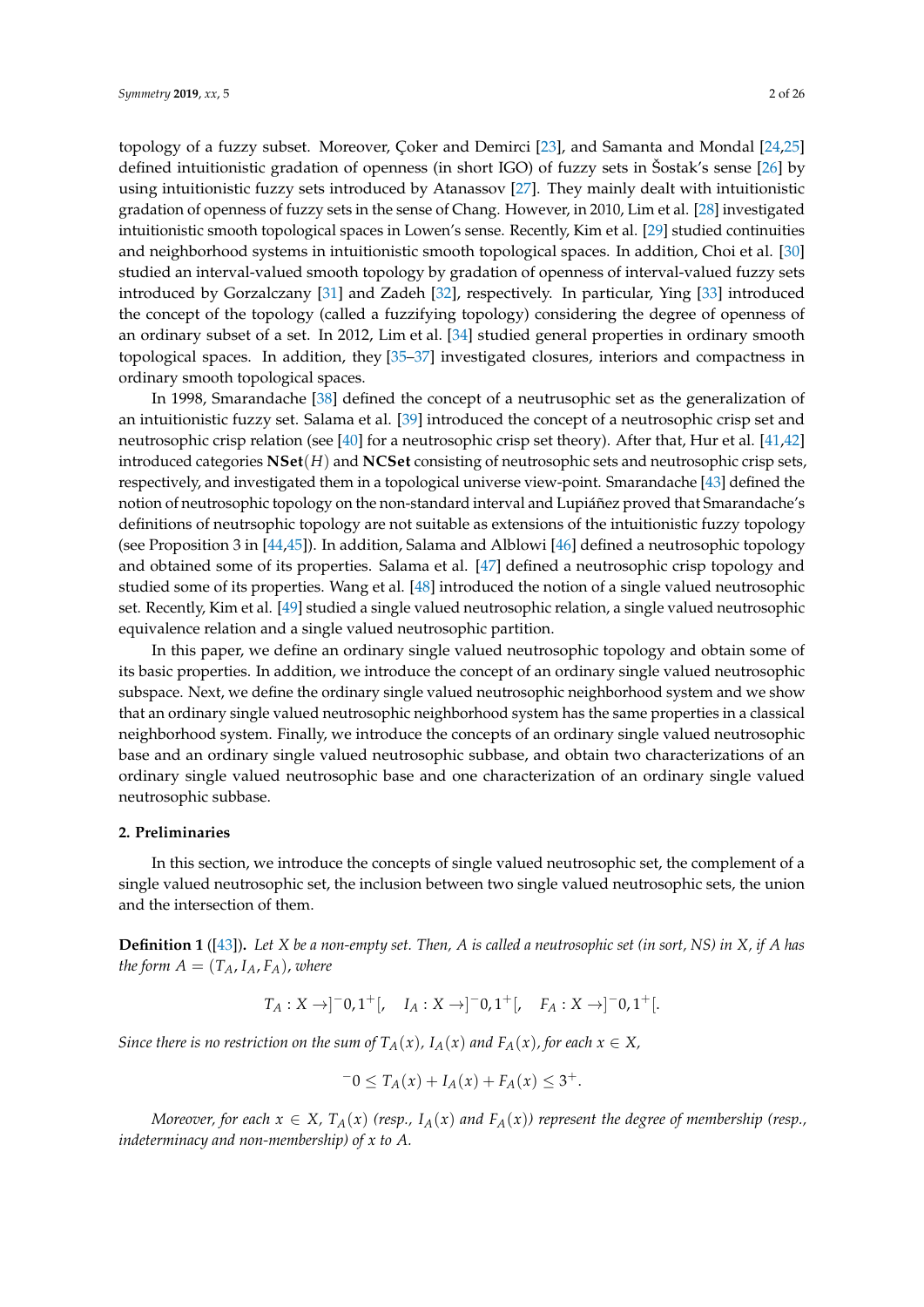From Example 2.1.1 in [\[17\]](#page-24-4), we can see that every IFS (intutionistic fuzzy set) *A* in a non-empty set *X* is an NS in *X* having the form

$$
A=(T_A,1-(T_A+F_A),F_A),
$$

where  $(1 - (T_A + F_A))(x) = 1 - (T_A(x) + F_A(x)).$ 

**Definition 2** ([\[43\]](#page-25-0)). Let *A* and *B* be two NSs in *X*. Then, we say that *A* is contained in *B*, denoted by  $A \subset B$ , if, for each  $x \in X$ , inf  $T_A(x) \le \inf T_B(x)$ ,  $\sup T_A(x) \le \sup T_B(x)$ ,  $\inf T_B(x) \ge \inf T_B(x)$ ,  $\sup I_A(x) \ge \sup T_A(x)$ *sup*  $I_B(x)$ , *inf*  $F_A(x) \ge \inf F_B(x)$  *and sup*  $F_A(x) \ge \sup F_B(x)$ *.* 

**Definition 3** ([\[48\]](#page-25-5))**.** *Let X be a space of points (objects) with a generic element in X denoted by x. Then, A* is called a single valued neutrosophic set (in short, SVNS) in X, if A has the form  $A = (T_A, I_A, F_A)$ , *where*  $T_A$ ,  $I_A$ ,  $F_A: X \to [0,1]$ .

*In this case, TA*, *IA*, *F<sup>A</sup> are called truth-membership function, indeterminacy-membership function, falsity-membership function, respectively, and we will denote the set of all SVNSs in X as SVNS*(*X*)*.*

*Furthermore, we will denote the empty SVNS (resp. the whole SVNS] in X as*  $0<sub>N</sub>$  *(resp.*  $1<sub>N</sub>$ *) and define by*  $0_N(x) = (0, 1, 1)$  (resp.  $1_N = (1, 0, 0)$ ), for each  $x \in X$ .

**Definition 4** ([\[48\]](#page-25-5)). Let  $A \in SVNS(X)$ . Then, the complement of  $A$ , denoted by  $A^c$ , is an SVNS in  $X$  defined *as follows: for each*  $x \in X$ ,

$$
T_{A^c}(x) = F_A(x), I_{A^c}(x) = 1 - I_A(x)
$$
 and  $F_{A^c}(x) = T_A(x)$ .

<span id="page-2-0"></span>**Definition 5** ([\[50\]](#page-25-7)). *Let A*,  $B \in SVNS(X)$ *. Then,* 

*(i) A* is said to be contained in B, denoted by  $A \subset B$ , if, for each  $x \in X$ ,

 $T_A(x) \leq T_B(x)$ ,  $I_A(x) \geq I_B(x)$  and  $F_A(x) \geq F_B(x)$ ,

*(ii) A is said to be equal to B, denoted by*  $A = B$ *, if*  $A \subset B$  *and*  $B \subset A$ *.* 

<span id="page-2-1"></span>**Definition 6** ([\[51\]](#page-25-8)). *Let A*,  $B \in SVNS(X)$ *. Then,* 

*(i) the intersection of A and B, denoted by A* ∩ *B, is a SVNS in X defined as:*

$$
A \cap B = (T_A \wedge T_B, I_A \vee I_B, F_A \vee F_B),
$$

where  $(T_A \wedge T_B)(x) = T_A(x) \wedge T_B(x)$ ,  $(F_A \vee F_B) = F_A(x) \vee F_B(x)$ , for each  $x \in X$ , *(ii) the union of A and B, denoted by A* ∪ *B, is an SVNS in X defined as:*

$$
A \cup B = (T_A \vee T_B, I_A \wedge I_B, F_A \wedge F_B).
$$

**Remark 1.** *Definitions [5](#page-2-0) and [6](#page-2-1) are different from the corresponding definitions in [\[48\]](#page-25-5).*

**Result 1** ([\[51\]](#page-25-8), Proposition 2.1). *Let A*,  $B \in SVNS(X)$ *. Then,* (1)  $A \subset A \cup B$  and  $B \subset A \cup B$ , (2)  $A ∩ B ⊂ A$  and  $A ∩ B ⊂ B$ ,  $(A^c)^c = A$  $(A) (A \cup B)^c = A^c \cap B^c$ ,  $(A \cap B)^c = A^c \cup B^c$ .

The following are immediate results of Definitions [5](#page-2-0) and [6.](#page-2-1)

**Proposition 1.** *Let A, B, C*  $\in$  *SVNS*(*X*)*. Then,* (1) (Commutativity)  $A \cup B = B \cup A$ ,  $A \cap B = B \cap A$ ,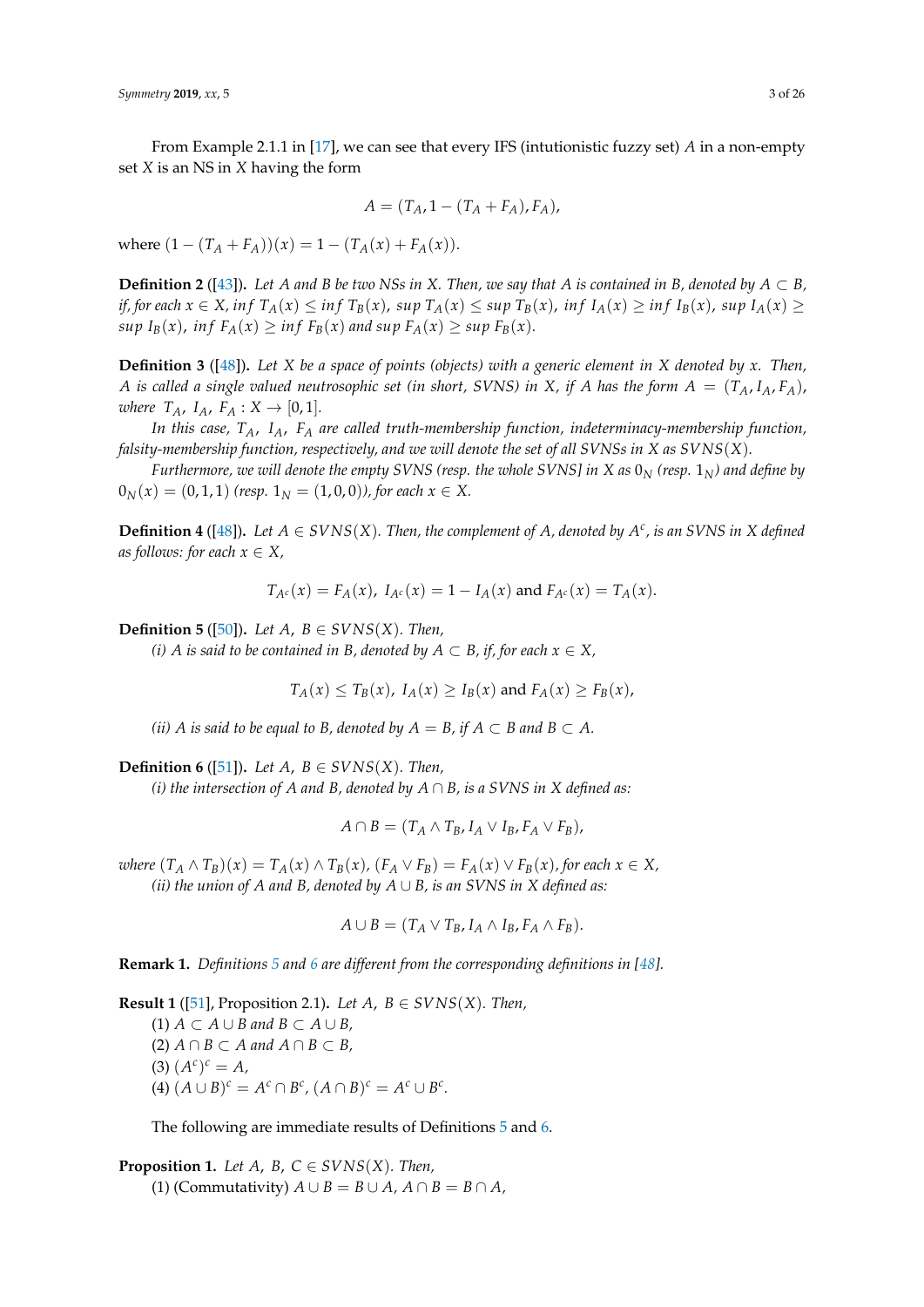$(2)$  (Associativity)  $A \cup (B \cup C) = (A \cup B) \cup C$ ,  $A \cap (B \cap C) = (A \cap B) \cap C$ , (3) (Distributivity)  $A \cup (B \cap C) = (A \cup B) \cap (A \cup C), A \cap (B \cup C) = (A \cap B) \cup (A \cap C)$ (4) (Idempotency)  $A \cup A = A$ ,  $A \cap A = A$ ,

(5) (Absorption)  $A \cup (A \cap B) = A$ ,  $A \cap (A \cup B) = A$ ,

- (5) (DeMorgan's laws)  $(A \cup B)^c = A^c \cap B^c$ ,  $(A \cap B)^c = A^c \cup B^c$ ,
- $(7)$   $A \cap 0_N = 0_N$ ,  $A \cup 1_N = 1_N$ ,
- $(8)$   $A \cup 0_N = A$ ,  $A \cap 1_N = A$ .

**Definition 7** (see [\[46\]](#page-25-3)). *Let*  $\{A_{\alpha}\}_{{\alpha \in \Gamma}} \subset SVNS(X)$ *. Then,* 

*(i) the union of*  $\{A_\alpha\}_{\alpha \in \Gamma}$ *, denoted by*  $\bigcup_{\alpha \in \Gamma} A_\alpha$ *, is a single valued neutrosophic set in*  $X$  *defined as follows: for each*  $x \in X$ *,* 

$$
(\bigcup_{\alpha \in \Gamma} A_{\alpha})(x) = (\bigvee_{\alpha \in \Gamma} T_{A_{\alpha}}(x), \bigwedge_{\alpha \in \Gamma} I_{A_{\alpha}}(x), \bigwedge_{\alpha \in \Gamma} F_{A_{\alpha}}(x)),
$$

*(ii) the intersection of*  $\{A_\alpha\}_{\alpha \in \Gamma}$ *, denoted by*  $\bigcap_{\alpha \in \Gamma} A_\alpha$ *, is a single valued neutrosophic set in*  $X$  *defined as follows: for each*  $x \in X$ ,

$$
(\bigcap_{\alpha\in\Gamma}A_{\alpha})(x)=(\bigwedge_{\alpha\in\Gamma}T_{A_{\alpha}}(x),\bigvee_{\alpha\in\Gamma}I_{A_{\alpha}}(x),\bigvee_{\alpha\in\Gamma}F_{A_{\alpha}}(x)).
$$

The following are immediate results of the above definition.

**Proposition 2.** *Let*  $A \in SVNS(X)$  *and let*  $\{A_{\alpha}\}_{{\alpha} \in \Gamma} \subset SVNS(X)$ *. Then,* (1) (Generalized Distributivity)

$$
A\cup(\bigcap_{\alpha\in\Gamma}A_{\alpha})=\bigcap_{\alpha\in\Gamma}(A\cup A_{\alpha}),\quad A\cap(\bigcup_{\alpha\in\Gamma}A_{\alpha})=\bigcup_{\alpha\in\Gamma}(A\cap A_{\alpha}),
$$

(2) (Generalized DeMorgan's laws)

$$
(\bigcup_{\alpha \in \Gamma} A_{\alpha})^{c} = \bigcap_{\alpha \in \Gamma} A_{\alpha}^{c}, \quad (\bigcap_{\alpha \in \Gamma} A_{\alpha})^{c} = \bigcup_{\alpha \in \Gamma} A_{\alpha}^{c}.
$$

### **3. Ordinary Single Valued Neutrosophic Topology**

In this section, we define an ordinary single valued neutrosophic topological space and obtain some of its properties. Throughout this paper, we denote the set of all subsets (resp. fuzzy subsets) of a set *X* as  $2^X$  (resp.  $I^X$ ).

For  $T_{\alpha}$ ,  $I_{\alpha}$ ,  $F_{\alpha} \in I$ ,  $\alpha = (T_{\alpha}$ ,  $I_{\alpha}$ ,  $F_{\alpha}) \in I \times I \times I$  is called a single valued neutrosophic value. For two single valued neutrosophic values *α* and *β*,

(i)  $\alpha \leq \beta$  iff  $T_{\alpha} \leq T_{\beta}$ ,  $I_{\alpha} \geq I_{\beta}$  and  $F_{\alpha} \geq F_{\beta}$ ,

(ii)  $\alpha < \beta$  iff  $T_\alpha < T_\beta$ ,  $I_\alpha > I_\beta$  and  $F_\alpha > F_\beta$ .

In particular, the form  $\alpha^* = (\alpha, 1 - \alpha, 1 - \alpha)$  is called a single valued neutrosophic constant.

We denote the set of all single valued neutrosophic values (resp. constant) as **SVNV** (resp. **SVNC**) (see [\[49\]](#page-25-6)).

<span id="page-3-0"></span>**Definition 8.** Let X be a nonempty set. Then, a mapping  $\tau = (T_\tau, I_\tau, F_\tau) : 2^X \to I \times I$  is called *an ordinary single valued neutrosophic topology (in short, osvnt) on X if it satisfies the following axioms:*  $f$ *or any A, B*  $\in$  2<sup>X</sup> *and each*  $\{A_{\alpha}\}_{\alpha \in \Gamma} \subset 2^X$ *,* 

\n- (OSVNT1) 
$$
\tau(\phi) = \tau(X) = (1, 0, 0),
$$
\n- (OSVNT2)  $T_{\tau}(A \cap B) \geq T_{\tau}(A) \land T_{\tau}(B), \quad I_{\tau}(A \cap B) \leq I_{\tau}(A) \lor I_{\tau}(B),$
\n- $F_{\tau}(A \cap B) \leq F_{\tau}(A) \lor F_{\tau}(B),$
\n- (OSVNT3)  $T_{\tau}(\bigcup_{\alpha \in \Gamma} A_{\alpha}) \geq \bigwedge_{\alpha \in \Gamma} T_{\tau}(A_{\alpha}), \quad I_{\tau}(\bigcup_{\alpha \in \Gamma} A_{\alpha}) \leq \bigvee_{\alpha \in \Gamma} I_{\tau}(A_{\alpha}).$
\n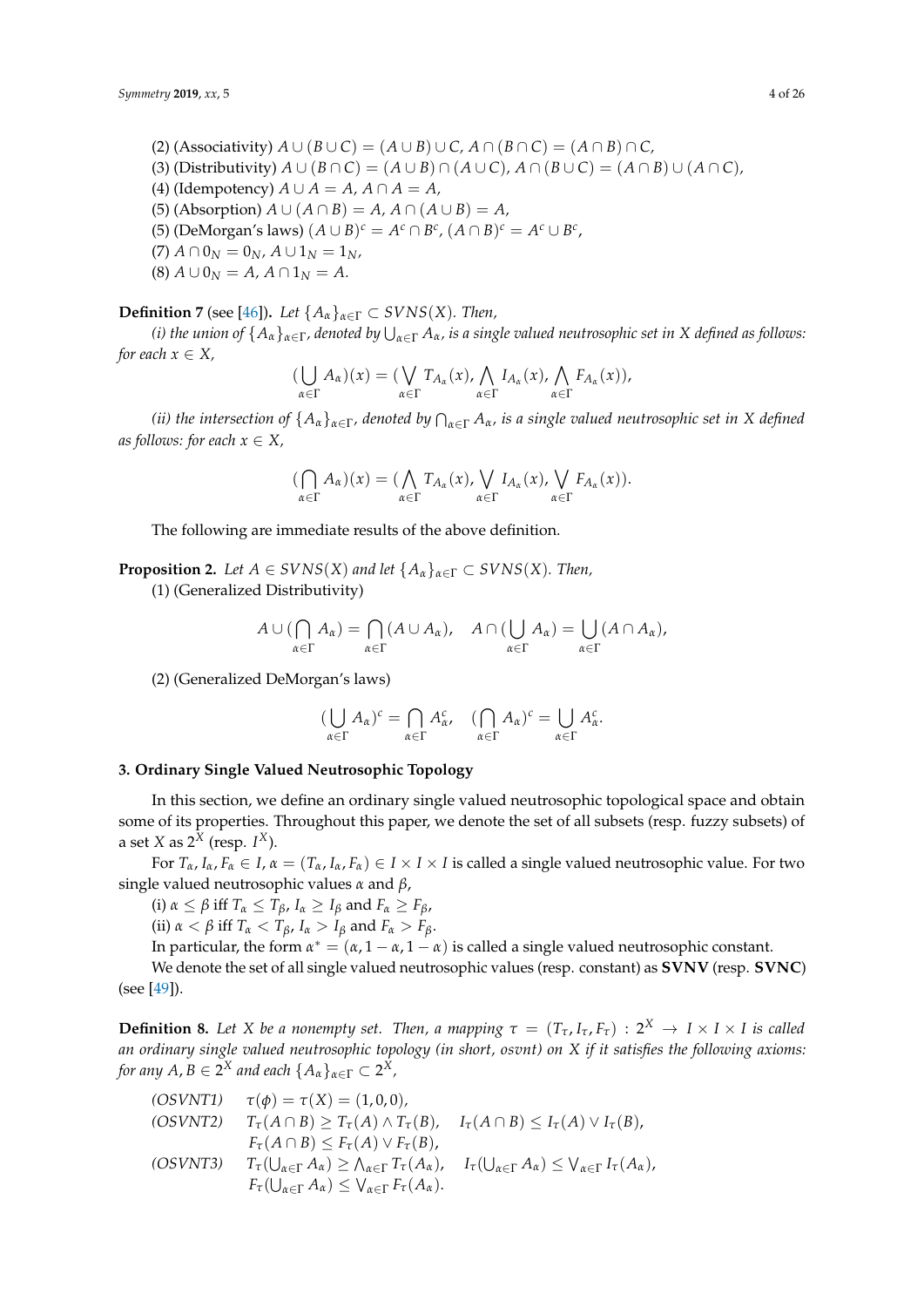*The pair* (*X*, *τ*) *is called an ordinary single valued neutrosophic topological space (in short, osvnts). We denote the set of all ordinary single valued neutrosophic topologies on X as OSVNT*(*X*)*.*

Let 2 =  $\{0,1\}$  and let  $\tau:2^X\to 2\times 2\times 2$  satisfy the axioms in Definition [8.](#page-3-0) Since we can consider as  $(1, 0, 0) = 1$  and  $(0, 1, 1) = 0$ ,  $\tau \in T(X)$ , where  $T(X)$  denotes the set of all classical topologies on *X*. Thus, we can see that  $T(X) \subset OSVNT(X)$ .

<span id="page-4-0"></span>**Example 1.** (1) Let  $X = \{a, b, c\}$ . Then,  $2^X = \{\phi, X, \{a\}, \{b\}, \{c\}, \{a, b\}, \{a, c\}, \{b, c\}\}$ . We define the *mapping*  $\tau : 2^X \rightarrow I \times I \times I$  *as follows:* 

 $\tau(\phi) = \tau(X) = (1, 0, 0),$ *τ*({*a*}) = (0.7, 0.3, 0.4), *τ*({*b*}) = (0.6, 0.2, 0.3), *τ*({*c*}) = (0.8, 0.1, 0.2)*,*  $\tau({a,b}) = (0.6, 0.3, 0.4), \tau({b,c}) = (0.7, 0.1, 0.2), \tau({a,c}) = (0.8, 0.2, 0.3).$ 

*Then, we can easily see that*  $\tau \in OSVNT(X)$ *. (*2) Let X be a nonempty set. We define the mapping  $\tau_{\phi} : 2^X \to I \times I \times I$  as follows: for each  $A \in 2^X$ ,

$$
\tau_{\phi}(A) = \begin{cases} (1,0,0) & \text{if either } A = \phi \text{ or } A = X, \\ (0,1,1) & \text{otherwise.} \end{cases}
$$

*Then, clearly,*  $\tau_{\phi} \in OSVT(X)$ *.* 

*In this case,*  $\tau_{\phi}$  (resp.  $(X, \tau_{\phi})$ ) is called the ordinary single valued neutrosophic indiscrete topology on X *(resp. the ordinary single valued neutrosophic indiscrete space].*

*(3) Let X be a nonempty set. We define the mapping*  $\tau_X: 2^X \to I \times I$  *as follows: for each*  $A \in 2^X$ *,* 

$$
\tau_X(A)=(1,0,0).
$$

*Then, clearly,*  $\tau_X \in OSVNT(X)$ *.* 

*In this case, τ<sup>X</sup> (resp.* (*X*, *τX*)*) is called the ordinary single valued neutrosophic discrete topology on X (resp. the ordinary single valued neutrosophic discrete space].*

(4) Let X be a set and let  $\alpha = (T_{\alpha}, I_{\alpha}, F_{\alpha}) \in$  **SVNV** be fixed, where  $T_{\alpha} \in I_1$  and  $I_{\alpha}$ ,  $F_{\alpha} \in I_0$ . We define *the mapping*  $\tau: 2^X \to I \times I \times I$  *as follows: for each*  $A \in 2^X$  *,* 

$$
\tau(A) = \begin{cases} (1,0,0) & \text{if either } A = \phi \text{ or } A^c \text{ is finite,} \\ \alpha & \text{otherwise.} \end{cases}
$$

*Then, we can easily see that*  $\tau \in OSVNT(X)$ *.* 

*In this case, τ is called the α-ordinary single valued neutrosophic finite complement topology on X and will be denoted by*  $OSVNCof(X)$ *.*  $OSVNCof(X)$  *is of interest only when X is an infinite set because if X is finite, then*  $OSVNCof(X) = \tau_{\phi}$ *.* 

(5) Let X be an infinite set and let  $\alpha = (T_{\alpha}, I_{\alpha}, F_{\alpha}) \in$  **SVNV** be fixed, where  $T_{\alpha} \in I_1$  and  $I_{\alpha}$ ,  $F_{\alpha} \in I_0$ . *We define the mapping*  $\tau : 2^X \to I \times I \times I$  *as follows: for each*  $A \in 2^X$ *,* 

$$
\tau(A) = \begin{cases} (1,0,0) & \text{if either } A = \phi \text{ or } A^c \text{ is countable,} \\ \alpha & \text{otherwise.} \end{cases}
$$

*Then, clearly,*  $\tau \in OSVNT(X)$ *.* 

*In this case, τ is called the α-ordinary single valued neutrosophic countable complement topology on X and is denoted by OSVNCoc*(*X*)*.*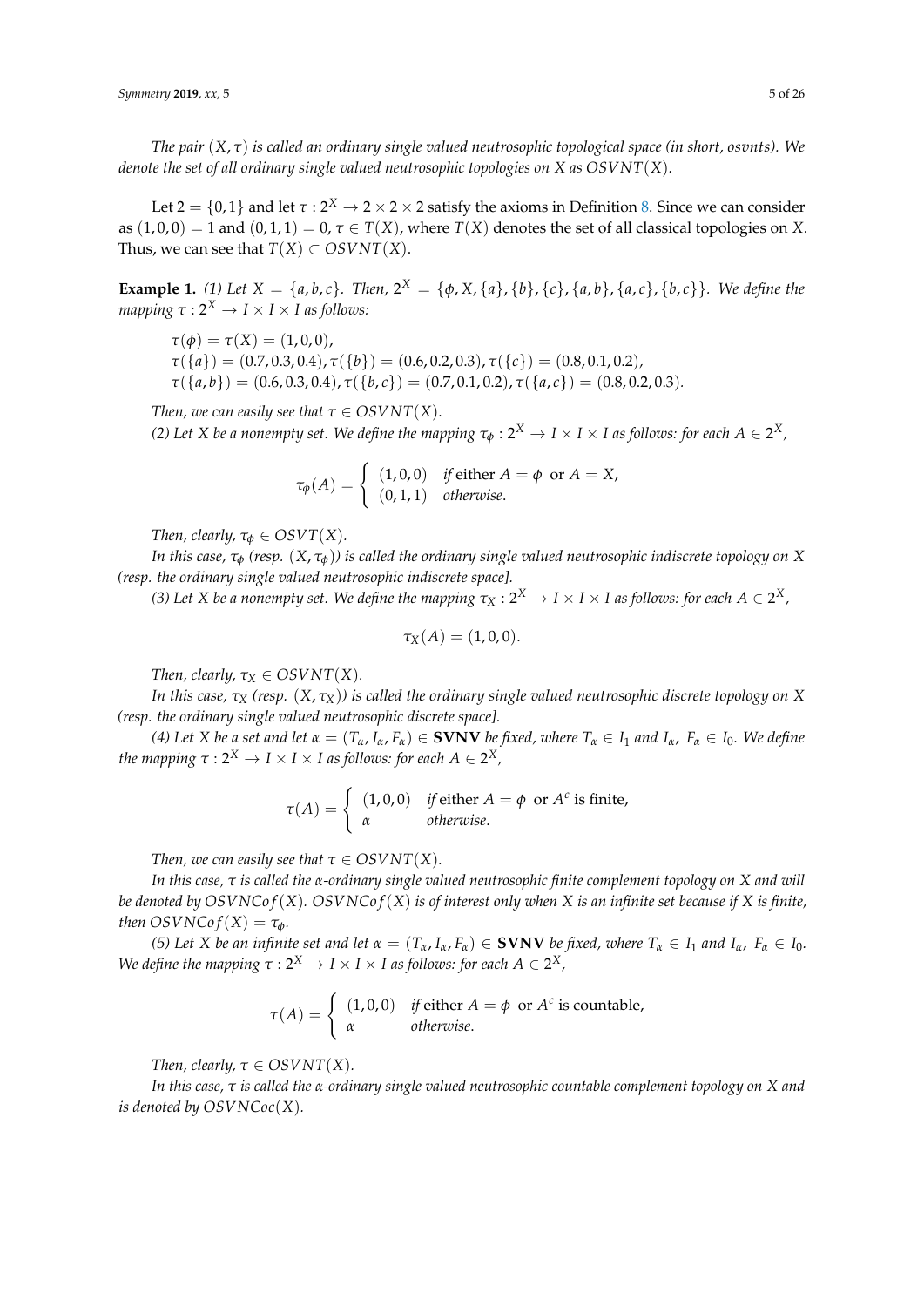*(6)* Let T be the topology generated by  $S = \{(a, b] : a, b \in \mathbb{R}, a < b\}$  as a subbase, let  $T_0$  be the family of all *open sets of*  $\mathbb R$  *with respect to the usual topology on*  $\mathbb R$  *and let*  $\alpha = (T_\alpha, I_\alpha, F_\alpha) \in \mathbf{SVNV}$  *be fixed, where*  $T_\alpha \in I_1$  $a$ nd I<sub>α</sub>,  $F_\alpha \in I_0$ . We define the mapping  $\tau : 2^\mathbb{R} \to I \times I \times I$  as follows: for each  $A \in I^\mathbb{R}$ ,

$$
\tau(A) = \begin{cases}\n(1,0,0) & \text{if } A \in T_0, \\
\alpha & \text{if } A \in T \setminus T_0, \\
(0,1,1) & \text{otherwise.} \n\end{cases}
$$

*Then, we can easily see that*  $\tau \in OSVNT(X)$ *.* 

*(7)* Let  $T \in T(X)$ . We define the mapping  $\tau_T : 2^X \to I \times I \times I$  as follows : for each  $A \in 2^X$ ,

$$
\tau_T(A) = \begin{cases} (1,0,0) & \text{if } A \in T, \\ (0,1,1) & \text{otherwise.} \end{cases}
$$

*Then, it is easily seen that*  $\tau_T \in OSVNT(X)$ *. Moreover, we can see that if T is the classical indiscrete topology, then*  $\tau_T = \tau_\phi$  *and if T is the classical discrete topology, then*  $\tau_T = \tau_X$ *.* 

**Remark 2.** *(1) If I* = 2*, then we can think that Definition [8](#page-3-0) also coincides with the known definition of classical topology.*

*(2) Let* (*X*, *τ*) *be an osvnsts. We define two mappings* [ ]*τ*, < > *τ* : 2 *<sup>X</sup>* → *I* × *I* × *I, respectively,* as follows : for each  $A \in 2^X$  ,

$$
([ \, ]\tau)(A) = (T_{\tau}(A), I_{\tau}(A), 1 - T_{\tau}(A)), \, (<\gt \tau)(A) = (1 - F_{\tau}(A), I_{\tau}(A), F_{\tau}(A)).
$$

*Then, we can easily see that*  $|\nvert \tau$ ,  $\lt$   $> \tau \in OSVNT(X)$ *.* 

<span id="page-5-0"></span>**Definition 9.** Let X be a nonempty set. Then, a mapping  $C = (\mu_C, \nu_C) : 2^X \to I \times I \times I$  is called an *ordinary single valued neutrosophic cotopology (in short, osvnct) on X if it satisfies the following conditions: for any A, B*  $\in$  2<sup>X</sup> *and each*  $\{A_{\alpha}\}_{\alpha \in \Gamma} \subset 2^X$ *,* 

\n- (OSVNCT1) 
$$
\mathcal{C}(\phi) = \mathcal{C}(X) = (1,0,0),
$$
\n- (OSVNCT2)  $T_{\mathcal{C}}(A \cup B) \geq T_{\mathcal{C}}(A) \land T_{\mathcal{C}}(B),$   $I_{\mathcal{C}}(A \cup B) \leq I_{\mathcal{C}}(A) \lor I_{\mathcal{C}}(B),$   $F_{\mathcal{C}}(A \cup B) \leq F_{\mathcal{C}}(A) \lor F_{\mathcal{C}}(B),$
\n- (OSVNCT3)  $T_{\mathcal{C}}(\bigcap_{\alpha \in \Gamma} A_{\alpha}) \geq \bigwedge_{\alpha \in \Gamma} T_{\mathcal{C}}(A_{\alpha}),$   $I_{\mathcal{C}}(\bigcap_{\alpha \in \Gamma} A_{\alpha}) \leq \bigvee_{\alpha \in \Gamma} I_{\mathcal{C}}(A_{\alpha}),$   $F_{\mathcal{C}}(\bigcap_{\alpha \in \Gamma} A_{\alpha}) \leq \bigvee_{\alpha \in \Gamma} F_{\mathcal{C}}(A_{\alpha}).$
\n

*The pair* (*X*, C) *is called an ordinary single valued neutrosophic cotopological space (in short, osvncts).*

The following is an immediate result of Definitions [8](#page-3-0) and [9.](#page-5-0)

<span id="page-5-1"></span>**Proposition 3.** We define two mappings  $f : OSVNT(X) \rightarrow OSVNCT(X)$  and  $g : OSVNCT(X) \rightarrow$ *OSVNT*(*X*) *respectively as follows:*

$$
[f(\tau)](A) = \tau(A^c) \quad \text{for any } \tau \in OSVNT(X) \text{ and any } A \in 2^X
$$

*and*

$$
[g(C)](A) = C(A^c)
$$
 for any  $C \in OSVNCT(X)$  and any  $A \in 2^X$ 

.

*Then, f and g are well-defined. Moreover,*  $g \circ f = 1_{OSVNT(X)}$  *and*  $f \circ g = 1_{OSVNCT(X)}$ *.* 

**Remark 3.** (1) For each  $\tau \in OSVNT(X)$  and each  $C \in OSVNCT(X)$ , let  $f(\tau) = C_{\tau}$  and  $g(C) = \tau_{C}$ . Then, *from Proposition* [3,](#page-5-1) we can see that  $\tau_{\mathcal{C}_{\tau}} = \tau$  and  $\mathcal{C}_{\tau_{\mathcal{C}}} = \mathcal{C}$ .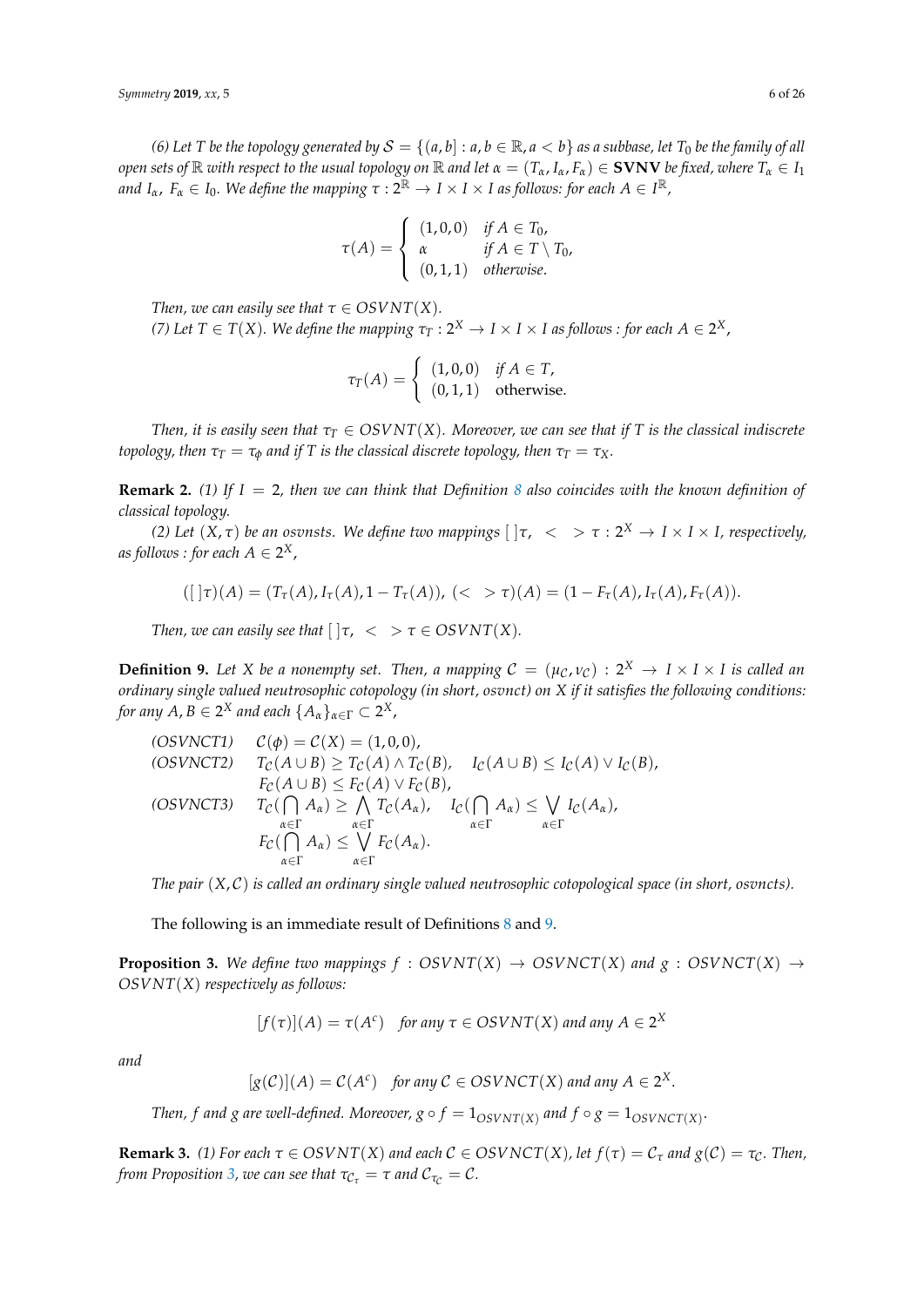*(2)* Let  $(X, C)$  be an osvncts. We define two mappings  $[\,]C$ ,  $\langle \, \rangle \geq C : 2^X \to I \times I \times I$ , respectively, as follows: for each  $A \in 2^X$  ,

$$
([C](A) = (T_{\mathcal{C}}(A), I_{\mathcal{C}}(A), 1 - T_{\mathcal{C}}(A)), \, (<\!\!\!\!\!\!> {\mathcal{C}})(A) = (1 - F_{\mathcal{C}}(A), I_{\mathcal{C}}(A), F_{\mathcal{C}}(A)).
$$

*Then, we can easily see that*  $[\,]\mathcal{C}, \, \langle \, \rangle \geq \mathcal{C} \in \text{OSVNOT}(X).$ 

<span id="page-6-0"></span>**Definition 10.** *Let*  $\tau_1, \tau_2 \in OSVNT(X)$  *and let*  $C_1, C_2 \in OSVNCT(X)$ *.* 

(i) We say that  $\tau_1$  is finer than  $\tau_2$  or  $\tau_2$  is coarser than  $\tau_1$ , denoted by  $\tau_2 \preceq \tau_1$ , if  $\tau_2(A) \leq \tau_1(A)$ , i.e., for each  $A \in 2^X$ ,

$$
T_{\tau_2}(A) \leq T_{\tau_1}(A), \ I_{\tau_2}(A) \geq I_{\tau_1}(A), \ F_{\tau_2}(A) \geq F_{\tau_1}(A).
$$

*(ii)* We say that  $C_1$  *is finer than*  $C_2$  *or*  $C_2$  *is coarser than*  $C_1$ *, denoted by*  $C_2 \preceq C_1$ *, if*  $C_2(A) \leq C_1(A)$ *, i.e.,* for each  $A \in 2^X$ ,

$$
T_{\mathcal{C}_2}(A) \le T_{\mathcal{C}_1}(A), \ I_{\mathcal{C}_2}(A) \ge I_{\mathcal{C}_1}(A), \ F_{\mathcal{C}_2}(A) \ge F_{\mathcal{C}_1}(A).
$$

We can easily see that  $\tau_1$  is finer than  $\tau_2$  if and only if  $\mathcal{C}_{\tau_1}$  is finer than  $\mathcal{C}_{\tau_2}$ , and  $(OSVNT(X), \preceq)$ and  $(OSVNCT(X), \preceq)$  are posets, respectively.

From Example [1](#page-4-0) (2) and (3), it is obvious that  $\tau_{\phi}$  is the coarsest ordinary single valued neutrosophic topology on *X* and *τ<sup>X</sup>* is the finest ordinary single valued neutrosophic topology on *X*.

<span id="page-6-1"></span>**Proposition 4.** *If*  $\{\tau_\alpha\}_{\alpha \in \Gamma} \subset \text{OSVNT}(X)$ , then  $\bigcap_{\alpha \in \Gamma} \tau_\alpha \in \text{OSVNT}(X)$ , where  $[\bigcap_{\alpha\in\Gamma}\tau_{\alpha}](A) = (\bigwedge_{\alpha\in\Gamma}T_{\tau_{\alpha}}(A),\bigvee_{\alpha\in\Gamma}I_{\tau_{\alpha}}(A),\bigvee_{\alpha\in\Gamma}F_{\tau_{\alpha}}(A)), \ \forall A\in 2^{X}.$ 

**Proof.** Let  $\tau = \bigcap_{\alpha \in \Gamma} \tau_{\alpha}$  and let  $\alpha \in \Gamma$ . Since  $\tau_{\alpha} \in OSVNT(X)$ ,  $\tau_{\alpha}(X) = \tau_{\alpha}(\phi) = (1, 0, 0)$ , i.e.,

$$
T_{\tau_{\alpha}}(X) = T_{\tau_{\alpha}}(\phi) = 1, \quad I_{\tau_{\alpha}}(X) = I_{\tau_{\alpha}}(\phi) = 0, \quad F_{\tau_{\alpha}}(X) = F_{\tau_{\alpha}}(\phi) = 0.
$$

Then,  $T_{\tau}(X) = \bigwedge_{\alpha \in \Gamma} T_{\tau_{\alpha}}(X) = 1$ ,  $I_{\tau}(X) = \bigvee_{\alpha \in \Gamma} I_{\tau_{\alpha}}(X) = 0 = F_{\tau}(X)$ . Similarly, we have  $T_{\tau}(\phi) = 1$ ,  $I_{\tau}(\phi) = 0 = F_{\tau}(\phi)$ . Thus, the condition (OSVNT1) holds.

Let  $A, B \in 2^X$ . Then,

$$
T_{\tau}(A \cap B) = \Lambda_{\alpha \in \Gamma} T_{\tau_{\alpha}}(A \cap B)
$$
  
\n
$$
\geq \Lambda_{\alpha \in \Gamma} (T_{\tau_{\alpha}}(A) \land T_{\tau_{\alpha}}(B))
$$
  
\n
$$
= (\Lambda_{\alpha \in \Gamma} T_{\tau_{\alpha}}(A)) \land (\Lambda_{\alpha \in \Gamma} T_{\tau_{\alpha}}(B))
$$
  
\n
$$
= T_{\tau}(A) \land T_{\tau}(B)
$$
  
\n[By the definition of  $\tau$ ]  
\n[By the definition of  $\tau$ ]  
\n[By the definition of  $\tau$ ]  
\n[By the definition of  $\tau$ ]  
\n[By the definition of  $\tau$ ]  
\n[By the definition of  $\tau$ ]  
\n[By the definition of  $\tau$ ]  
\n[By the definition of  $\tau$ ]  
\n[By the definition of  $\tau$ ]  
\n[By the definition of  $\tau$ ]  
\n[By the definition of  $\tau$ ]  
\n[By the definition of  $\tau$ ]  
\n[By the definition of  $\tau$ ]  
\n[By the definition of  $\tau$ ]  
\n[By the definition of  $\tau$ ]  
\n[By the definition of  $\tau$ ]  
\n[By the definition of  $\tau$ ]  
\n[By the definition of  $\tau$ ]  
\n[By the definition of  $\tau$ ]  
\n[By the definition of  $\tau$ ]  
\n[By the definition of  $\tau$ ]  
\n[By the definition of  $\tau$ ]  
\n[By the definition of  $\tau$ ]  
\n[By the definition of  $\tau$ ]  
\n[By the definition of  $\tau$ ]  
\n[By the definition of  $\tau$ ]  
\n[By the definition of  $\tau$ ]  
\n[By the definition of  $\tau$ ]  
\n[By the definition of  $\tau$ ]  
\n[By the definition of  $\tau$ ]  
\n[By the definition of  $\tau$ ]  
\n[By the definition of  $\tau$ ]  
\n[By the equation of  $\tau$ ]  
\n[By the equation of  $\tau$ ]  
\n[By the equation of  $\tau$ ]  
\n[By the equation of  $\tau$ ]  
\n[By the equation of  $\tau$ 

and

$$
I_{\tau}(A \cap B) = \bigvee_{\alpha \in \Gamma} I_{\tau_{\alpha}}(A \cap B)
$$
 [By the definition of  $\tau$ ]  
\n
$$
\leq \bigvee_{\alpha \in \Gamma} (I_{\tau_{\alpha}}(A) \vee I_{\tau_{\alpha}}(B))
$$
 [Since  $\tau_{\alpha} \in OSVNT(X)$ ]  
\n
$$
= (\bigvee_{\alpha \in \Gamma} I_{\tau_{\alpha}}(A)) \vee (\bigvee_{\alpha \in \Gamma} I_{\tau_{\alpha}}(B))
$$
 [By the definition of  $\tau$ ]  
\n[By the definition of  $\tau$ ]  
\n[By the definition of  $\tau$ ]  
\n[By the definition of  $\tau$ ]  
\n[By the definition of  $\tau$ ]  
\n[By the definition of  $\tau$ ]  
\n[By the definition of  $\tau$ ]  
\n[By the definition of  $\tau$ ]  
\n[By the definition of  $\tau$ ]  
\n[By the definition of  $\tau$ ]  
\n[By the definition of  $\tau$ ]  
\n[By the definition of  $\tau$ ]  
\n[By the definition of  $\tau$ ]  
\n[By the definition of  $\tau$ ]  
\n[By the definition of  $\tau$ ]  
\n[By the definition of  $\tau$ ]  
\n[By the definition of  $\tau$ ]  
\n[By the definition of  $\tau$ ]  
\n[By the definition of  $\tau$ ]  
\n[By the definition of  $\tau$ ]  
\n[By the definition of  $\tau$ ]  
\n[By the definition of  $\tau$ ]  
\n[By the definition of  $\tau$ ]  
\n[By the definition of  $\tau$ ]  
\n[By the definition of  $\tau$ ]  
\n[By the definition of  $\tau$ ]  
\n[By the definition of  $\tau$ ]  
\n[By the definition of  $\tau$ ]  
\n[By the definition of  $\tau$ ]  
\n[By the definition of  $\tau$ ]  
\n[By the definition of  $\tau$ ]  
\n[By the definition of  $\tau$ ]  
\n[By the definition of  $\tau$ ]  
\n[By the definition of  $\tau$ ]  
\n[By the definition of  $\tau$ ]  
\n[By the equation of  $\tau$ ]<

Similarly, we have  $F_\tau(A \cap B) \leq F_\tau(A) \vee F_\tau(B)$ . Thus, the condition (OSVNT2) holds: Now, let  $\{A_j\}_{j\in J}\subset 2^X$ . Then,

$$
T_{\tau}(\bigcup_{j\in J} A_j) = \bigwedge_{\alpha\in\Gamma} T_{\tau_{\alpha}}(\bigcup_{j\in J} A_j)
$$
  
\n
$$
\geq \bigwedge_{\alpha\in\Gamma} (\bigwedge_{j\in J} T_{\tau_{\alpha}}(A_j))
$$
  
\n
$$
= \bigwedge_{j\in J} (\bigwedge_{\alpha\in\Gamma} T_{\tau_{\alpha}}(A_j))
$$
  
\n
$$
= \bigwedge_{j\in J} [\bigcap_{\alpha\in\Gamma} T_{\tau_{\alpha}}](A_j)
$$
  
\n
$$
= \bigvee_{j\in J} T_{\tau}(A_j)
$$
  
\n[By the definition of  $\tau$ ]  
\n[By the definition of  $\tau$ ]  
\n[By the definition of  $\tau$ ]  
\n[By the definition of  $\tau$ ]  
\n[By the definition of  $\tau$ ]  
\n[By the definition of  $\tau$ ]  
\n[By the definition of  $\tau$ ]  
\n[By the definition of  $\tau$ ]  
\n[By the definition of  $\tau$ ]  
\n[By the definition of  $\tau$ ]  
\n[By the definition of  $\tau$ ]  
\n[By the definition of  $\tau$ ]  
\n[By the definition of  $\tau$ ]  
\n[By the definition of  $\tau$ ]  
\n[By the definition of  $\tau$ ]  
\n[By the definition of  $\tau$ ]  
\n[By the definition of  $\tau$ ]  
\n[By the definition of  $\tau$ ]  
\n[By the definition of  $\tau$ ]  
\n[By the definition of  $\tau$ ]  
\n[By the definition of  $\tau$ ]  
\n[By the definition of  $\tau$ ]  
\n[By the definition of  $\tau$ ]  
\n[By the definition of  $\tau$ ]  
\n[By the definition of  $\tau$ ]  
\n[By the definition of  $\tau$ ]  
\n[By the definition of  $\tau$ ]  
\n[By the definition of  $\tau$ ]  
\n[By the definition of  $\tau$ ]  
\n[By the definition of  $\tau$ ]  
\n[By the definition of  $\tau$ ]  
\n[By the definition of  $\tau$ ]  
\n[By the definition of  $\tau$ ]  
\n[By the definition of <

and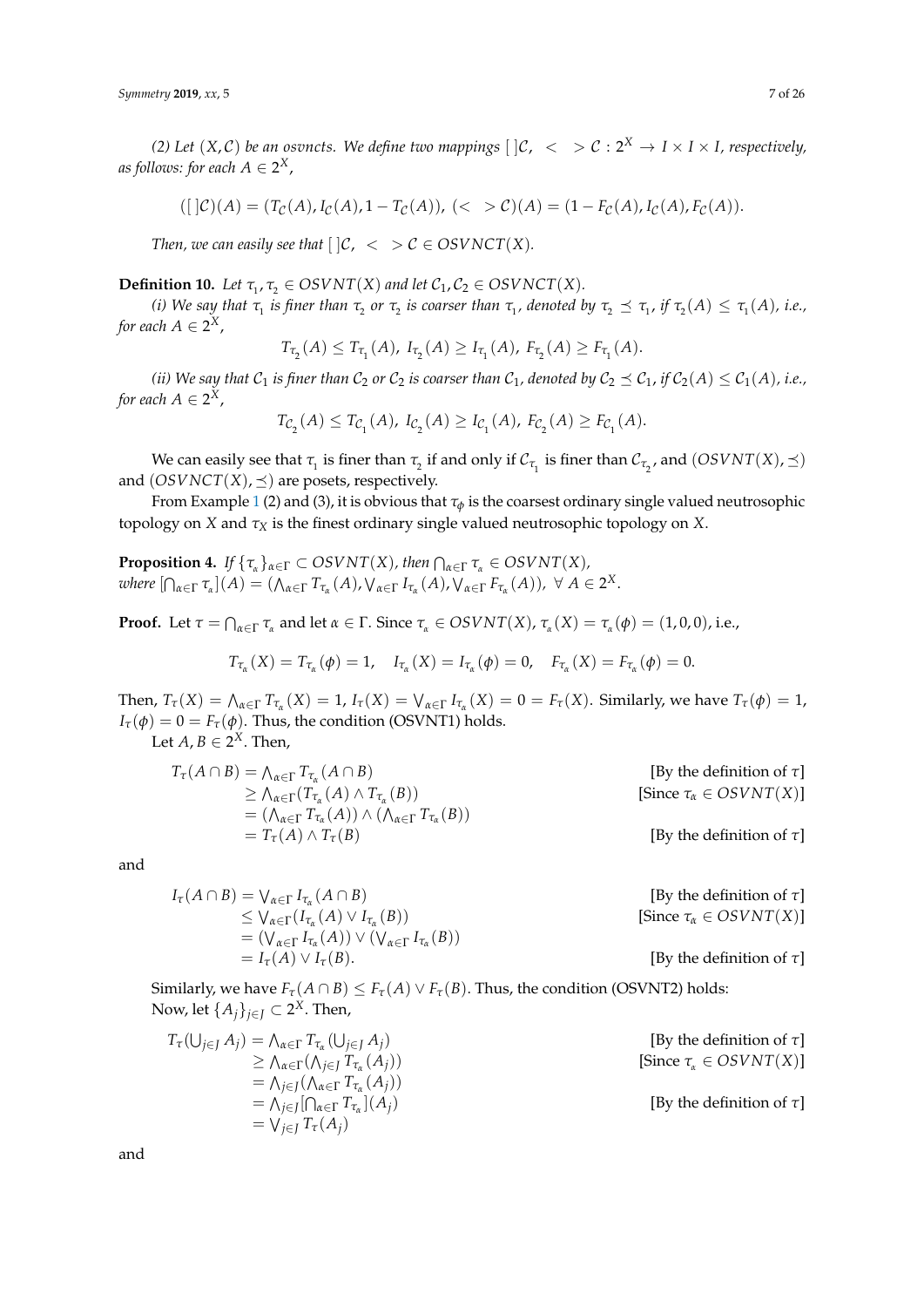$$
I_{\tau}(\bigcup_{j\in J} A_j) = \bigvee_{\alpha \in \Gamma} I_{\tau_{\alpha}}(\bigcup_{j\in J} A_j)
$$
  
\n
$$
\leq \bigvee_{\alpha \in \Gamma} (\bigvee_{j\in J} I_{\tau_{\alpha}}(A_j))
$$
  
\n
$$
= \bigvee_{j\in J} (\bigvee_{\alpha \in \Gamma} I_{\tau_{\alpha}}(A_j))
$$
  
\n
$$
= \bigvee_{j\in J} [ \bigcup_{\alpha \in \Gamma} I_{\tau_{\alpha}} \big](A_j)
$$
  
\n[By the definition of  $\tau$ ]  
\n[By the definition of  $\tau$ ]  
\n[By the definition of  $\tau$ ]  
\n[By the definition of  $\tau$ ]  
\n[By the definition of  $\tau$ ]  
\n[By the definition of  $\tau$ ]  
\n[By the definition of  $\tau$ ]  
\n[By the definition of  $\tau$ ]  
\n[By the definition of  $\tau$ ]  
\n[By the definition of  $\tau$ ]  
\n[By the definition of  $\tau$ ]  
\n[By the definition of  $\tau$ ]  
\n[By the definition of  $\tau$ ]  
\n[By the definition of  $\tau$ ]  
\n[By the definition of  $\tau$ ]  
\n[By the definition of  $\tau$ ]  
\n[By the definition of  $\tau$ ]  
\n[By the definition of  $\tau$ ]  
\n[By the definition of  $\tau$ ]  
\n[By the definition of  $\tau$ ]  
\n[By the definition of  $\tau$ ]  
\n[By the definition of  $\tau$ ]  
\n[By the definition of  $\tau$ ]  
\n[By the definition of  $\tau$ ]  
\n[By the definition of  $\tau$ ]  
\n[By the definition of  $\tau$ ]  
\n[By the definition of  $\tau$ ]  
\n[By the definition of  $\tau$ ]  
\n[By the definition of  $\tau$ ]  
\n[By the definition of  $\tau$ ]  
\n[By the definition of  $\tau$ ]  
\n[By the definition of  $\tau$ ]  
\n[By the definition of  $\tau$ ]  
\n[By the definition of  $\tau$ ]  
\n[By the definition of  $\tau$ ]  
\n[

Similarly, we have  $F_{\tau}(\bigcup_{j\in J} A_j) \leq \bigvee_{j\in J} F_{\tau}(A_j)$ . Thus, the condition (OSVNT3) holds. This completes the proof.  $\square$ 

From Definition [10](#page-6-0) and Proposition [4,](#page-6-1) we have the following.

**Proposition 5.** ( $OSVNT(X), \preceq$ ) *is a meet complete lattice with the least element*  $\tau_{\phi}$  *and the greatest element τX.*

<span id="page-7-0"></span>**Definition 11.** Let  $(X, \tau)$  be an osvnts and let  $\alpha \in \text{SVNV}$ . We define two sets  $[\tau]_{\alpha}$  and  $[\tau]_{\alpha}^{*}$  as *follows, respectively:*

 $f(i)$   $[\tau]_{\alpha} = \{A \in 2^{X} : T_{\tau}(A) \geq T_{\alpha}, I_{\tau}(A) \leq I_{\alpha}, I_{\tau}(A) \leq F_{\alpha}\},$  $(iii)$   $[\tau]_{\alpha}^{*} = \{A \in 2^{X} : T_{\tau}(A) > T_{\alpha}, I_{\tau}(A) < I_{\alpha}, F_{\tau}(A) < F_{\alpha}\}.$ 

In this case,  $[\tau]_α$  (resp.  $[\tau]_α^*$ ) is called the *α*-level (resp. strong *α*-level] of *τ*. If  $α = (0,1,1)$ , then  $[\tau]_{(0,1,1)} = 2^X$ , i.e.,  $[\tau]_{(0,1,1)}$  is the classical discrete topology on *X* and if  $\alpha = (1,0,0)$ ,  ${\rm then} \ [\tau]^*_{(1,0,0)} = \phi$ . Moreover, we can easily see that for any  $\alpha \in {\bf SVNV}$ ,  $[\tau]^*_{\alpha} \subset [\tau]_{\alpha}$ .

<span id="page-7-1"></span>**Lemma 1.** *Let*  $\tau \in OSVNT(X)$  *and let*  $\alpha$ ,  $\beta \in SVNV$ *. Then,* 

(1) [*τ*]*<sup>α</sup>* ∈ *T*(*X*), (2) *if*  $\alpha$  ≤  $\beta$ *, then*  $[\tau]_{\beta}$  ⊂  $[\tau]_{\alpha}$ *,*  $(3) [\tau]_{\alpha} = \bigcap$ *β*<*α*  $[\tau]_{\beta}$ *, where*  $\alpha \in I_0 \times I_1 \times I_1$ *,*  $(1)$ <sup>'</sup>  $[\tau]_{\alpha}^{*} \in T(X)$ *, where*  $\alpha \in I_1 \times I_0 \times I_0$ *,*  $(2)^{'}$  *if α* ≤ *β, then*  $[\tau]_{β}^*$  ⊂  $[\tau]_{α}^*$ *,* (3)<sup>'</sup>  $[\tau]_{\alpha}^{*} = \bigcup$ *β*>(*α*  $[\tau]_{\beta}^*$  $\beta$ <sup>*, where*  $\alpha \in I_1 \times I_0 \times I_0$ .</sup>

**Proof.** The proofs of (1), (1)', (2) and (2)' are obvious from Definitions [8](#page-3-0) and [11.](#page-7-0)

(3) From (2),  $\{[\tau]_{\alpha}\}_{\alpha \in I_0 \times I_1 \times I_1}$  is a descending family of classical topologies on *X*. Then, clearly,  $[\tau]_{\alpha} \subset \bigcap_{\beta < \alpha} [\tau]_{\beta}$ , for each  $\alpha \in I_0 \times I_1 \times I_1$ .

Suppose  $A \notin [\tau]_\alpha$ . Then,  $T_\tau(A) < T_\alpha$  or  $I_\tau(A) > I_\alpha$  or  $F_\tau(A) > F_\alpha$ . Thus,

there exists *T*<sup>*β*</sup>  $\in$  *I*<sup>0</sup> such that *T*<sub>*τ*</sub>(*A*) < *T*<sup>*β*</sup>  $\lt$  *T*<sup>*α*</sup>

or

there exists 
$$
I_{\beta} \in I_1
$$
 such that  $I_{\tau}(A) > I_{\beta} > I_{\alpha}$ 

or

there exists  $F_\beta \in I_1$  such that  $F_\tau(A) > F_\beta > F_\alpha$ .

 $\exists$  Thus,  $A \notin [\tau]_β$ , for some  $β ∈$  **SVNV** such that  $β < α$ , i.e.,  $A \notin \bigcap [\tau]_β$ . Hence,  $\bigcap [\tau]_β ⊂ [\tau]_α$ . *β*<*α β*<*α*

Therefore, 
$$
[\tau]_{\alpha} = \bigcap_{\beta < \alpha} [\tau]_{\beta}
$$
.

 $(3)$ <sup>'</sup> The proof is similar to  $(3)$ .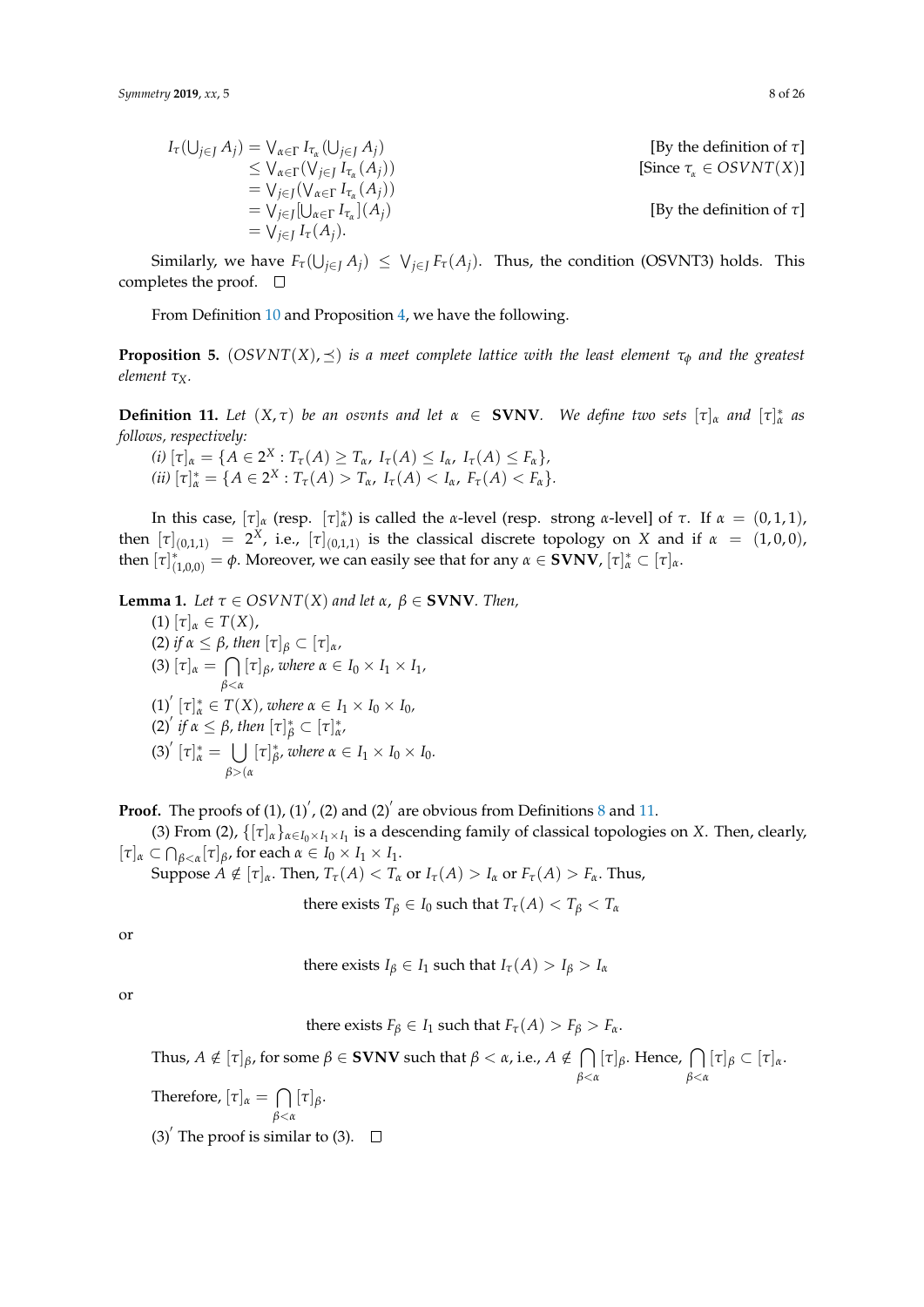**Remark 4.** *From (1) and (2) in Lemma [1,](#page-7-1) we can see that, for each*  $\tau \in OSVNT(X)$ ,  $\{[\tau]_a\}_{a \in \mathbf{SVNV}}$  *is a family of descending classical topologies called the α-level classical topologies on X with respect to τ.*

The following is an immediate result of Lemma [1.](#page-7-1)

**Corollary 1.** *Let*  $(X, \tau)$  *be an osvnts. Then,*  $[\tau]_{\alpha^*} = \bigcap$ *β*<*α*  $[\tau]_{\beta^*}$  *for each*  $\alpha^* \in$  **SVNC***, where*  $\alpha \in I_0$ *.* 

<span id="page-8-0"></span>**Lemma 2.** (1) Let  $\{\tau_\alpha\}_{\alpha \in \text{SVNV}}$  be a descending family of classical topologies on X such that  $\tau_{(0,1,1)}$  is the *classical discrete topology on X. We define the mapping τ* : 2*<sup>X</sup>* → *I* × *I* × *I as follows: for each A* ∈ 2 *X,*

$$
\tau(A) = (\bigvee_{A \in \tau_{\alpha}} T_{\alpha}, \bigwedge_{A \in \tau_{\alpha}} I_{\alpha}, \bigwedge_{A \in \tau_{\alpha}} F_{\alpha}).
$$

*Then,*  $\tau \in OSVNT(X)$ .

(2) If  $\tau_{\alpha} = \bigcap_{\beta < \alpha} \tau_{\alpha}$ , for each  $\alpha \in \mathbf{SVNV}$  ( $\alpha \in I_0 \times I_1 \times I_1$ ), then  $[\tau]_{\alpha} = \tau_{\alpha}$ . (3) If  $\tau_{\alpha} = \bigcup_{\beta > \alpha}^{\beta} \tau_{\beta}$ , for each  $\alpha \in \mathbf{SVNV}$  ( $\alpha \in I_1 \times I_0 \times I_0$ ), then  $[\tau]_{\alpha}^* = \tau_{\alpha}$ .

**Proof.** The proof is similar to Lemma 3.9 in [\[28\]](#page-24-15).  $\Box$ 

The following is an immediate result of Lemma [2.](#page-8-0)

**Corollary 2.** Let  $\{\tau_{\alpha^*}\}_{\alpha \in I_0}$  be a descending family of classical topologies on X such that  $\tau_{(0,1,1)}$  is the classical discrete topology on X. We define the mapping  $\tau: 2^X \to I \times I \times I$  as follows: for each  $A \in 2^X$ ,

$$
\tau(A) = (\bigvee_{A \in \tau_{\alpha^*}} \alpha, \bigwedge_{A \in \tau_{\alpha^*}} (1 - \alpha), \bigwedge_{A \in \tau_{\alpha^*}} (1 - \alpha)).
$$

*Then,*  $\tau \in OSVNT(X)$  and  $[\tau]_{\alpha^*} = \bigcap_{\beta < \alpha} \tau_{\beta^*} = \tau_{\alpha^*} \ \forall \ \alpha \in I_0$ .

From Lemmas [1](#page-7-1) and [2,](#page-8-0) we have the following result.

**Proposition 6.** Let  $\tau \in OSVNT(X)$  and let  $[\tau]_{\alpha}$  be the  $\alpha$ -level classical topology on X with respect to  $\tau$ . *We define the mapping*  $\eta: 2^X \to I \times I \times I$  *as follows: for each*  $A \in 2^X$ *,* 

$$
\eta(A) = (\bigvee_{A \in [\tau]_{\alpha}} T_{\alpha}, \bigwedge_{A \in [\tau]_{\alpha}} I_{\alpha}, \bigwedge_{A \in [\tau]_{\alpha}} F_{\alpha}).
$$

*Then,*  $\eta = \tau$ .

The fact that an ordinary single valued neutrosophic topological space fully determined by its decomposition in classical topologies is restated in the following theorem.

**Theorem 1.** Let  $\tau_1$ ,  $\tau_2$   $\in$   $OSVNT(X)$ . Then,  $\tau_1 = \tau_2$  if and only if  $[\tau_1]_\alpha = [\tau_2]_\alpha$  for each  $\alpha \in$  **SVNV**, *or alternatively, if and only if*  $[\tau_1]_{\alpha}^* = [\tau_2]_{\alpha}^*$  *for each*  $\alpha \in \mathbf{SVNV}$ *.* 

**Remark 5.** *In a similar way, we can construct an ordinary single valued neutrosophic cotopology* C *on a set X, by using the α-levels,*

$$
[\mathcal{C}]_{\alpha} = \{A \in I^X : T_c(A) \geq T_{\alpha}, I_c(A) \leq I_{\alpha}, F_c(A) \leq F_{\alpha}\}\
$$

*and*

$$
[\mathcal{C}]_{\alpha}^* = \{A \in I^X : T_c(A) > T_{\alpha}, I_c(A) < I_{\alpha}, F_c(A) < F_{\alpha}\},
$$

*X*

*for each*  $\alpha \in$  **SVNV***.*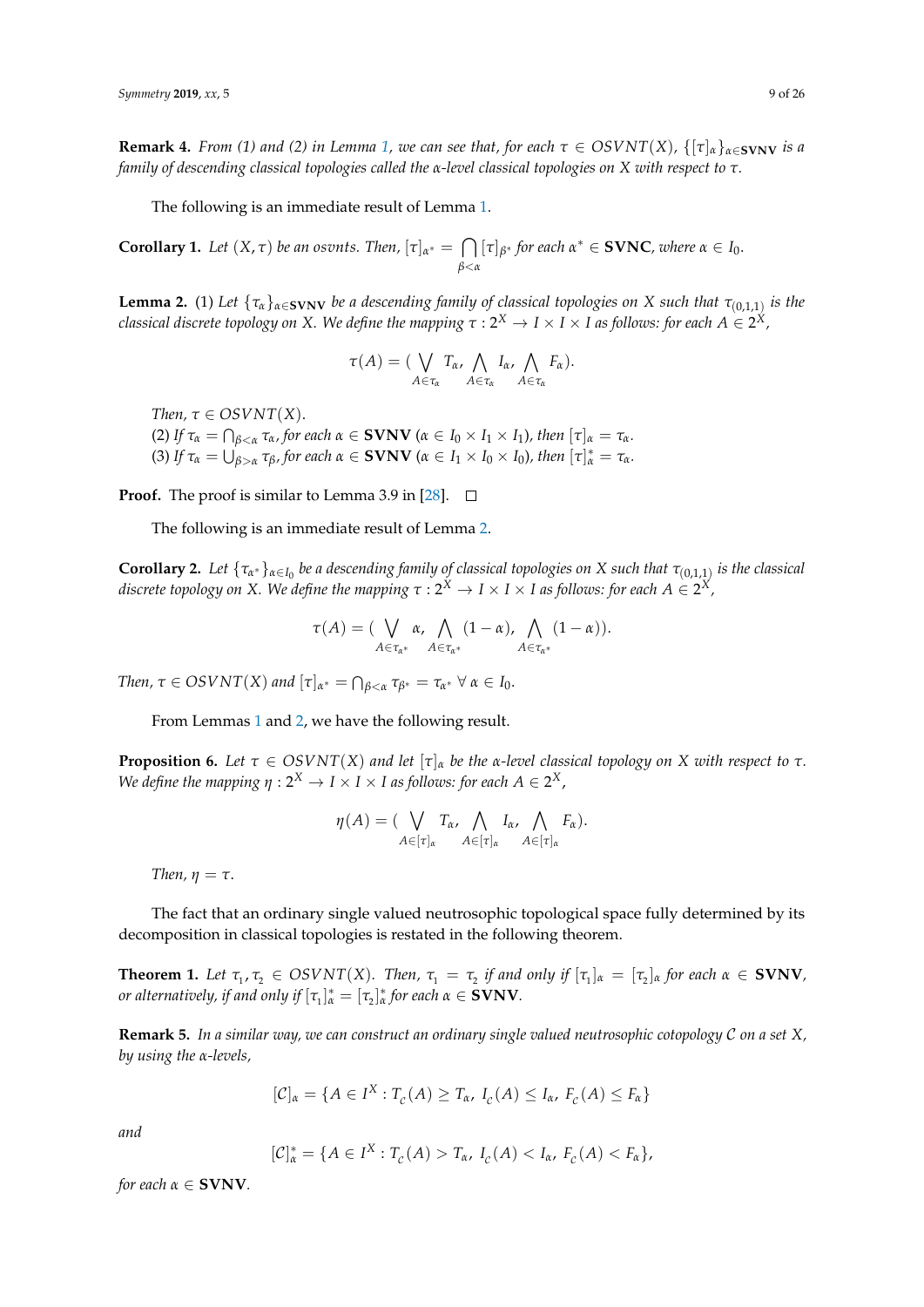**Definition 12.** Let  $T \in T(X)$  and let  $\tau \in OSVNT(X)$ . Then,  $\tau$  is said to be compatible with  $T$  if  $T = S(\tau)$ , *where*  $S(\tau) = \{A \in 2^X : T_\tau(A) > 0, I_\tau(A) < 1, F_\tau(A) < 1\}.$ 

**Example 2.** (1) Let  $\tau_{\phi}$  be the ordinary single valued neutrosophic indiscrete topology on a nonempty set X and *let T*<sup>0</sup> *be the classical indiscrete topology on X. Then, clearly,*

$$
S(\tau_{\phi}) = \{A \in 2^X : T_{\tau_{\phi}}(A) > 0, I_{\tau_{\phi}}(A) < 1, F_{\tau_{\phi}}(A) < 1\} = \{\phi, X\} = T_0.
$$

*Thus,*  $\tau_{\phi}$  *is compatible with*  $T_0$ *.* 

*(2) Let τ<sup>X</sup> be the ordinary single valued neutrosophic discrete topology on a nonempty set X and let T*<sup>1</sup> *be the classical discrete topology on X. Then, clearly,*

$$
S(\tau_X) = \{A \in 2^X : T_{\tau_X}(A) > 0, I_{\tau_X}(A) < 1, F_{\tau_X}(A) < 1\} = 2^X = T_1.
$$

*Thus,*  $\tau_X$  *is compatible with*  $T_1$ *.* 

*(3) Let X be a nonempty set and let α* ∈ **SVNV** *be fixed, where α* ∈ *I*<sup>0</sup> × *I*<sup>1</sup> × *I*1*. We define the mapping*  $\tau: 2^X \to I \times I \times I$  as follows: for each  $A \in 2^X$  ,

$$
\tau(A) = \begin{cases} (1,0,0) & \text{if either } A = \phi \text{ or } A = X, \\ \alpha & \text{otherwise.} \end{cases}
$$

*Then, clearly,*  $\tau \in OSVNT(X)$  *and*  $\tau$  *is compatible with*  $T_1$ *.* 

Furthermore, every classical topology can be considered as an ordinary single valued neutrosophic topology in the sense of the following result.

**Proposition 7.** *Let*  $(X, \tau)$  *be a classical topological space and and let*  $\alpha \in$  **SVNV** *be fixed, where*  $\alpha \in$  $I_0\times I_1\times I_1.$  Then, there exists  $\tau^\alpha\in OSVNT(X)$  such that  $\tau^\alpha$  is compatible with T. Moreover,  $[\tau^\alpha]_\alpha=\tau.$ 

In this case,  $\tau^{\alpha}$  is called the *α*-th ordinary single valued neutrosophic topology on *X* and  $(X, \tau^{\alpha})$ is called the *α*-th ordinary single valued neutrosophic topological space.

**Proof.** Let  $\alpha \in$  **SVNV** be fixed, where  $\alpha \in I_0 \times I_1 \times I_1$  and we define the mapping  $\tau^{\alpha}$  : 2<sup>X</sup>  $\rightarrow$  *I*  $\times$  *I*  $\times$  *I* as follows: for each  $A \in 2^X$ ,

$$
\tau^{\alpha}(A) = \begin{cases} (1,0,0) & \text{if either } A = \phi \text{ or } A = X, \\ \alpha & \text{if } A \in \tau \setminus \{\phi, X\}, \\ (0,1,1) & \text{otherwise.} \end{cases}
$$

Then, we can easily see that  $\tau^{\alpha} \in OSVNT(X)$  and  $[\tau^{\alpha}]_{\alpha} = \tau$ . Moreover, by the definition of  $\tau^{\alpha}$ ,

$$
S(\tau^{\alpha}) = \{A \in 2^{X} : T_{\tau^{\alpha}}(A) > 0, I_{\tau^{\alpha}}(A) < 1, F_{\tau^{\alpha}}(A) < 1\} = \tau.
$$

Thus,  $\tau^{\alpha}$  is compatible with  $\tau$ .

**Proposition 8.** *Let* (*X*, *T*) *be a classical topological space, let C*(*T*) *be the set of all osvnts on X compatible* with T, let  $\widetilde{T}=T\setminus\{\phi,X\}$  and let  $(I\times I\times I)^T_{(0,1,1)}$  be the set of all mappings  $f:\widetilde{T}\to I\times I\times I$  satisfying the *following conditions: for any A, B*  $\in \widetilde{T}$  *and each*  $(A_i)_{i \in I} \subset \widetilde{T}$ *,* 

 $(1) f(A) \neq (0, 1, 1)$ , (2)  $T_f(A ∩ B) ≥ T_f(A) ∧ T_f$  $I_f(A \cap B) \leq I_f(A) \vee T_f(B)$ ,  $F_f(A \cap B) \leq F_f(A) \vee F_f(B)$ (3)  $T_f$ (∪ $_{j \in J}$  *A*<sub>*j*</sub>) ≥  $\Lambda_{j \in J}$   $T_f$  $I_f(\bigcup_{j \in J} A_j) \leq \bigvee_{j \in J} I_f(A_j)$  $F_f(\bigcup_{j\in J} A_j) \leq \bigvee_{j\in J} F_f(A_j).$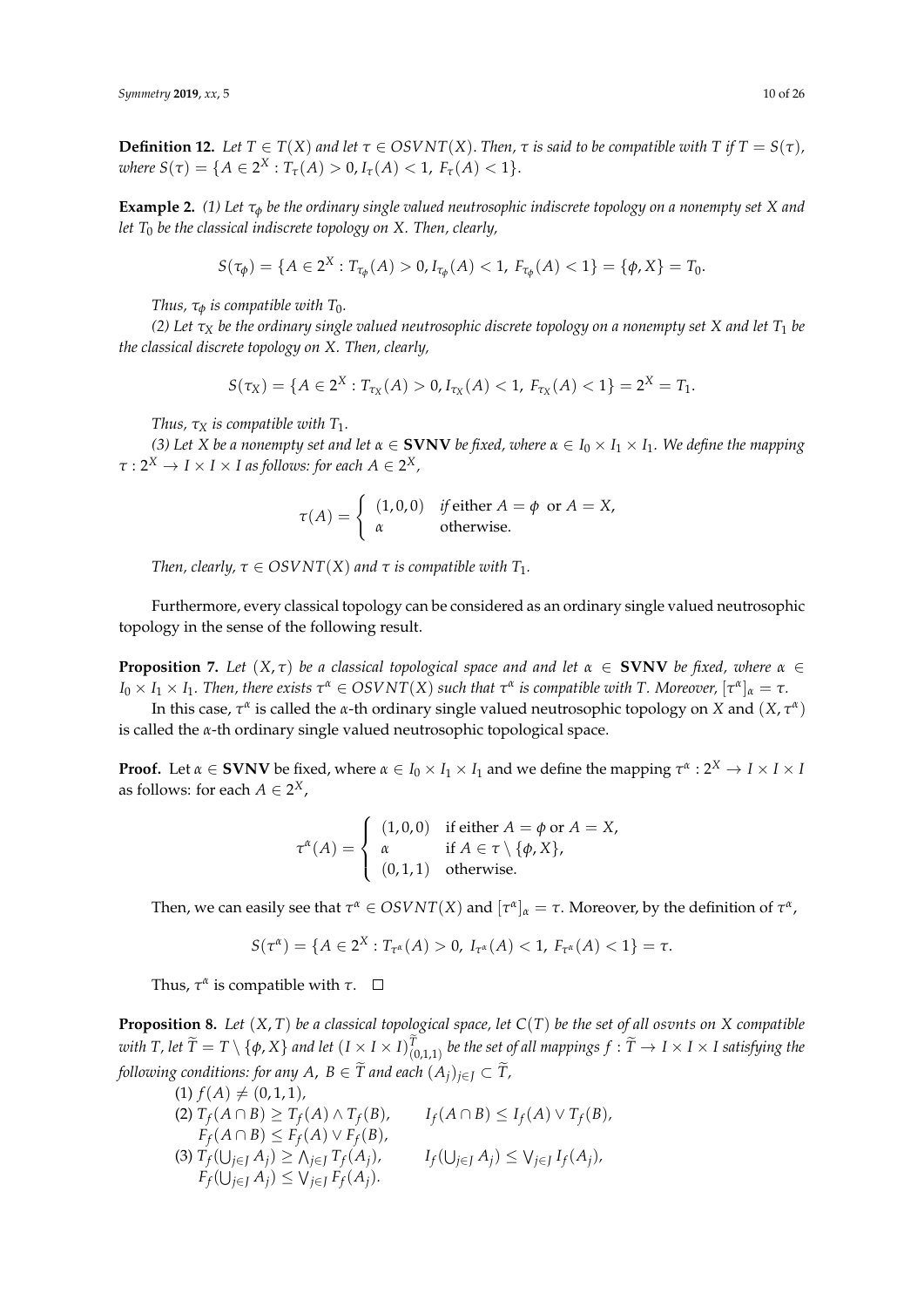*Then, there is a one-to-one correspondence between*  $C(T)$  *and*  $(I \times I \times I)^T_{(0,1,1)}.$ 

**Proof.** We define the mapping  $F : (I \times I \times I)_{(0,1,1)}^T \to C(T)$  as follows: for each  $f \in (I \times I \times I)_{(0,1,1)}^T$ 

$$
F(f)=\tau_f,
$$

where  $\tau_f: 2^X \to I \times I \times I$  is the mapping defined by: for each  $A \in 2^X$ ,

$$
\tau_f(A) = \begin{cases}\n(1,0,0) & \text{if either } A = \phi \text{ or } A = X, \\
f(A) & \text{if } A \in \widetilde{T}, \\
(0,1,1) & \text{otherwise.} \n\end{cases}
$$

Then, we easily see that  $\tau_f \in C(T)$ .

Now, we define the mapping  $G: C(T) \to (I \times I \times I)_{(0,1,1)}^T$  as follows: for each  $\tau \in C(T)$ ,

 $G(\tau) = f_{\tau}$ 

where  $f_{\tau}$ :  $\widetilde{T} \rightarrow I \times I \times I$  is the mapping defined by: for each  $A \in \widetilde{T}$ ,

$$
f_{\tau}(A)=\tau(A).
$$

Then, clearly,  $f_\tau \in (I \times I \times I)_{(0,1,1)}^T$ . Furthermore, we can see that  $F \circ G = id_{C(T)}$  and  $G \circ F =$  $id_{(I\times I\times I)\tilde{T\choose (0,1,1)}}$ . Thus,  $C(T)$  is equipotent to  $I\times I\times I)^{T\choose (0,1,1)}$ . This completes the proof.

<span id="page-10-0"></span>**Proposition 9.** Let  $(X, \tau)$  be an osvnts and let  $Y \subset X$ . We define the mapping  $\tau_Y: 2^Y \to I \times I \times I$  as follows: for each  $A \in 2^Y$ ,

$$
\tau_Y(A) = (\bigvee_{B \in 2^X, A = B \cap Y} T_{\tau}(B), \bigwedge_{B \in 2^X, A = B \cap Y} I_{\tau}(B), \bigwedge_{B \in 2^X, A = B \cap Y} F_{\tau}(B)).
$$

*Then,*  $\tau_Y \in OSVNT(Y)$  and for each  $A \in 2^Y$ ,

$$
T_{\tau_Y}(A) \geq T_{\tau}(A), I_{\tau_Y}(A) \leq I_{\tau}(A), F_{\tau_Y}(A) \leq F_{\tau}(A).
$$

In this case,  $(Y, \tau_Y)$  is called an ordinary single valued neutrosophic subspace of  $(X, \tau)$  and  $\tau_Y$  is called the induced ordinary single valued neutrosophic topology on *A* by *τ*.

**Proof.** It is obvious that the condition (OSVNT1) holds, i.e.,  $\tau_Y(\phi) = \tau_Y(Y) = (1, 0, 0)$ . Let  $A, B \in 2^Y$ . Then, by proof of Proposition 5.1 in [\[34\]](#page-24-21),  $T_{\tau_Y}(A \cap B) \geq T_{\tau_Y}(A) \wedge T_{\tau_Y}(B)$ . Let us show that  $I_{\tau_Y}(A \cap B) \leq I_{\tau_Y}(A) \vee I_{\tau_Y}(B)$ . Then,

$$
I_{\tau_Y}(A) \vee I_{\tau_Y}(B) = (\wedge_{C_1 \in 2^X, A = Y \cap C_1} I_{\tau}(C_1)) \vee (\wedge_{C_2 \in 2^X, B = Y \cap C_2} I_{\tau}(C_2))
$$
  
=  $\wedge_{C_1, C_1 \in 2^X, A \cap B = Y \cap (C_1 \cap C_2)} [I_{\tau}(C_1) \vee I_{\tau}(C_2)]$   
 $\geq \wedge_{C_1, C_1 \in 2^X, A \cap B = Y \cap (C_1 \cap C_2)} I_{\tau}(C_1 \cap C_2)$   
=  $I_{\tau_Y}(A \cap B).$ 

 $\text{Similarly, we have } F_{\tau_Y}(A \cap B) \leq F_{\tau_Y}(A) \vee F_{\tau_Y}(B). \text{ Thus, the condition (OSVNT2) holds.}$ Now, let  $\{A_\alpha\}_{\alpha \in \Gamma} \subset 2^Y$ . Then, by the proof of Proposition 5.1 in [\[34\]](#page-24-21),  $T_{\tau_Y}(\bigcup_{\alpha \in \Gamma} A_\alpha) \ge$  $\bigwedge_{\alpha \in \Gamma} T_{\tau_Y}(A_\alpha)$ . On the other hand,

$$
I_{\tau_Y}(\bigcup_{\alpha \in \Gamma} A_{\alpha}) = \bigwedge_{B_{\alpha} \in 2^X, \; (\bigcup_{\alpha \in \Gamma} B_{\alpha}) \cap Y = \bigcup_{\alpha \in \Gamma} A_{\alpha}} I_{\tau}(\bigcup_{\alpha \in \Gamma} B_{\alpha})
$$
  
\n
$$
\leq \bigwedge_{B_{\alpha} \in 2^X, \; (\bigcup_{\alpha \in \Gamma} B_{\alpha}) \cap Y = \bigcup_{\alpha \in \Gamma} A_{\alpha}} [A_{\alpha \in \Gamma} I_{\tau}(B_{\alpha})]
$$
  
\n
$$
= \bigwedge_{\alpha \in \Gamma} [\bigwedge_{B_{\alpha} \in 2^X, \; (\bigcup_{\alpha \in \Gamma} B_{\alpha}) \cap Y = \bigcup_{\alpha \in \Gamma} A_{\alpha}} I_{\tau}(B_{\alpha})]
$$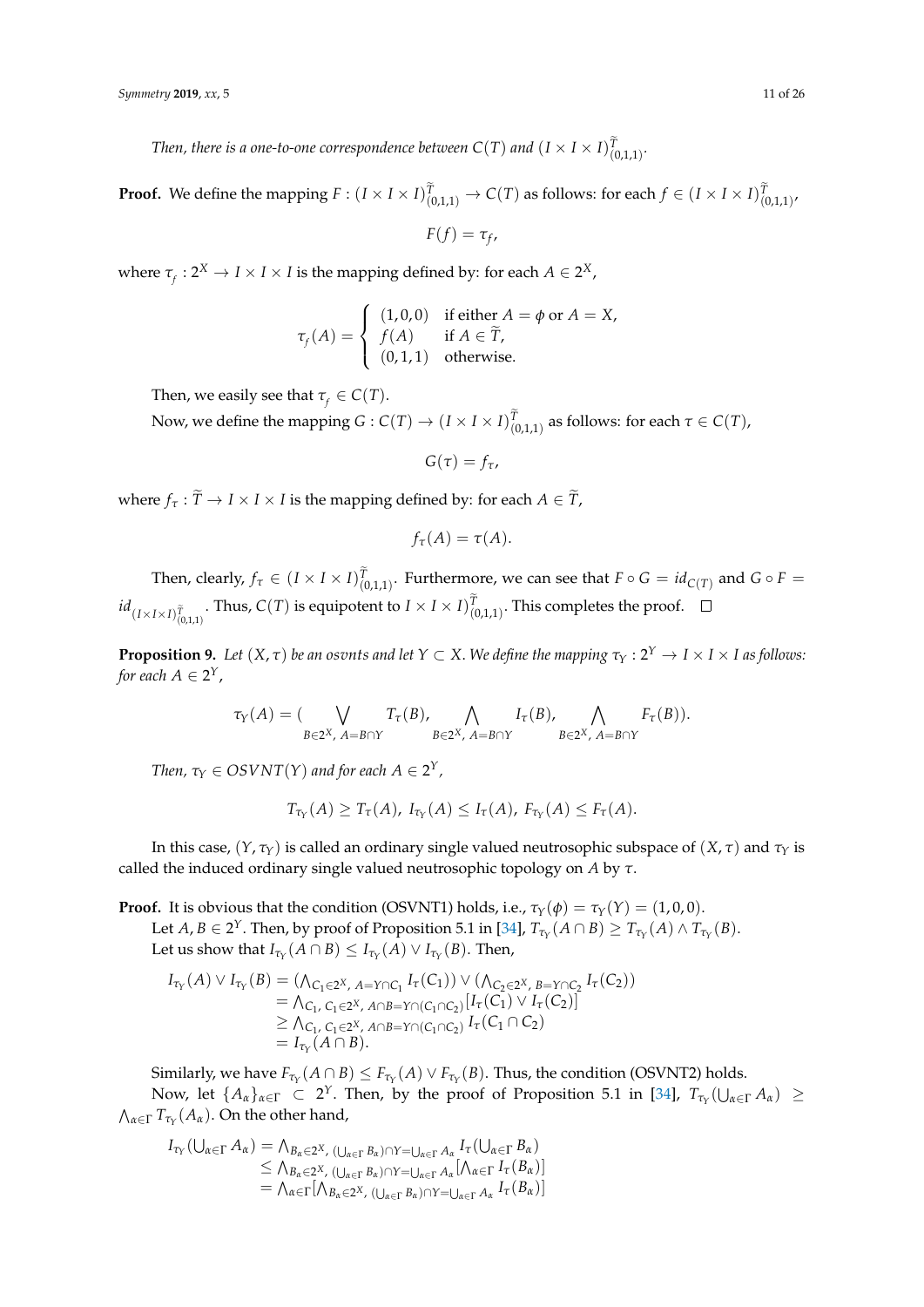Similarly, we have  $F_{\tau_Y}(\bigcup_{\alpha \in \Gamma} A_\alpha) \leq \bigwedge_{\alpha \in \Gamma} F_{\tau_Y}(A_\alpha)$ . Thus, the condition (OSVNT3) holds. Thus, *τ<sup>Y</sup>* ∈ *OSVNT*(*Y*).

Furthermore, we can easily see that for each  $A \in 2^Y$ ,

$$
T_{\tau_Y}(A) \geq T_{\tau}(A), \quad I_{\tau_Y}(A) \leq I_{\tau}(A), \quad F_{\tau_Y}(A) \leq F_{\tau}(A).
$$

This completes the proof.  $\square$ 

The following is an immediate result of Proposition [9.](#page-10-0)

**Corollary 3.** Let  $(Y, \tau_Y)$  be an ordinary single valued neutrosaophic subspace of  $(X, \tau)$  and let  $A \in 2^Y$ . (1)  $C_Y(A) = (\bigvee_{B \in 2^X, A = B \cap Y} T_C(B), \bigwedge_{B \in 2^X, A = B \cap Y} I_C(B), \bigwedge_{B \in 2^X, A = B \cap Y} F_C(B)),$  where  $C_Y(A) =$  $\tau_Y(Y-A)$ . (2) *If*  $Z \subset Y \subset X$ , *then*  $\tau_Z = (\tau_Y)_Z$ .

### **4. Ordinary Single Valued Neutrosophic Neighborhood Structures of a Point**

In this section, we define an ordinary single valued neutrosophic neighborhood system of a point, and prove that it has the same properties in a classical neighborhood system.

<span id="page-11-1"></span>**Definition 13.** Let  $(X, \tau)$  be an osvnts and let  $x \in X$ . Then, a mapping  $\mathcal{N}_x : 2^X \to I \times I \times I$  is called the *ordinary single valued neutrosophic neighborhood system of x if, for each*  $A \in 2^X$ *,* 

$$
A\in\mathcal{N}_x:=\exists B(B\in\tau)\wedge(x\in B\subset A)),
$$

*i.e.,*

$$
[A \in \mathcal{N}_x] = \mathcal{N}_x(A) = (\bigvee_{x \in B \subset A} T_\tau(B), \bigwedge_{x \in B \subset A} I_\tau(B), \bigwedge_{x \in B \subset A} F_\tau(B)).
$$

<span id="page-11-0"></span>**Lemma 3.** Let  $(X, \tau)$  be an osvnts and let  $A \in 2^X$ . Then,

$$
\bigwedge_{x \in A} \bigvee_{x \in B \subset A} T_{\tau}(B) = T_{\tau}(A),
$$

$$
\bigvee_{x \in A} \bigwedge_{x \in B \subset A} I_{\tau}(B) = I_{\tau}(A)
$$

*and*

$$
\bigvee_{x \in A} \bigwedge_{x \in B \subset A} F_{\tau}(B) = F_{\tau}(A).
$$

**Proof.** By Theorem 3.1 in [\[33\]](#page-24-20), it is obvious that  $\bigwedge_{x \in A} \bigvee_{x \in B \subset A} T_{\tau}(B) = T_{\tau}(A)$ .

On the other hand, it is clear that  $\bigvee_{x \in A} \bigwedge_{x \in B \subset A} I_{\tau}(B) \geq I_{\tau}(A)$ . Now, let  $\mathcal{B}_x = \{B \in 2^X : x \in B \subset A\}$ and let  $f \in \Pi_{x \in A} \mathcal{B}_x$ . Then, clearly,  $\bigcup_{x \in A} f(x) = A$ . Thus,

$$
\bigvee_{x \in A} I_{\tau}(f(x)) \leq I_{\tau}(\bigcup_{x \in A} f(x)) = I_{\tau}(A).
$$

Thus,

$$
\bigvee_{x \in A} \bigwedge_{x \in B \subset A} I_{\tau}(B) = \bigwedge_{f \in \Pi_{x \in A}} \bigvee_{x \in A} I_{\tau}(f(x)) \leq I_{\tau}(A).
$$

Hence,  $\bigvee_{x \in A} \bigwedge_{x \in B \subset A} I_{\tau}(B) = I_{\tau}(A)$ . Similarly, we have

$$
\bigvee_{x \in A} \bigwedge_{x \in B \subset A} F_{\tau}(B) = F_{\tau}(A).
$$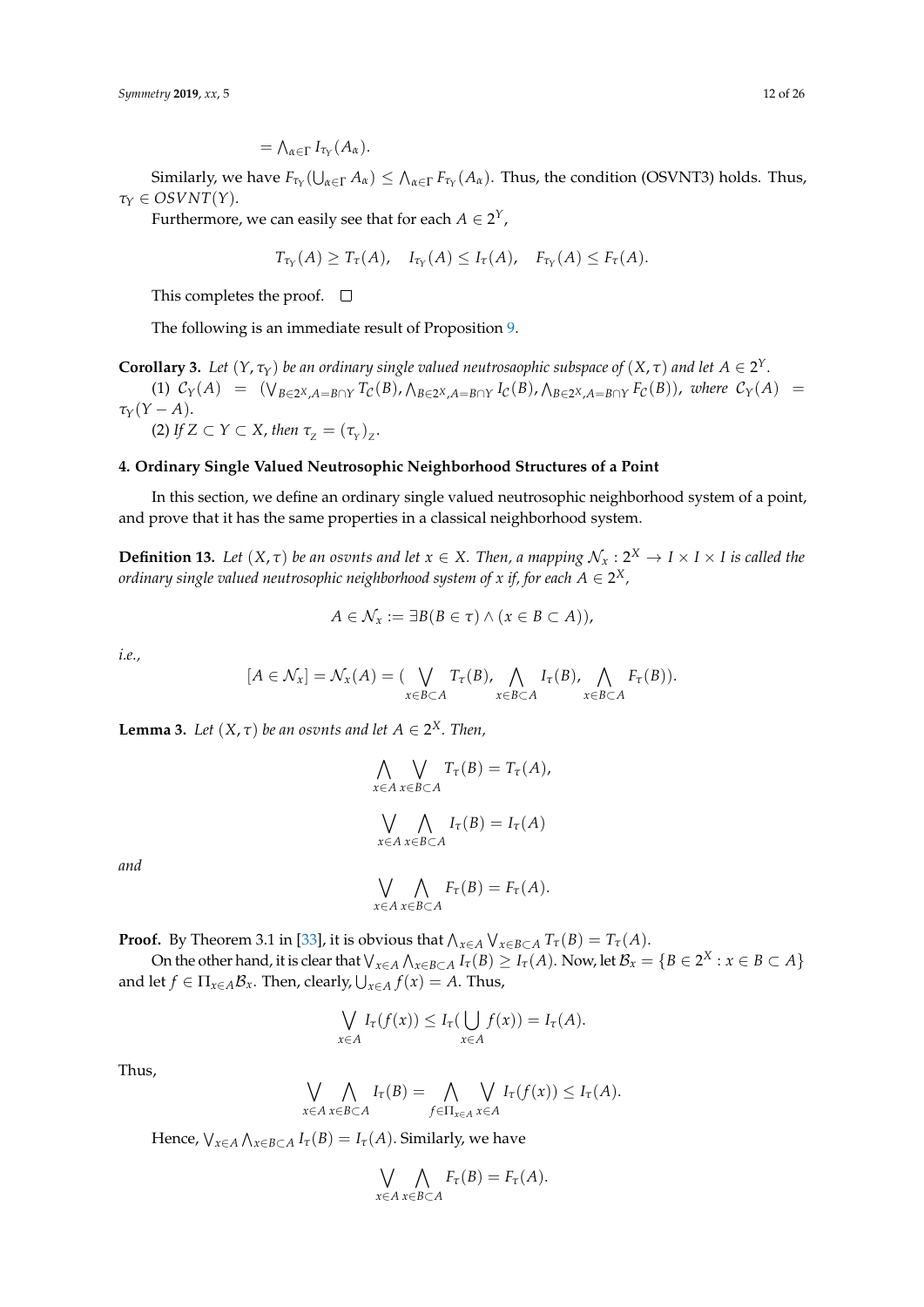$\Box$ 

**Theorem 2.** Let  $(X, \tau)$  be an osvnts, let  $A \in 2^X$  and let  $x \in X$ . Then,

$$
\models (A \in \tau) \leftrightarrow \forall x (x \in A \rightarrow \exists B (B \in \mathcal{N}_x) \land (B \subset A)),
$$

*i.e.,*

$$
[A \in \tau] = [\forall x (x \in A \rightarrow \exists B (B \in \mathcal{N}_x) \land (B \subset A))],
$$

*i.e.,*

$$
[A \in \tau] = (\bigwedge_{x \in A} \bigvee_{B \subset A} T_{\mathcal{N}_x}(B), \bigvee_{x \in A} \bigwedge_{B \subset A} I_{\mathcal{N}_x}(B), \bigvee_{x \in A} \bigwedge_{B \subset A} F_{\mathcal{N}_x}(B)).
$$

**Proof.** From Theorem 3.1 in [\[33\]](#page-24-20), it is clear that  $T_{\tau}(A) = \bigwedge_{x \in A} \bigvee_{B \subset A} T_{\mathcal{N}_x}(B)$ . On the other hand,

$$
I_{\tau}(A) = \bigvee_{x \in A} \bigwedge_{x \in C \subset A} I_{\tau}(C)
$$
  
\n
$$
= \bigvee_{x \in A} \bigwedge_{B \subset A} \bigwedge_{x \in C \subset B} I_{\tau}(C)
$$
  
\n
$$
= \bigvee_{x \in A} \bigwedge_{B \subset A} I_{\mathcal{N}_x}(B).
$$
  
\n[By Definition 13]

Similarly, we have  $F_{\tau}(A) = \bigvee_{x \in A} \bigwedge_{B \subset A} F_{\mathcal{N}_x}(B)$ . This completes the proof.

**Definition 14.** *Let* A *be a single valued neutrosophic set in a set* 2 *<sup>X</sup>. Then,* A *is said to be normal if there is*  $A_0 \in 2^X$  such that  $\mathcal{A}(A_0) = (1, 0, 0)$ *.* 

*We will denote the set of all normal single valued neutrosophic sets in 2<sup>X</sup> as*  $(I \times I \times I)_{N}^{2^{X}}$ *N .*

From the following result, we can see that an ordinary single valued neutrosophic neighborhood system has the same properties in a classical neighborhood system.

<span id="page-12-0"></span>**Theorem 3.** Let  $(X, \tau)$  be an osvnts and let  $\mathcal{N}: X \to (I \times I \times I)^{2^X}_N$  $\frac{2^{\alpha}}{N}$  be the mapping given by  $\mathcal{N}(x) = \mathcal{N}_x$ , *for each*  $x \in X$ *. Then,*  $\mathcal N$  *has the following properties:* 

 $(1)$  *for any*  $x \in X$  *and*  $A \in 2^X$ ,  $\models A \in \mathcal{N}_x \rightarrow x \in A$ ,

(2) for any  $x \in X$  and  $A, B \in 2^X$ ,  $\models (A \in \mathcal{N}_x) \land (B \in \mathcal{N}_x) \rightarrow A \cap B \in \mathcal{N}_x$ ,

(3) *for any*  $x \in X$  *and*  $A, B \in 2^X$ ,  $\models (A \subset B) \rightarrow (A \in \mathcal{N}_x \rightarrow B \in \mathcal{N}_x)$ ,

 $(4)$  *for any*  $x \in X$ ,  $\models (A \in \mathcal{N}_x) \rightarrow \exists C((C \in \mathcal{N}_x) \land (C \subset A) \land \forall y(y \in C \rightarrow C \in \mathcal{N}_y)).$ 

*Conversely, if a mapping*  $\mathcal{N}: X \to (I \times I \times I)^{2^X}_{N^X}$ *N satisfies the above properties* (2) *and* (3)*, then there is an ordinary single valued neutrosophic topology τ* : 2*<sup>X</sup>* → *I* × *I* × *I on X defined as follows: for each A* ∈ 2 *X,*

$$
A \in \tau := \forall x (x \in A \to A \in \mathcal{N}_x),
$$

*i.e.,*

$$
[A \in \tau] = \tau(A) = (\bigwedge_{x \in A} T_{\mathcal{N}_x}(A), \bigvee_{x \in A} I_{\mathcal{N}_x}(A), \bigvee_{x \in A} F_{\mathcal{N}_x}(A)).
$$

*In particular, if* N also satisfies the above properties (1) and (4), then, for each  $x \in X$ ,  $\mathcal{N}_x$  is an ordinary *single valued neutrosophic neighborhood system of x with respect to τ.*

**Proof.** (1) Since  $A \in 2^X$ , we can consider  $A$  as a special single valued neutrosophic set in  $x$  represented by  $A = (\chi_A, \chi_{A^c}, \chi_{A^c})$ . Then,

$$
[x \in A] = A(x) = (\chi_A(x), \chi_{A^c}(x), \chi_{A^c}(x)) = (1, 0, 0).
$$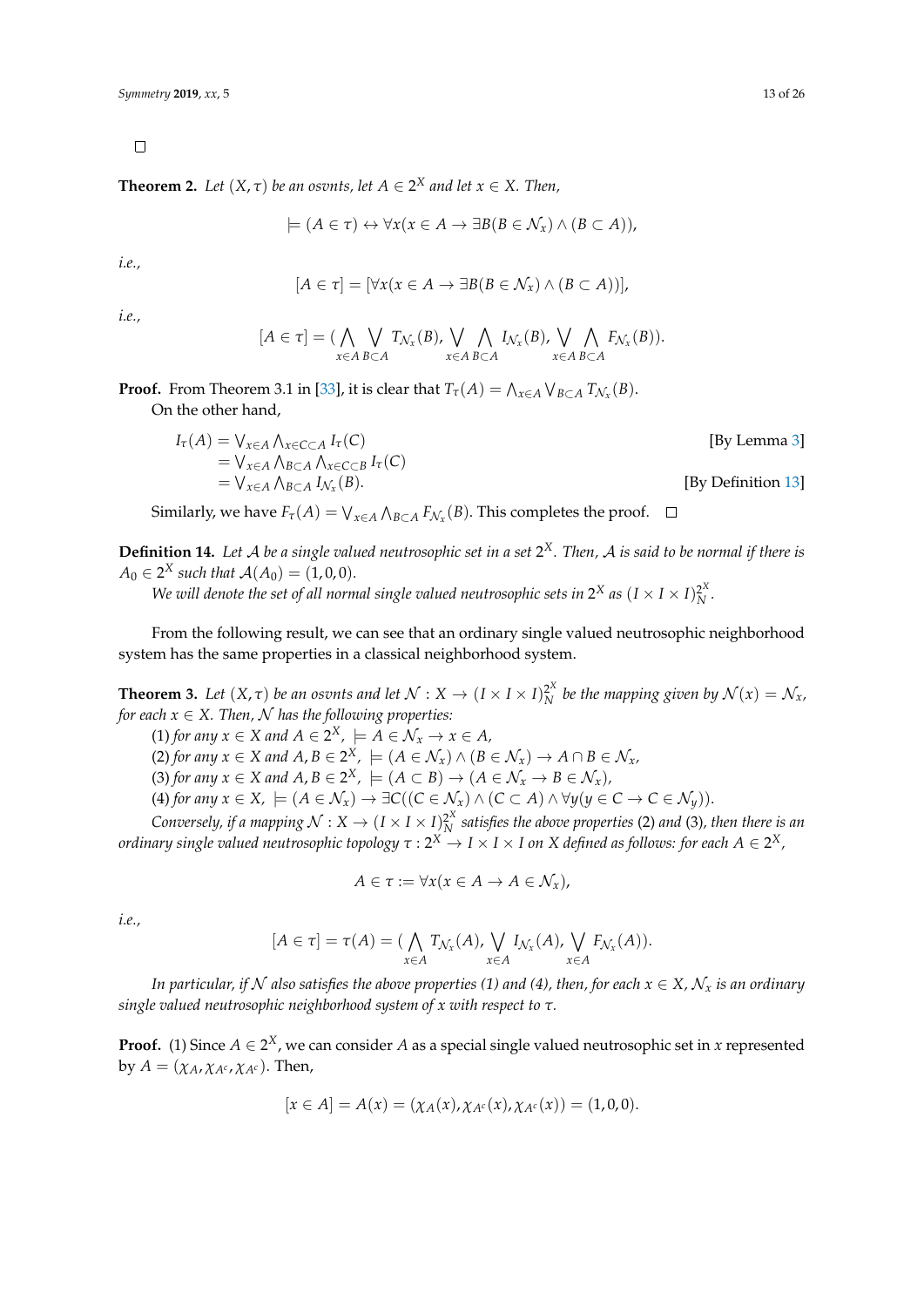On the other hand,

$$
[A \in \mathcal{N}_x] = (\bigvee_{x \in C \subset A} T_{\tau}(C), \bigwedge_{x \in C \subset A} I_{\tau}(C), \bigwedge_{x \in C \subset A} F_{\tau}(C)) \leq (1,0,0).
$$

Thus,  $[A \in \mathcal{N}_x] \leq [x \in A].$ (2) By the definition of  $\mathcal{N}_x$ ,

$$
[A \cap B \in \mathcal{N}_x] = (\bigvee_{x \in C \subset A \cap B} T_{\tau}(C), \bigwedge_{x \in C \subset A \cap B} I_{\tau}(C)), \bigwedge_{x \in C \subset A \cap B} F_{\tau}(C)).
$$

From the proof of Theorem 3.2 (2) in [\[33\]](#page-24-20), it is obvious that

$$
T_{\mathcal{N}_x}(A \cap B) \geq T_{\mathcal{N}_x}(A) \wedge T_{\mathcal{N}_x}(B).
$$

Thus, it is sufficient to show that  $I_{\mathcal{N}_x}(A \cap B) \leq I_{\mathcal{N}_x}(A) \vee I_{\mathcal{N}_x}(B)$ :

$$
I_{\mathcal{N}_x}(A \cap B) = \bigwedge_{x \in C \subset A \cap B} I_{\tau}(C) = \bigwedge_{x \in C_1 \subset A, x \in C_2 \subset B} I_{\tau}(C_1 \cap C_2)
$$
  
\n
$$
\leq \bigwedge_{x \in C_1 \subset A, x \in C_2 \subset B} (I_{\tau}(C_1) \vee I_{\tau}(C_2))
$$
  
\n
$$
= \bigwedge_{x \in C_1 \subset A} I_{\tau}(C_1) \vee \bigwedge_{x \in C_2 \subset B} I_{\tau}(C_2)
$$
  
\n
$$
= I_{\mathcal{N}_x}(A) \vee I_{\mathcal{N}_x}(B).
$$

Similarly, we have  $F_{\mathcal{N}_x}(A \cap B) \leq F_{\mathcal{N}_x}(A) \vee F_{\mathcal{N}_x}(B)$ . On the other hand,

$$
[(A \in \mathcal{N}_x) \land (B \in \mathcal{N}_x)] = (T_{\mathcal{N}_x}(A) \land T_{\mathcal{N}_x}(B), I_{\mathcal{N}_x}(A) \lor I_{\mathcal{N}_x}(B), F_{\mathcal{N}_x}(A) \lor F_{\mathcal{N}_x}(B)).
$$

Thus,  $[A \cap B \in \mathcal{N}_x] \ge [(A \in \mathcal{N}_x) \wedge (B \in \mathcal{N}_x)].$ (3) From the definition of  $\mathcal{N}_x$ , we can easily show that  $[A \in \mathcal{N}_x] \leq [B \in \mathcal{N}_x]$ . (4) It is clear that

$$
[\exists C((C \in \mathcal{N}_x) \land (C \subset A) \land \forall y(y \in C \to C \in \mathcal{N}_y))]
$$
  
=  $(\bigvee_{C \subset A} [T_{\mathcal{N}_x}(C) \land \bigwedge_{y \in C} T_{\mathcal{N}_y}(C)], \bigwedge_{C \subset A} [I_{\mathcal{N}_x}(C) \lor \bigvee_{y \in C} I_{\mathcal{N}_y}(C)],$   
 $\bigwedge_{C \subset A} [F_{\mathcal{N}_x}(C) \lor \bigvee_{y \in C} F_{\mathcal{N}_y}(C)]\big).$ 

Then, by the proof of Theorem 3.2 (4) in [\[33\]](#page-24-20), it is obvious that

$$
\bigvee_{C\subset A}[T_{\mathcal{N}_x}(C)\wedge\bigwedge_{y\in C}T_{\mathcal{N}_y}(C)]\geq T_{\mathcal{N}_x}(A).
$$

From Lemma [3,](#page-11-0)  $\bigvee_{y \in C} I_{\mathcal{N}_y}(C) = \bigvee_{y \in C} \bigwedge_{y \in D \subset C} I_\tau(D) = I_\tau(C).$  Thus,  $\bigwedge_{C\subset A}[I_{\mathcal{N}_x}(C)\vee \bigvee_{y\in C}I_{\mathcal{N}_y}(C)]=\bigwedge_{C\subset A}[I_{\mathcal{N}_x}(C)\vee I_{\tau}(C)]=\bigwedge_{C\subset A}I_{\tau}(C)$  $\leq \bigwedge_{x \in C \subset A} I_{\tau}(C) = I_{\mathcal{N}_x}(A).$ Similarly, we have  $\bigwedge_{C\subset A} [F_{\mathcal{N}_x}(C)\vee \bigvee_{y\in C} F_{\mathcal{N}_y}(C)]\leq \bigwedge_{x\in C\subset A} F_\tau(C)=F_{\mathcal{N}_x}(A).$  Thus,

$$
[\exists C((C \in \mathcal{N}_x) \land (C \subset A) \land \forall y(y \in C \to C \in \mathcal{N}_y))] \geq [A \in \mathcal{N}_x].
$$

Conversely, suppose  $\cal N$  satisfies the above properties (2) and (3) and let  $\tau: 2^X \to I \times I \times I$  be the mapping defined as follows: for each  $A \in 2^X$ ,

$$
\tau(A) = (\bigwedge_{x \in A} T_{\mathcal{N}_x}(A), \bigvee_{x \in A} I_{\mathcal{N}_x}(A), \bigvee_{x \in A} F_{\mathcal{N}_x}(A)).
$$

Then, clearly,  $\tau(\phi) = (1,0,0)$ . Since  $\mathcal{N}_x$  is single valued neutrosophic normal, there is  $A_0 \in 2^X$ such that  $\mathcal{N}_x(A_0) = (1, 0, 0)$ . Thus,  $\mathcal{N}_x(X) = (1, 0, 0)$ . Thus,

$$
\tau(X)=(\bigwedge_{x\in X}T_{\mathcal{N}_X}(X),\bigvee_{x\in X}I_{\mathcal{N}_X}(X),\bigvee_{x\in X}F_{\mathcal{N}_X}(X))=(1,0,0).
$$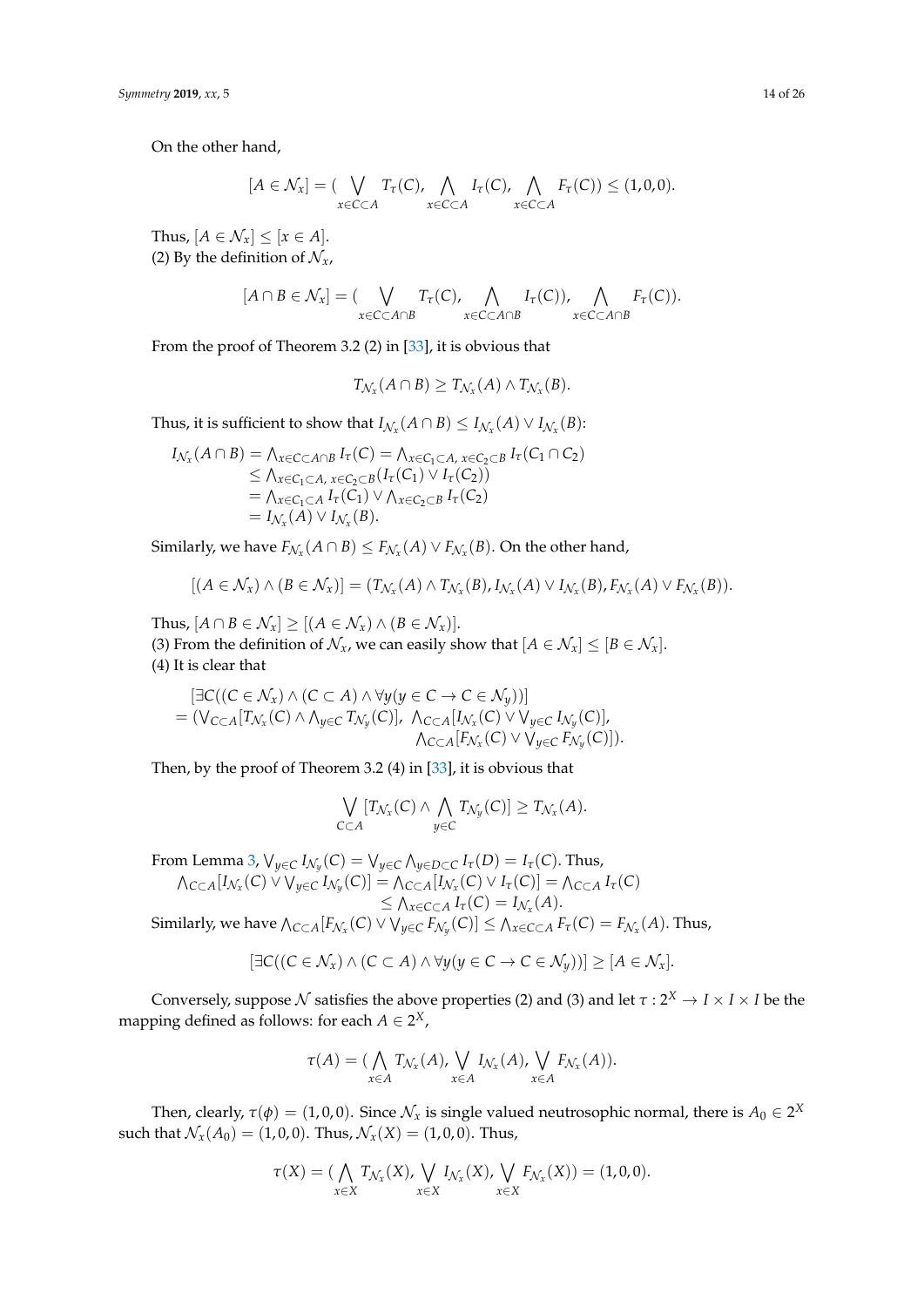Hence, *τ* satisfies the axiom (OSVNT1). From the proof of Theorem 3.2 in [\[33\]](#page-24-20), it is clear that  $T_\tau(A \cap B) \geq T_\tau(A) \wedge T_\tau(B)$ . On the other hand,

$$
I_{\tau}(A \cap B) = \bigvee_{x \in A \cap B} I_{\mathcal{N}_x}(A \cap B) \leq \bigvee_{x \in A \cap B} (I_{\mathcal{N}_x}(A) \vee I_{\mathcal{N}_x}(B))
$$
  
\n
$$
= \bigvee_{x \in A \cap B} I_{\mathcal{N}_x}(A) \vee \bigvee_{x \in A \cap B} I_{\mathcal{N}_x}(B)
$$
  
\n
$$
\leq \bigvee_{x \in A} I_{\mathcal{N}_x}(A) \vee \bigvee_{x \in B} I_{\mathcal{N}_x}(B)
$$
  
\n
$$
= I_{\tau}(A) \vee I_{\tau}(B).
$$

Similarly, we have  $F_\tau(A \cap B) \leq F_\tau(A) \vee F_\tau(B)$ . Then,  $\tau$  satisfies the axiom (OSVNT2). Moreover, we can easily see that *τ* satisfies the axiom (OSVNT3). Thus, *τ* ∈ *OSVNT*(*X*).

Now, suppose  $N$  satisfies additionally the above properties (1) and (4). Then, from the proof of Theorem 3.2 in [\[33\]](#page-24-20), we have  $T_{\mathcal{N}_x}(A) = \bigvee_{x \in B \subset A} T_\tau(B)$  for each  $x \in X$  and each  $A \in 2^X$ .

Let  $x \in X$  and let  $A \in 2^X$ . Then, by property (4),

$$
I_{\mathcal{N}_x}(A) \geq \bigwedge_{C \subset A} [I_{\mathcal{N}_x}(C) \vee \bigvee_{y \in C} I_{\mathcal{N}_y}(C)].
$$

From the property (1),  $I_{\mathcal{N}_x}(C) = 1$  for any  $x \notin C$ . Thus,

$$
I_{\mathcal{N}_x}(A) \ge \Lambda_{x \in C \subset A} [I_{\mathcal{N}_x}(C) \vee \bigvee_{y \in C} I_{\mathcal{N}_y}(C)]
$$
  
\n
$$
\ge \Lambda_{x \in C \subset A} \bigvee_{y \in C} I_{\mathcal{N}_y}(C)
$$
  
\n
$$
= \Lambda_{x \in B \subset A} I_{\tau}(B).
$$

Now, suppose  $x \in C \subset A$ . Then, clearly,  $\bigvee_{y \in C} I_{\mathcal{N}_y}(C) \geq I_{\mathcal{N}_x}(C) \geq I_{\mathcal{N}_x}(A)$ . Thus,

$$
\bigwedge_{x \in B \subset A} I_{\tau}(B) = \bigwedge_{x \in C \subset A} \bigvee_{y \in C} I_{\mathcal{N}_y}(C) \geq I_{\mathcal{N}_x}(A).
$$

Thus,  $I_{\mathcal{N}_x}(A) = \bigwedge_{x \in B \subset A} I_\tau(B)$ . Similarly, we have  $F_{\mathcal{N}_x}(A) = \bigwedge_{x \in B \subset A} F_\tau(B)$ . This completes the proof.  $\square$ 

### **5. Ordinary Single Valued Neutrosophic Bases and Subbases**

In this section, we define an ordinary single valued neutrosophic base and subbase for an ordinary single valued neutrosophic topological space, and investigated general properties. Moreover, we obtain two characterizations of an ordinary single valued neutrosophic base and one characterization of an ordinary single valued neutrosophic subbase.

<span id="page-14-0"></span>**Definition 15.** Let  $(X, \tau)$  be an osvnts and let  $\mathcal{B}: 2^X \to I \times I \times I$  be a mapping such that  $\mathcal{B} \leq \tau$ , i.e.,  $T_B \leq T_\tau$ ,  $I_B \geq I_\tau$ ,  $F_B \geq F_\tau$ . Then, B is called an ordinary single valued neutrosophic base for  $\tau$  *if, for each*  $A \in 2^X$ ,

$$
T_{\tau}(A) = \bigvee_{\{B_{\alpha}\}_{\alpha \in \Gamma} \subset 2^{X}, A = \bigcup_{\alpha \in \Gamma} B_{\alpha}} \bigwedge_{\alpha \in \Gamma} T_{\mathcal{B}}(B_{\alpha}),
$$

$$
I_{\tau}(A) = \bigwedge_{\{B_{\alpha}\}_{\alpha \in \Gamma} \subset 2^{X}, A = \bigcup_{\alpha \in \Gamma} B_{\alpha}} \bigvee_{\alpha \in \Gamma} I_{\mathcal{B}}(B_{\alpha}),
$$

$$
F_{\tau}(A) = \bigwedge_{\{B_{\alpha}\}_{\alpha \in \Gamma} \subset 2^{X}, A = \bigcup_{\alpha \in \Gamma} B_{\alpha}} \bigvee_{\alpha \in \Gamma} F_{\mathcal{B}}(B_{\alpha}).
$$

**Example 3.** (1) Let X be a set and let  $B: 2^X \rightarrow I \times I \times I$  be the mapping defined by:

$$
\mathcal{B}(\{x\}) = (1,0,0) \ \forall x \in X.
$$

*Then,* B *is an ordinary single valued neutrosophic base for τX.*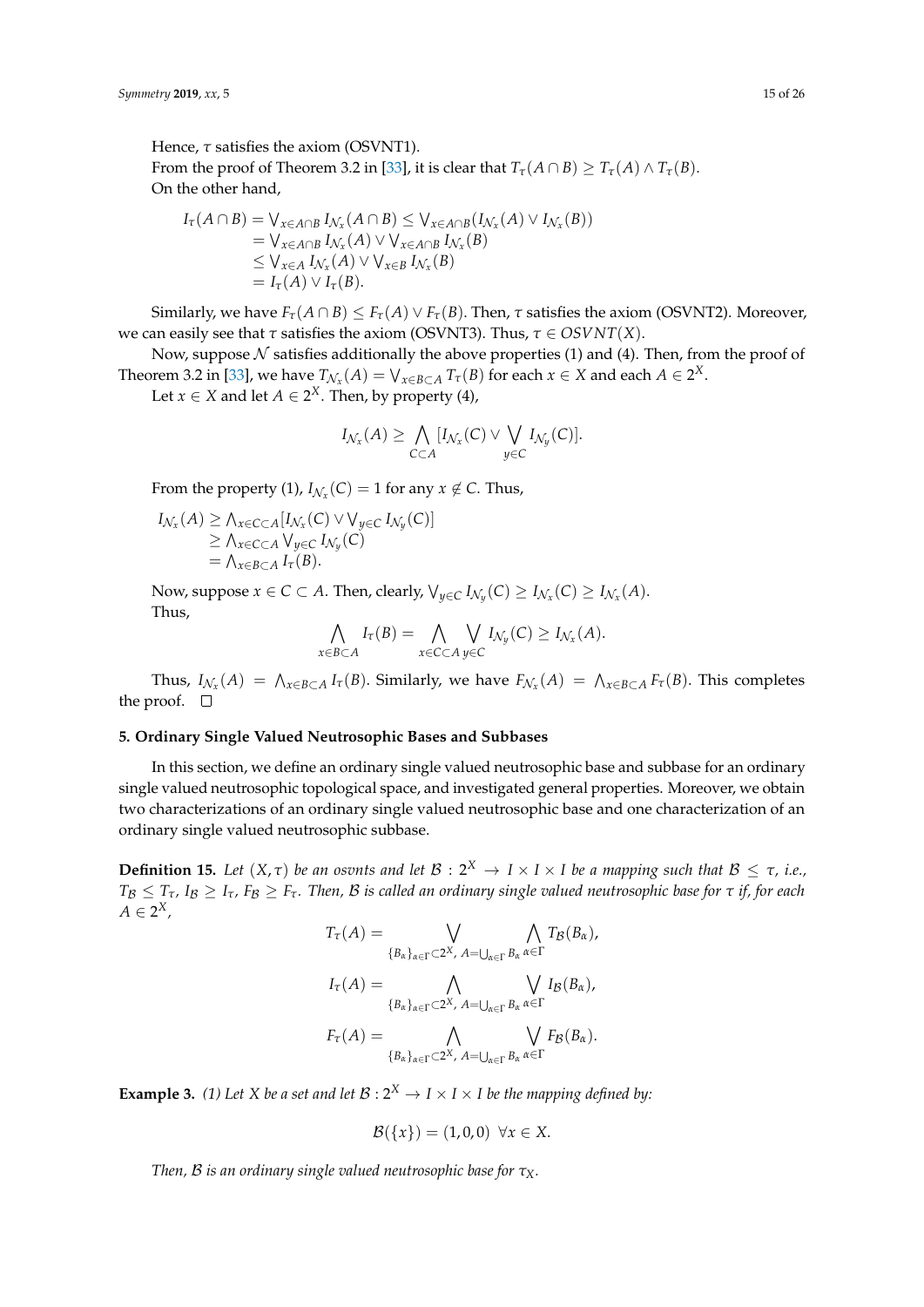(2) Let  $X = \{a,b,c\}$ , let  $\alpha \in$  **SVNV** be fixed, where  $\alpha \in I_1 \times I_0 \times I_0$  and let  $\mathcal{B}: 2^X \to I \times I \times I$  be the mapping as follows: for each  $A \in 2^X$  ,

$$
\mathcal{B}(A) = \begin{cases} (1,0,0) & \text{if either } A = \{a,b\} \text{ or } \{b,c\} \text{ or } X, \\ \alpha & \text{otherwise.} \end{cases}
$$

*Then,* B *is not an ordinary single valued neutrosophic base for an osvnt on X.*

*Suppose that B is an ordinary single valued neutrosophic base for an osvnt τ on X*. Then, clearly,  $B \leq \tau$ . *Moreover,*  $\tau({a,b}) = \tau({b,c}) = (1,0,0)$ *. Thus,* 

$$
T_{\tau}(\{b\}) = T_{\tau}(\{a,b\} \cap \tau(\{b,c\}) \geq T_{\tau}(\{a,b\} \land T_{\tau}(\{b,c\}) = 1
$$

*and*

$$
I_{\tau}(\{b\}) = I_{\tau}(\{a,b\} \cap \tau(\{b,c\}) \leq I_{\tau}(\{a,b\} \wedge I_{\tau}(\{b,c\}) = 0.
$$

*Similarly, we have*  $F_{\tau}(\{b\}) = 0$ *. Thus,*  $\tau(\{b\}) = (1, 0, 0)$ *. On the other hand, by the definition of* B,

$$
T_{\tau}(\{b\}) = \bigvee_{\{A_{\alpha}\}_{\alpha \in \Gamma} \subset 2^{X}, \{b\} = \bigcup_{\alpha \in \Gamma} A_{\alpha}} \bigwedge_{\alpha \in \Gamma} T_{\mathcal{B}}(A_{\alpha}) = T_{\alpha}
$$

*and*

$$
I_{\tau}(\{b\}) = \bigwedge_{\{A_{\alpha}\}_{\alpha \in \Gamma} \subset 2^{X}, \{b\} = \bigcup_{\alpha \in \Gamma} A_{\alpha}} \bigvee_{\alpha \in \Gamma} I_{\mathcal{B}}(A_{\alpha}) = I_{\alpha}.
$$

*Similarly, we have Fτ*({*b*}) = *Fα*. *This is a contradiction. Hence,* B *is not an ordinary single valued neutrosophic base for an osvnt on X*

<span id="page-15-0"></span> $\bf{Theorem~4.}$  Let  $(X,\tau)$  be an osvnts and let  $\mathcal{B}: 2^X \to I \times I \times I$  be a mapping such that  $\mathcal{B} \leq \tau.$  Then,  $\mathcal{B}$  is an  $\sigma$  *ordinary single valued neutrosophic base for*  $\tau$  *if and only if for each*  $x \in X$  *and each*  $A \in 2^X$  *,* 

$$
T_{\mathcal{N}_x}(A) \leq \bigvee_{x \in B \subset A} T_{\mathcal{B}}(B),
$$
  

$$
I_{\mathcal{N}_x}(A) \geq \bigwedge_{x \in B \subset A} I_{\mathcal{B}}(B),
$$
  

$$
F_{\mathcal{N}_x}(A) \geq \bigwedge_{x \in B \subset A} F_{\mathcal{B}}(B).
$$

**Proof.** ( $\Rightarrow$ ): Suppose *B* is an ordinary single valued neutrosophic base for *τ*. Let *x* ∈ *X* and let *A* ∈ 2<sup>*X*</sup>. Then, by Theorem 4.4 in [\[34\]](#page-24-21), it is obvious that  $T_{\mathcal{N}_x}(A) \leq \bigvee_{x \in B \subset A} T_{\mathcal{B}}(B)$ . On the other hand,

$$
I_{\mathcal{N}_x}(A) = \bigwedge_{x \in B \subset A} I_{\tau}(B)
$$
 [By Definition 13]  
=  $\bigwedge_{x \in B \subset A} \bigwedge_{\{B_{\alpha}\}_{\alpha \in \Gamma}} (B_{\alpha})_{\alpha \in \Gamma} I_{\alpha} \bigvee_{\alpha \in \Gamma} I_{\beta}(B_{\alpha}).$ 

If  $x \in B \subset A$  and  $B = \bigcup_{\alpha \in \Gamma} B_{\alpha}$ , then there is  $\alpha_0 \in \Gamma$  such that  $x \in B_{\alpha_0}$ . Thus,

$$
\bigvee_{\alpha \in \Gamma} I_{\mathcal{B}}(B_{\alpha}) \geq I_{\mathcal{B}}(B_{\alpha_0}) \geq \bigwedge_{x \in B \subset A} I_{\mathcal{B}}(B).
$$

Thus,  $I_{\mathcal{N}_x}(A) \ge \Lambda_{x \in B \subset A} I_{\mathcal{B}}(B)$ . Similarly, we have  $F_{\mathcal{N}_x}(A) \ge \Lambda_{x \in B \subset A} F_{\mathcal{B}}(B)$ . Hence, the necessary condition holds.

 $(\Leftarrow)$ : Suppose the necessary condition holds. Then, by Theorem 4.4 in [\[34\]](#page-24-21), it is clear that

$$
T_{\tau}(A) = \bigvee_{\{B_{\alpha}\}_{\alpha \in \Gamma} \subset 2^{X}, A = \bigcup_{\alpha \in \Gamma} B_{\alpha}} \bigwedge_{\alpha \in \Gamma} T_{\mathcal{B}}(B_{\alpha}).
$$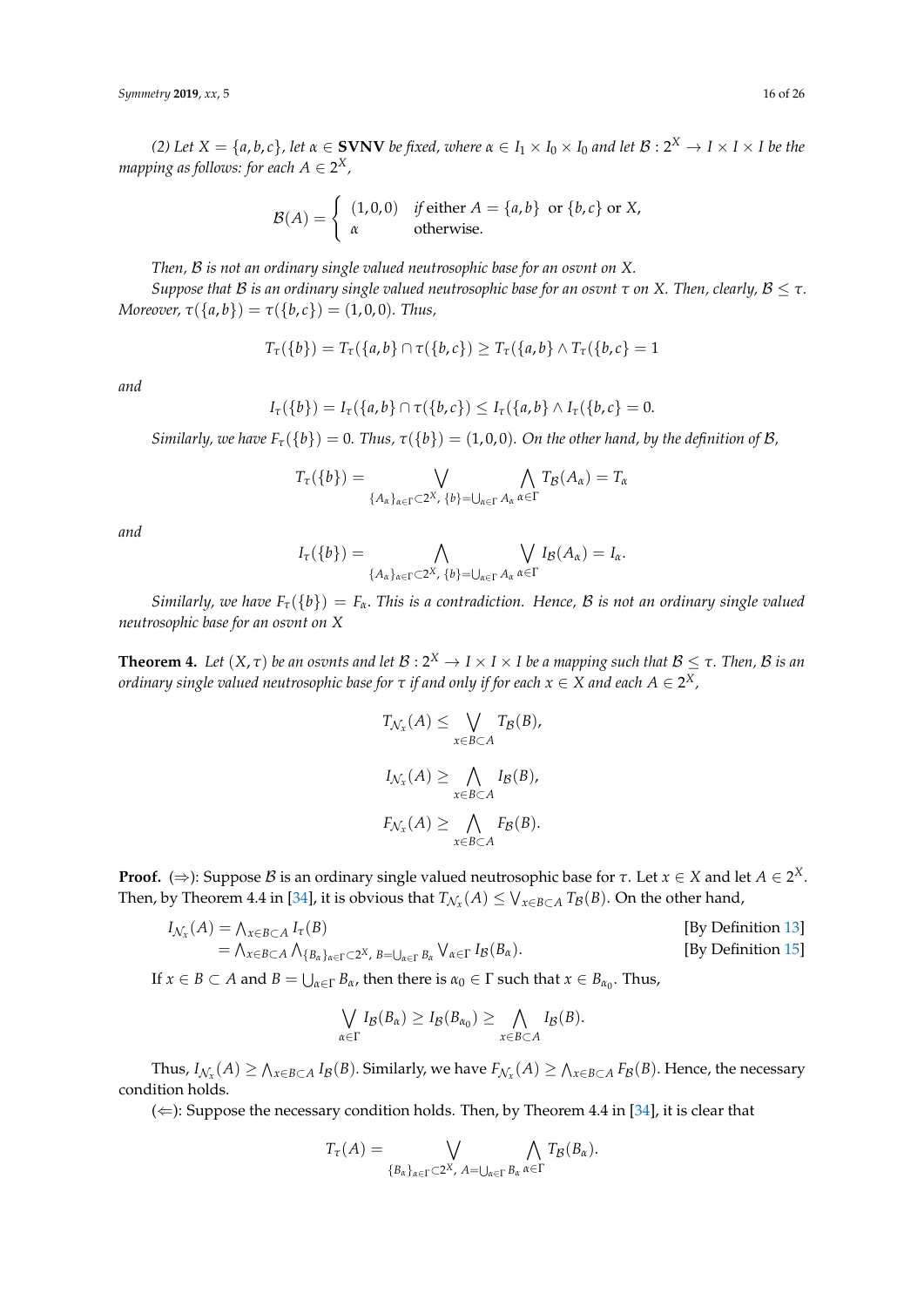Let  $A \in 2^X$ . Suppose  $A = \bigcup_{\alpha \in \Gamma} B_\alpha$  and  $\{B_\alpha\} \subset 2^X$ . Then,

$$
I_{\tau}(A) \leq \bigvee_{\alpha \in \Gamma} I_{\tau}(B_{\alpha})
$$
  
 
$$
\leq \bigvee_{\alpha \in \Gamma} I_{\mathcal{B}}(B_{\alpha}).
$$
  
[By the axiom (OSVNT3)]  
[Since  $B \leq \tau$ ]

Thus,

<span id="page-16-0"></span> $I_{\tau}(A) \leq \qquad \qquad \bigwedge$  ${B_\alpha}_{\alpha \in \Gamma}$   $\subset 2^X$ ,  $A = \bigcup_{\alpha \in \Gamma} B_\alpha$  $\setminus$ *α*∈Γ  $I_{\mathcal{B}}(B_{\alpha}).$  (1)

On the other hand,

$$
I_{\tau}(A) = \bigvee_{x \in A} \bigwedge_{x \in B \subset A} I_{\tau}(B)
$$
  
\n
$$
= \bigvee_{x \in A} I_{\mathcal{N}_x}(A)
$$
  
\n
$$
= \bigvee_{x \in A} \bigwedge_{x \in B \subset A} I_B(B)
$$
  
\n
$$
= \bigwedge_{f \in \Pi_{x \in A} B_x} \bigvee_{x \in A} I_B(f(x)),
$$
  
\n[By Definition 13]  
\n[By the hypothesis]

where  $\mathcal{B}_x = \{B \in 2^X : x \in B \subset A\}$ . Furthermore,  $A = \bigcup_{x \in A} f(x)$  for each  $f \in \Pi_{x \in A} \mathcal{B}_x$ . Thus,

$$
\bigwedge_{f\in\Pi_{x\in A}B_x} \bigvee_{x\in A} I_{\mathcal{B}}(f(x)) = \bigwedge_{\{B_{\alpha}\}_{\alpha\in\Gamma}\subset 2^X, A=\bigcup_{\alpha\in\Gamma}B_{\alpha}} \bigvee_{\alpha\in\Gamma} I_{\mathcal{B}}(B_{\alpha}).
$$

Hence,

<span id="page-16-1"></span>
$$
I_{\tau}(A) \geq \bigwedge_{\{B_{\alpha}\}_{\alpha \in \Gamma} \subset 2^{X}, A=\bigcup_{\alpha \in \Gamma} B_{\alpha}} \bigvee_{\alpha \in \Gamma} I_{\mathcal{B}}(B_{\alpha}).
$$
\n(2)

By [\(1\)](#page-16-0) and [\(2\)](#page-16-1),  $I_{\tau}(A) = \Lambda_{\{B_{\alpha}\}_{\alpha \in \Gamma} \subset 2^{X}, A= \bigcup_{\alpha \in \Gamma} B_{\alpha}} \setminus \{A_{\alpha} \in \Gamma} I_{\beta}(B_{\alpha})$ . Similarly, we have  $F_{\tau}(A) =$  $\bigwedge_{\{B_\alpha\}_{\alpha\in\Gamma}\subset 2^X}$ ,  $A= \bigcup_{\alpha\in\Gamma}B_\alpha}\bigvee_{\alpha\in\Gamma}F_\mathcal{B}(B_\alpha)$ . Therefore,  $\mathcal B$  is an ordinary single valued neutrosophic base for *τ*.

<span id="page-16-2"></span>**Theorem 5.** Let  $\mathcal{B}: 2^X \to I \times I \times I$  be a mapping. Then,  $\mathcal{B}$  is an ordinary single valued neutrosophic base for *some oist τ on X if and only if it has the following conditions:*

 $(1)$   $\bigvee_{\{B_{\alpha}\}_{\alpha\in\Gamma}\subset 2^{X}}$ ,  $X=\bigcup_{\alpha\in\Gamma}B_{\alpha}}\bigwedge_{\alpha\in\Gamma}T_{\mathcal{B}}(B_{\alpha})=1$ ,  $\bigwedge_{\{B_{\alpha}\}_{\alpha\in\Gamma}\subset 2^{X}}$ ,  $X=\bigcup_{\alpha\in\Gamma}B_{\alpha}}\bigvee_{\alpha\in\Gamma}I_{\mathcal{B}}(B_{\alpha})=0$ ,  $\bigwedge_{\{B_{\alpha}\}_{\alpha\in\Gamma}\subset 2^X}$ ,  $\chi_{=\bigcup_{\alpha\in\Gamma}B_{\alpha}}\bigvee_{\alpha\in\Gamma}F_{\mathcal{B}}(B_{\alpha})=0$ , (2) *for any*  $A_1$ ,  $A_2 \in 2^X$  *and each*  $x \in A_1 \cap A_2$ ,

$$
T_{\mathcal{B}}(A_1) \wedge T_{\mathcal{B}}(A_2) \leq \bigvee_{x \in A \subset A_1 \cap A_2} T_{\mathcal{B}}(A),
$$
  

$$
I_{\mathcal{B}}(A_1) \vee I_{\mathcal{B}}(A_2) \geq \bigwedge_{x \in A \subset A_1 \cap A_2} I_{\mathcal{B}}(A),
$$
  

$$
F_{\mathcal{B}}(A_1) \vee F_{\mathcal{B}}(A_2) \geq \bigwedge_{x \in A \subset A_1 \cap A_2} F_{\mathcal{B}}(A).
$$

*x*∈*A*⊂*A*1∩*A*<sup>2</sup>

In fact,  $\tau: 2^X \to I \times I \times I$  is the mapping defined as follows: for each  $A \in 2^X$ ,

$$
T_{\tau}(A) = \begin{cases} 1 & \text{if } A = \phi \\ \bigvee_{\{B_{\alpha}\}_{\alpha \in \Gamma} \subset 2^{X}, A = \bigcup_{\alpha \in \Gamma} B_{\alpha}} \bigwedge_{\alpha \in \Gamma} T_{\mathcal{B}}(B_{\alpha}) & \text{otherwise,} \end{cases}
$$
  

$$
I_{\tau}(A) = \begin{cases} 0 & \text{if } A = \phi \\ \bigwedge_{\{B_{\alpha}\}_{\alpha \in \Gamma} \subset 2^{X}, A = \bigcup_{\alpha \in \Gamma} B_{\alpha}} \bigvee_{\alpha \in \Gamma} I_{\mathcal{B}}(B_{\alpha}) & \text{otherwise,} \end{cases}
$$
  

$$
F_{\tau}(A) = \begin{cases} 0 & \text{if } A = \phi \\ \bigwedge_{\{B_{\alpha}\}_{\alpha \in \Gamma} \subset 2^{X}, A = \bigcup_{\alpha \in \Gamma} B_{\alpha}} \bigvee_{\alpha \in \Gamma} F_{\mathcal{B}}(B_{\alpha}) & \text{otherwise.} \end{cases}
$$

In this case, *τ* is called an ordinary single valued neutrosophic topology on *X* induced by B.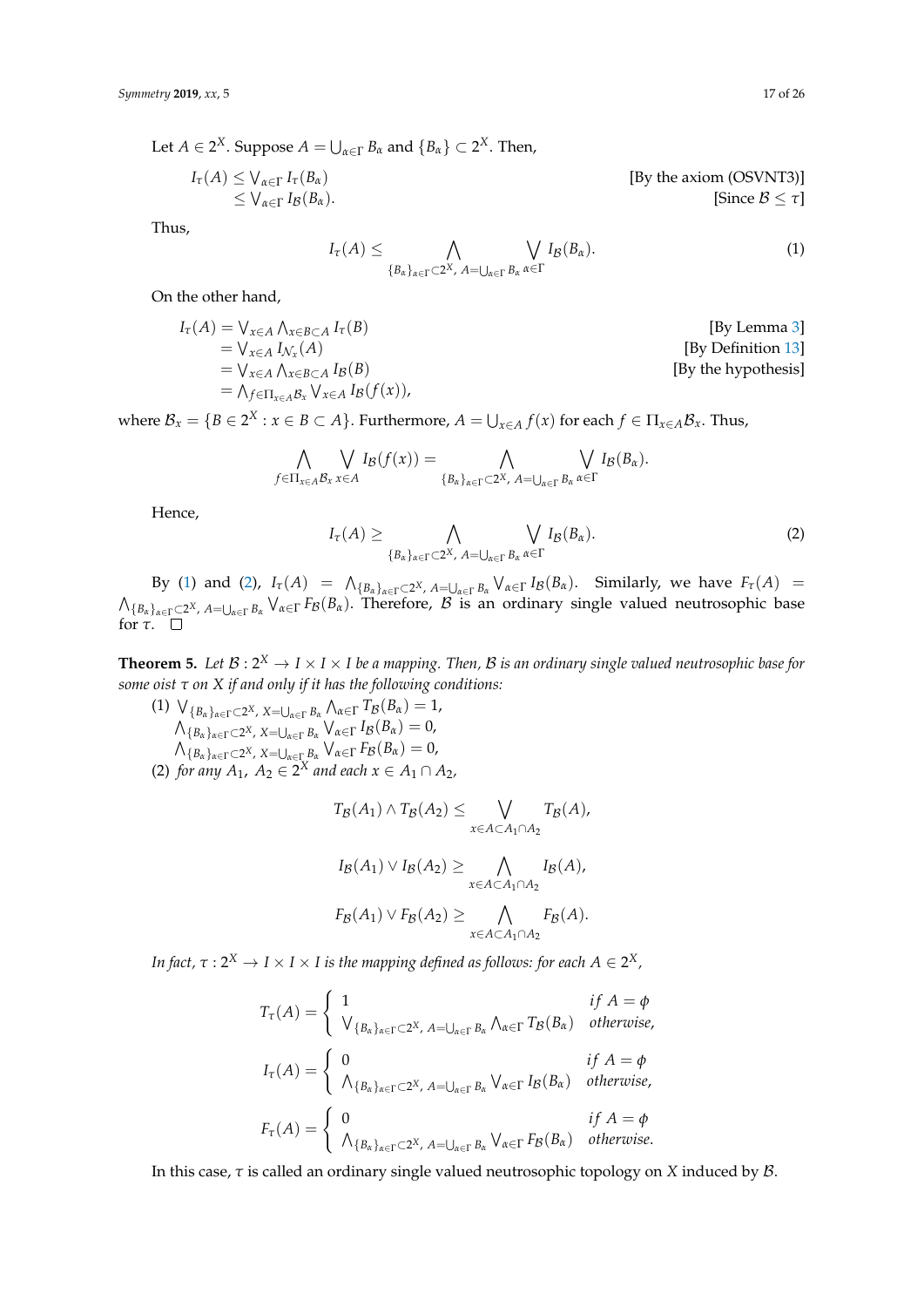**Proof.** ( $\Rightarrow$ ): Suppose B is an ordinary single valued neutrosophic base for some *osvnt*  $\tau$  on X. Then, by Definition [15](#page-14-0) and the axiom (OSVNT1),

$$
\bigvee_{\{B_{\alpha}\}_{\alpha\in\Gamma}\subset 2^{X},\ X=\bigcup_{\alpha\in\Gamma}B_{\alpha}}\bigwedge_{\alpha\in\Gamma}T_{\mathcal{B}}(B_{\alpha})=T_{\tau}(X)=1,
$$
  

$$
\bigwedge_{\{B_{\alpha}\}_{\alpha\in\Gamma}\subset 2^{X},\ X=\bigcup_{\alpha\in\Gamma}B_{\alpha}}\bigvee_{\alpha\in\Gamma}I_{\mathcal{B}}(B_{\alpha}))=I_{\tau}(X)=0,
$$
  

$$
\bigwedge_{\{B_{\alpha}\}_{\alpha\in\Gamma}\subset 2^{X},\ X=\bigcup_{\alpha\in\Gamma}B_{\alpha}}\bigvee_{\alpha\in\Gamma}F_{\mathcal{B}}(B_{\alpha}))=F_{\tau}(X)=0.
$$

Thus, condition (1) holds.

Let  $A_1$ ,  $A_2 \in 2^X$  and let  $x \in A_1 \cap A_2$ . Then, by the proof of Theorem 4.2 in [\[33\]](#page-24-20), it is obvious that  $T_{\mathcal{B}}(A_1) \wedge T_{\mathcal{B}}(A_2) \leq \bigvee_{x \in A \subset A_1 \cap A_2} T_{\mathcal{B}}(A)$ . On the other hand,

$$
I_{\mathcal{B}}(A_1)\vee I_{\mathcal{B}}(A_2)\geq I_{\tau}(A_1)\vee I_{\tau}(A_2)\geq I_{\tau}(A_1\cap A_2)\geq I_{\mathcal{N}_x}(A_1\cap A_2)\geq \bigwedge_{x\in A\subset A_1\cap A_2}I_{\mathcal{B}}(A).
$$

Thus,

$$
I_{\mathcal{B}}(A_1) \vee I_{\mathcal{B}}(A_2) \geq \bigwedge_{x \in A \subset A_1 \cap A_2} I_{\mathcal{B}}(A).
$$

Similarly, we have

$$
F_{\mathcal{B}}(A_1) \vee F_{\mathcal{B}}(A_2) \geq \bigwedge_{x \in A \subset A_1 \cap A_2} F_{\mathcal{B}}(A).
$$

Thus, condition (2) holds.

 $(\Leftarrow)$ : Suppose the necessary conditions (1) and (2) are satisfied. Then, by the proof of Theorem 4.2 in [\[33\]](#page-24-20), we can see that the following hold:

$$
T_{\tau}(X) = T_{\tau}(\phi) = 1,
$$
  
\n
$$
T_{\tau}(A \cap B) \ge T_{\tau}(A) \land T_{\tau}(B) \text{ for any } A, B \in 2^{X}
$$

and

$$
T_{\tau}(\bigcup_{\alpha\in\Gamma}A_{\alpha})\geq\bigwedge_{\alpha\in\Gamma}T_{\tau}(A_{\alpha})\text{ for each }\{A_{\alpha}\}_{\alpha\in\Gamma}\subset 2^{X}.
$$

From the definition of *τ*, it is obvious that *Iτ*(*X*) = *Iτ*(*φ*) = 0. Similarly, we have *Fτ*(*X*) = *Fτ*(*φ*) = 0. Thus,  $\tau$  satisfies the axiom (OSVNT1).

Let  ${A_{\alpha}}_{\alpha\in\Gamma}\subset 2^X$  and let  $\mathcal{B}_{\alpha}=\{B_{\delta_{\alpha}}:\delta_{\alpha}\in\Gamma_{\alpha}\}\,:\cup_{\delta_{\alpha}\in\Gamma_{\alpha}}B_{\delta_{\alpha}}=A_{\alpha}\}.$  Let  $f\in\Pi_{\alpha\in\Gamma}\mathcal{B}_{\alpha}$ . Then,  $\alpha$  clearly,  $\bigcup_{\alpha \in \Gamma} \bigcup_{B_{\delta_{\alpha}} \in f(\alpha)} B_{\delta_{\alpha}} = \bigcup_{\alpha \in \Gamma} A_{\alpha}$ . Thus,

$$
I_{\tau}(\bigcup_{\alpha \in \Gamma} A_{\alpha}) = \bigwedge_{\bigcup_{\delta \in \Gamma} B_{\delta} = \bigcup_{\alpha \in \Gamma} A_{\alpha}} \bigvee_{\delta \in \Gamma} I_{\beta}(B_{\delta})
$$
  
\n
$$
\leq \bigwedge_{f \in \Pi_{\alpha \in \Gamma} B_{\alpha}} \bigvee_{\alpha \in \Gamma} \bigvee_{B_{\delta_{\alpha}} \in f(\alpha)} I_{\beta}(B_{\delta_{\alpha}})
$$
  
\n
$$
= \bigvee_{\alpha \in \Gamma} \bigwedge_{\{B_{\delta_{\alpha}} : \delta_{\alpha} \in \Gamma_{\alpha}\} \in \mathcal{B}_{\alpha}} \bigvee_{\delta_{\alpha} \in \Gamma_{\alpha}} I_{\beta}(B_{\delta_{\alpha}})
$$
  
\n
$$
= \bigvee_{\alpha \in \Gamma} I_{\tau}(A_{\alpha}).
$$

Similarly, we have  $F_\tau(\bigcup_{\alpha \in \Gamma} A_\alpha) \leq \bigvee_{\alpha \in \Gamma} F_\tau(A_\alpha)$ . Thus,  $\tau$  satisfies the axiom (OSVNT3).

Now, let *A*,  $B \in 2^X$  and suppose  $I_\tau(A) < I_\alpha$  and  $I_\tau(B) < I_\alpha$  for  $\alpha \in$  **SVNV**. Then, there are  $\{A_{\alpha_1}:\alpha_1 \in \Gamma_1\}$  and  $\{B_{\alpha_2}:\alpha_2 \in \Gamma_2\}$  such that  $\bigcup_{\alpha_1 \in \Gamma_1} A_{\alpha_1} = A$ ,  $\bigcup_{\alpha_2 \in \Gamma_2} B_{\alpha_2} = B$  and  $I_{\mathcal{B}}(A_{\alpha_1}) < I_{\alpha}$  for  $\alpha_1 \in \Gamma_1$ ,  $I_{\mathcal{B}}(B_{\alpha_2}) < I_{\alpha}$  for each  $\alpha_2 \in \Gamma_2$ . Let  $x \in A \cap B$ . Then, there are  $\alpha_{1x} \in \Gamma_1$  and  $\alpha_{2x} \in \Gamma_2$  such that  $x \in A_{\alpha_{1x}} \cap B_{\alpha_{2x}}$ . Thus, from the assumption,

$$
I_{\alpha} > I_{\mathcal{B}}(A_{\alpha_{1x}}) \vee I_{\mathcal{B}}(B_{\alpha_{2x}}) \geq \bigwedge_{x \in C \subset A_{\alpha_{1x}} \cap B_{\alpha_{2x}}} I_{\mathcal{B}}(C).
$$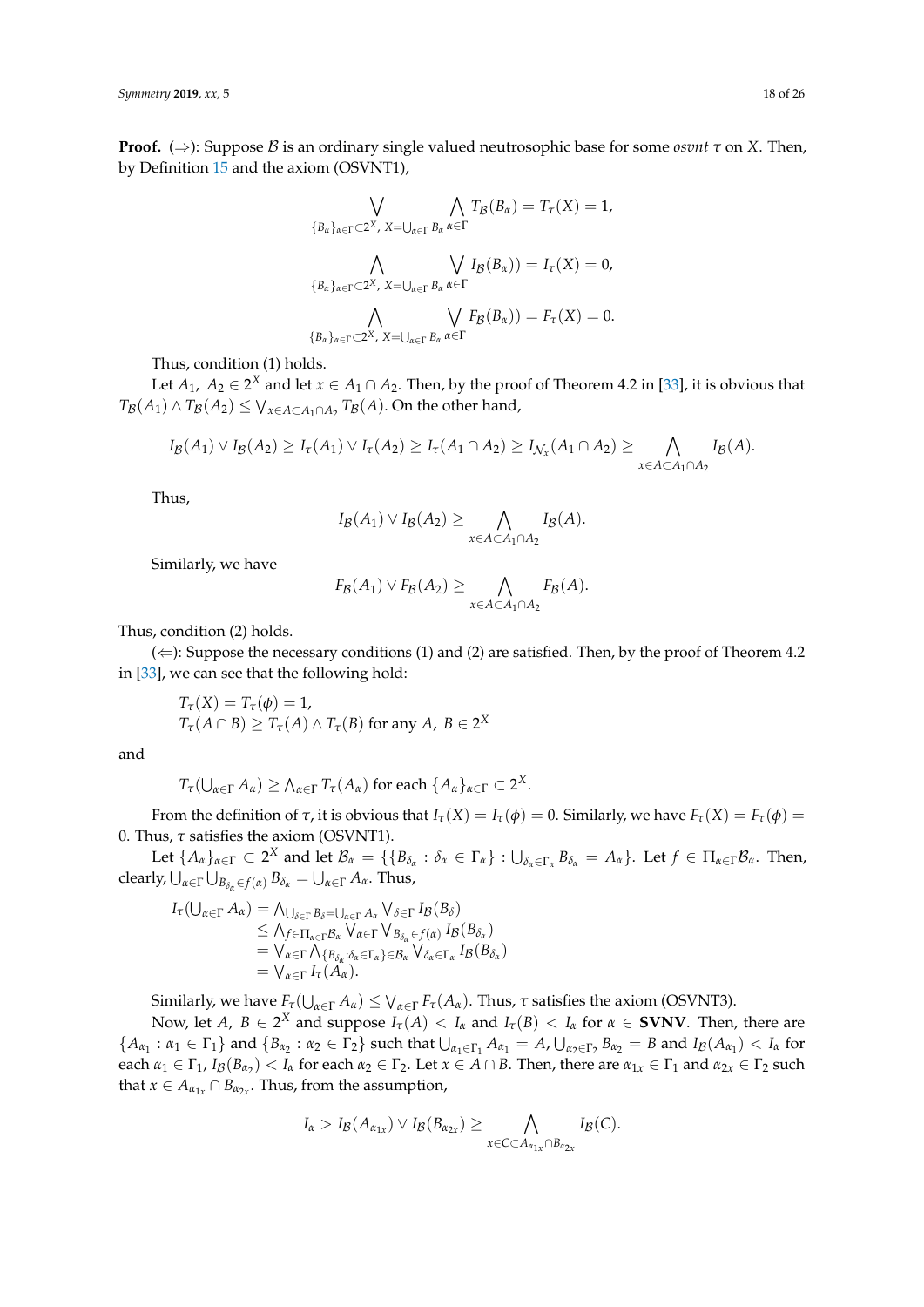*Symmetry* **2019**, *xx*, 5 19 of 26

Moreover, there is  $C_x$  such that  $x \in C_x \subset A_{\alpha_{1x}} \cap B_{\alpha_{2x}} \subset A \cap B$  and  $I_B(C_x) < I_\alpha$ . Since  $\bigcup_{x \in A \cap B} C_x =$ *A* ∩ *B*, we obtain

$$
I_{\alpha} \geq \bigvee_{x \in A \cap B} I_{\mathcal{B}}(C_x) \geq \bigwedge_{\bigcup_{\alpha \in \Gamma} B_{\alpha} = A \cap B} \bigvee_{\alpha \in \Gamma} I_{\mathcal{B}}(B_{\alpha}) = I_{\tau}(A \cap B).
$$

Now, let  $I_\beta = I_\tau(A) \vee I_\tau(B)$  and let *n* be any natural number, where  $I_\beta \in I$ . Then,  $I_\tau(A) < I_\beta + 1/n$ and  $I_{\tau}(B) < I_{\beta} + 1/n$ . Thus,  $I_{\tau}(A \cap B) \leq I_{\beta} + 1/n$ . Thus,  $I_{\tau}(A \cap B) \leq I_{\beta} = I_{\tau}(A) \vee I_{\tau}(B)$ . Similarly, we have  $F_{\tau}(A \cap B) \leq F_{\tau}(A) \vee F_{\tau}(B)$ . Hence,  $\tau$  satisfies the axiom (OSVNT2). This completes the proof.  $\square$ 

**Example 4.** (1) Let  $X = \{a, b, c\}$  and let  $\alpha \in$  **SVNV** be fixed, where  $\alpha \in I_1 \times I_0 \times I_0$ . We define the mapping  $\mathcal{B}: 2^X \to I \times I \times I$  as follows: for each  $A \in 2^X$  ,

$$
T_{\mathcal{B}}(A) = \begin{cases} 1 & \text{if } A = \{b\} \text{ or } \{a, b\} \text{ or } \{b, c\} \\ T_{\alpha} & \text{otherwise,} \end{cases}
$$

$$
I_{\mathcal{B}}(A) = \begin{cases} 0 & \text{if } A = \{b\} \text{ or } \{a, b\} \text{ or } \{b, c\} \\ I_{\alpha} & \text{otherwise,} \end{cases}
$$

$$
F_{\mathcal{B}}(A) = \begin{cases} 0 & \text{if } A = \{b\} \text{ or } \{a, b\} \text{ or } \{b, c\} \\ F_{\alpha} & \text{otherwise.} \end{cases}
$$

*Then, we can easily see that* B *satisfies conditions (1) and (2) in Theorem [5.](#page-16-2) Thus,* B *is an ordinary single*  $\alpha$  *valued neutrosophic base for an osvnt τ on X. In fact, τ : 2* $^X$  $\to$  *I*  $\times$  *I is defined as follows: for each A*  $\in$  *2* $^X$ *,* 

$$
T_{\tau}(A) = \begin{cases} 1 & \text{if } A \in \{\phi, \{b\}, \{a, b\}, \{b, c\}, X\} \\ T_{\alpha} & \text{otherwise,} \end{cases}
$$
  

$$
I_{\tau}(A) = \begin{cases} 0 & \text{if } A \in \{\phi, \{b\}, \{a, b\}, \{b, c\}, X\} \\ I_{\alpha} & \text{otherwise,} \end{cases}
$$
  

$$
F_{\tau}(A) = \begin{cases} 0 & \text{if } A \in \{\phi, \{b\}, \{a, b\}, \{b, c\}, X\} \\ F_{\alpha} & \text{otherwise.} \end{cases}
$$

*(2)* Let  $\alpha \in$  **SVNV** be fixed, where  $\alpha \in I_1 \times I_0 \times I_0$ . We define the mapping  $\mathcal{B}: 2^{\mathbb{R}} \to I \times I \times I$  as follows: for each  $A \in 2^{\mathbb{R}}$  ,

$$
T_{\mathcal{B}}(A) = \begin{cases} 1 & \text{if } A = (a, b) \text{ for } a, b \in \mathbb{R} \text{ with } a \le b \\ T_{\alpha} & \text{otherwise,} \end{cases}
$$
  

$$
I_{\mathcal{B}}(A) = \begin{cases} 0 & \text{if } A = (a, b) \text{ for } a, b \in \mathbb{R} \text{ with } a \le b \\ I_{\alpha} & \text{otherwise,} \end{cases}
$$
  

$$
F_{\mathcal{B}}(A) = \begin{cases} 0 & \text{if } A = (a, b) \text{ for } a, b \in \mathbb{R} \text{ with } a \le b \\ F_{\alpha} & \text{otherwise.} \end{cases}
$$

*Then, it can be easily seen that* B *satisfies the conditions (1) and (2) in Theorem [5.](#page-16-2) Thus,* B *is an ordinary single valued neutrosophic base for an osvnt <sup>τ</sup><sup>α</sup> on* R*.*

*In this case, <sup>τ</sup><sup>α</sup> is called the <sup>α</sup>-ordinary single valued neutrosophic usual topology on* R*.*

*(3)* Let  $\alpha \in$  **SVNV** be fixed, where  $\alpha \in I_1 \times I_0 \times I_0$ . We define the mapping  $\mathcal{B}: 2^{\mathbb{R}} \to I \times I \times I$  as follows: for each  $A \in 2^{\mathbb{R}}$ ,

$$
T_{\mathcal{B}}(A) = \begin{cases} 1 & \text{if } A = [a, b) \text{ for } a, b \in \mathbb{R} \text{ with } a \le b \\ T_{\alpha} & \text{otherwise,} \end{cases}
$$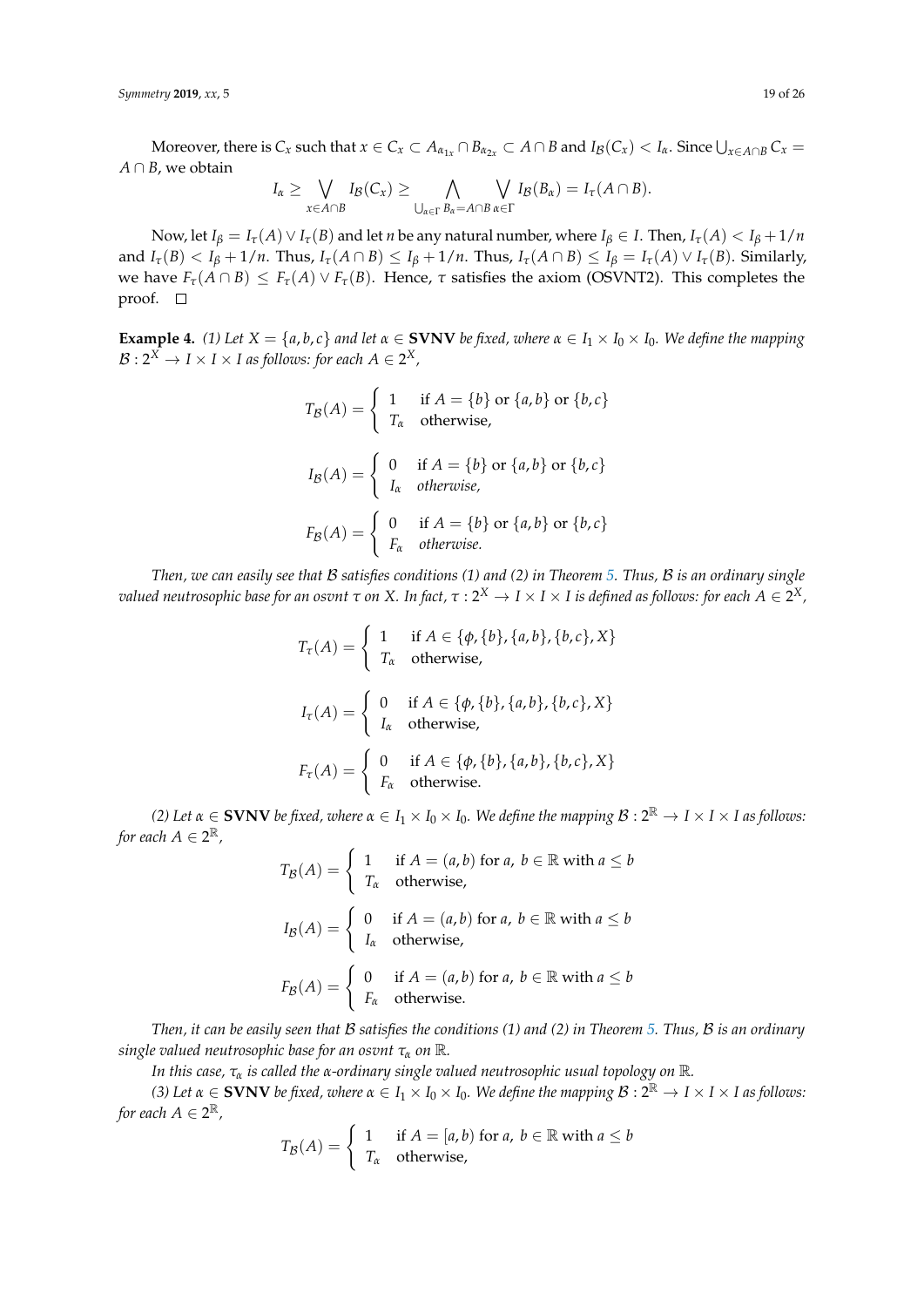$$
I_{\mathcal{B}}(A) = \begin{cases} 0 & \text{if } A = [a, b) \text{ for } a, b \in \mathbb{R} \text{ with } a \le b \\ I_{\alpha} & \text{otherwise,} \end{cases}
$$

$$
F_{\mathcal{B}}(A) = \begin{cases} 0 & \text{if } A = [a, b) \text{ for } a, b \in \mathbb{R} \text{ with } a \le b \\ F_{\alpha} & \text{otherwise.} \end{cases}
$$

*Then, we can easily see that* B *satisfies the conditions (1) and (2) in Theorem [5.](#page-16-2) Thus,* B *is an ordinary single valued neutrosophic base for an osvnt <sup>τ</sup><sup>l</sup> on* R*.*

*In this case, τ<sup>l</sup> is called the α-ordinary single valued neutrosophic lower-limit topology on* R*.*

<span id="page-19-0"></span>**Definition 16.** Let  $\tau_1$ ,  $\tau_2 \in OSVNT(X)$ , and let  $\mathcal{B}_1$  and  $\mathcal{B}_1$  be ordinary single valued neutrosophic bases for *τ*<sub>1</sub> *and τ*<sub>2</sub>*, respectively. Then,*  $B_1$  *<i>and*  $B_1$  *are said to be equivalent if*  $\tau_1 = \tau_2$ *.* 

<span id="page-19-1"></span>**Theorem 6.** *Let*  $\tau_1$ ,  $\tau_2 \in OSVNT(X)$ , and let  $\mathcal{B}_1$  and  $\mathcal{B}_1$  be ordinary single valued neutrosophic bases for  $\tau_1$ *and τ*<sup>2</sup> *respectively. Then, τ*<sup>1</sup> *is coarser than τ*2*, i.e.,*

$$
T_{\tau_1} \leq T_{\tau_2}, I_{\tau_1} \geq I_{\tau_2}, F_{\tau_1} \geq F_{\tau_2}
$$

if and only if for each  $A \in 2^X$  and each  $x \in A$ ,

$$
T_{\mathcal{B}_1}(A) \leq \bigvee_{x \in B \subset A} T_{\mathcal{B}_2}(B), \quad I_{\mathcal{B}_1}(A) \geq \bigwedge_{x \in B \subset A} I_{\mathcal{B}_2}(B), \quad F_{\mathcal{B}_1}(A) \geq \bigwedge_{x \in B \subset A} F_{\mathcal{B}_2}(B).
$$

**Proof.** ( $\Rightarrow$ ): Suppose  $\tau_1$  is coarser than  $\tau_2$ . For each  $x \in X$ , let  $x \in A \in 2^X$ . Then, by Theorem 4.8 in [\[34\]](#page-24-21),  $T_{\mathcal{B}_1}(A) \leq \bigvee_{x \in B \subset A} T_{\mathcal{B}_2}(B)$ . On the other hand,

$$
I_{\mathcal{B}_1}(A) \geq I_{\tau_1}(A) \qquad \qquad [\text{since } \mathcal{B}_1 \text{ is an ordinary single valued neutrosophic base for } \tau_1] \geq I_{\tau_2}(A) \qquad \qquad [\text{By the hypothesis}]
$$
\n
$$
= \bigwedge_{\{A_{\alpha}\}_{\alpha \in \Gamma} \subset 2^X, \ A = \bigcup_{\alpha \in \Gamma} A_{\alpha}} \bigvee_{\alpha \in \Gamma} I_{\mathcal{B}_2}(A_{\alpha}).
$$
\n[Since  $\mathcal{B}_2$  is an ordinary single valued neutrosophic base for  $\tau_2$ ]

Since  $x \in A$  and  $A = \bigcup_{\alpha \in \Gamma} A_{\alpha}$ , there is  $\alpha_0 \in \Gamma$  such that  $x \in A_{\alpha_0}$ . Thus,

$$
\bigwedge_{\{A_{\alpha}\}_{\alpha\in\Gamma}\subset 2^X,\ A=\bigcup_{\alpha\in\Gamma}A_{\alpha}}\bigvee_{\alpha\in\Gamma}I_{\mathcal{B}_2}(A_{\alpha})\geq I_{\mathcal{B}_2}(A_{\alpha_0})\geq \bigwedge_{x\in B\subset A}I_{\mathcal{B}_2}(B).
$$

Thus,  $I_{\mathcal{B}_1}(A) \ge \bigwedge_{x \in B \subset A} I_{\mathcal{B}_2}(B)$ . Similarly, we have  $F_{\mathcal{B}_1}(A) \ge \bigwedge_{x \in B \subset A} F_{\mathcal{B}_2}(B)$ .

( $\Leftarrow$ ): Suppose the necessary condition holds. Then, by Theorem 4.8 in [\[34\]](#page-24-21),  $T_{\tau_1} \le T_{\tau_2}$ . Let  $A \in 2^X$ . Then,

$$
I_{\tau_1}(A) = \bigvee_{x \in A} \bigwedge_{x \in B \subset A} I_{\mathcal{B}_1}(B)
$$
  
\n
$$
\geq \bigvee_{x \in A} \bigwedge_{x \in B \subset A} I_{\mathcal{B}_1}(B)
$$
  
\n
$$
= \bigwedge_{x \in C \subset A} \bigvee_{x \in A} I_{\mathcal{B}_2}(C)
$$
  
\n
$$
= \bigwedge_{\{C_x\}_{x \in A} \subset 2^X, A = \bigcup_{x \in A} C_x} \bigvee_{x \in A} I_{\mathcal{B}_2}(C_x)
$$
  
\n
$$
= I_{\tau_2}(A).
$$
  
\n[By the hypothesis]  
\n[By the hypothesis]

Thus,  $I_{\tau_1} \geq I_{\tau_2}$ . Similarly, we have  $F_{\tau_1} \geq F_{\tau_2}$ . Thus,  $\tau_1$  is coarser than  $\tau_2$ . This completes the proof.  $\square$ 

The following is an immediate result of Definition [16](#page-19-0) and Theorem [6.](#page-19-1)

<span id="page-19-2"></span>**Corollary 4.** Let  $\mathcal{B}_1$  and  $\mathcal{B}_2$  be ordinary single valued neutrosophic bases for two ordinary single valued *neutrosophic topologies on a set X, respectively. Then,*

B<sup>1</sup> *and* B<sup>2</sup> *are equivalent if and only if the following two conditions hold:*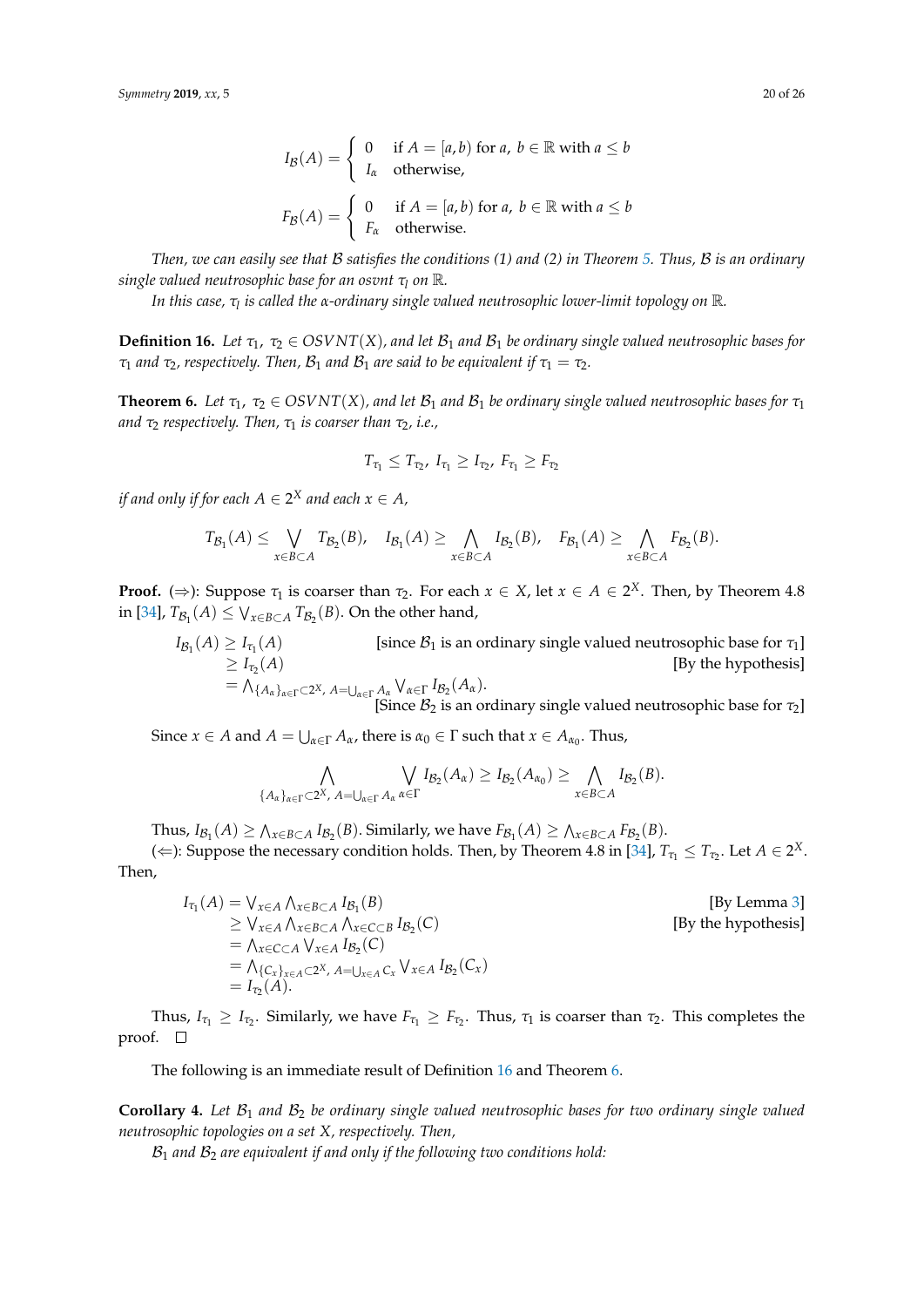$(1)$  *for each*  $B_1 \in 2^X$  *and each*  $x \in B_1$ *,* 

$$
T_{\mathcal{B}_1}(B_1) \leq \bigvee_{x \in B_2 \subset B_1} T_{\mathcal{B}_2}(B_2),
$$
  
\n
$$
I_{\mathcal{B}_1}(B_1) \geq \bigwedge_{x \in B_2 \subset B_1} I_{\mathcal{B}_2}(B_2),
$$
  
\n
$$
F_{\mathcal{B}_1}(B_1) \geq \bigwedge_{x \in B_2 \subset B_1} F_{\mathcal{B}_2}(B_2),
$$

 $(2)$  *for each*  $B_2 \in 2^X$  *and each*  $x \in B_2$ *,* 

$$
T_{\mathcal{B}_2}(B_2) \leq \bigvee_{x \in B_1 \subset B_2} T_{\mathcal{B}_1}(B_1),
$$
  
\n
$$
I_{\mathcal{B}_2}(B_2) \geq \bigwedge_{x \in B_1 \subset B_2} I_{\mathcal{B}_1}(B_1),
$$
  
\n
$$
F_{\mathcal{B}_2}(B_2) \geq \bigwedge_{x \in B_1 \subset B_2} F_{\mathcal{B}_1}(B_1).
$$

It is obvious that every ordinary single valued neutrosophic topology itself forms an ordinary single valued neutrosophic base. Then, the following provides a sufficient condition for one to see if a mapping  $\mathcal{B}: 2^X \to I \times I \times I$  such that  $T_\mathcal{B} \leq T_\tau$ ,  $I_\mathcal{B} \geq I_\tau$  and  $F_\mathcal{B} \geq F_\tau$  is an ordinary single valued neutrosophic base for  $\tau \in OSVNT(X)$ .

**Proposition 10.** Let  $(X, \tau)$  be an osvnts and let  $\mathcal{B}: 2^X \to I \times I \times I$  be a mapping such that  $T_\mathcal{B} \leq T_\tau$ ,  $I_\mathcal{B} \geq I_\tau$ and  $F_B \ge F_\tau$ . For each  $A \in 2^X$  and each  $x \in A$ , suppose  $T_\tau(A) \le V_{x \in B \subset A}$   $T_B(B)$ ,  $I_\tau(A) \ge \bigwedge_{x \in B \subset A} I_B(B)$  $\alpha$  *and F*<sub>τ</sub>(A)  $\geq$   $\Lambda_{x\in B\subset A}$  *F<sub>B</sub>*(*B*)*. Then, B is an ordinary single valued neutrosophic base for*  $\tau$ *.* 

**Proof.** From the proof of Proposition 4.10 in [\[34\]](#page-24-21), it is clear that the first part of the condition (1) of Theorem [5](#page-16-2) holds, i.e.,  $\bigvee_{\{B_\alpha\}_{\alpha\in\Gamma}\subset 2^X}$ ,  $\chi_{=\bigcup_{\alpha\in\Gamma}B_\alpha}\bigwedge_{\alpha\in\Gamma}T_\mathcal{B}(B_\alpha)=1$ . On the other hand,

 $\bigwedge_{\{B_{\alpha}\}_{\alpha\in\Gamma}\subset 2^{X}}$ ,  $X=\bigcup_{\alpha\in\Gamma}B_{\alpha}}\bigvee_{\alpha\in\Gamma}I_{\mathcal{B}}(B_{\alpha})$  $\geq \bigwedge_{\{B_{\alpha}\}_{\alpha \in \Gamma} \subset 2^{X}}$ , *X*=∪<sub>α∈Γ</sub> *B*<sub>α</sub>  $\bigvee_{\alpha \in \Gamma}$  $[\text{since } I_B \geq I_\tau]$  $\geq \bigwedge_{\{B_{\alpha}\}_{\alpha \in \Gamma} \subset 2^{X}}$ ,  $X = \bigcup_{\alpha \in \Gamma} B_{\alpha}$   $I_{\tau}(\bigcup$ *[by the axiom (OSVNT3)]*  $= I_{\tau}(X)$  $= \bigvee_{x \in X} \bigwedge$ *<i>IBy Lemma 3*] ≥ W *x*∈*X* V *x*∈*B*⊂*X* V *x*∈*C*⊂*B* [By the hypothesis]  $= \bigwedge_{x \in C \subset X} \bigvee_{x \in X} I_{\mathcal{B}}(C)$  $=\bigwedge_{\{B_{\alpha}\}_{\alpha\in\Gamma}\subset 2^{X}}$ ,  $X=\bigcup_{\alpha\in\Gamma}B_{\alpha}}\bigvee_{\alpha\in\Gamma}I_{\mathcal{B}}(B_{\alpha}).$ 

Since  $\tau \in OSVNT(X)$ ,  $I_{\tau}(X) = 0$ . Thus,  $\Lambda_{\{B_{\alpha}\}_{\alpha \in \Gamma} \subset 2^{X}}$ ,  $X = \bigcup_{\alpha \in \Gamma} B_{\alpha}} \bigvee_{\alpha \in \Gamma} I_{\beta}(B_{\alpha}) = 0$ . Similarly, we  $\bigcap_{\{B_\alpha\}_{\alpha\in\Gamma}\subset 2^X}$ ,  $\chi=\bigcup_{\alpha\in\Gamma}B_\alpha\bigvee_{\alpha\in\Gamma}F_\mathcal{B}(B_\alpha)=0.$  Thus, condition (1) of Theorem [5](#page-16-2) holds.

Now, let  $A_1$ ,  $A_2 \in 2^X$  and let  $x \in A_1 \cap A_2$ . Then, by the proof of Proposition 4.10 in [\[34\]](#page-24-21), it is obvious that  $T_{\mathcal{B}}(A_1) \wedge T_{\mathcal{B}}(A_2) \leq \bigvee_{x \in A \subset A_1 \cap A_2} T_{\mathcal{B}}(A)$ . On the other hand,

$$
I_{\mathcal{B}}(A_1) \vee I_{\mathcal{B}}(A_2) \ge I_{\tau}(A_1) \vee I_{\tau}(A_2)
$$
 [Since  $I_{\mathcal{B}} \ge I_{\tau}$ ]  
\n
$$
\ge I_{\tau}(A_1 \cap A_2)
$$
 [by the axiom (OSVNT2)]  
\n
$$
\ge \Lambda_{x \in A \subset A_1 \cap A_2} I_{\mathcal{B}}(A).
$$
 [by the hypothesis]

Similarly, we have  $F_{\mathcal{B}}(A_1) \vee F_{\mathcal{B}}(A_2) \ge \Lambda_{x \in A \subset A_1 \cap A_2} F_{\mathcal{B}}(A)$ . Thus, condition (2) of Theorem [5](#page-16-2) holds. Thus, by Theorem [5,](#page-16-2) B is an ordinary single valued neutrosophic base for *τ*. This completes the proof.  $\Box$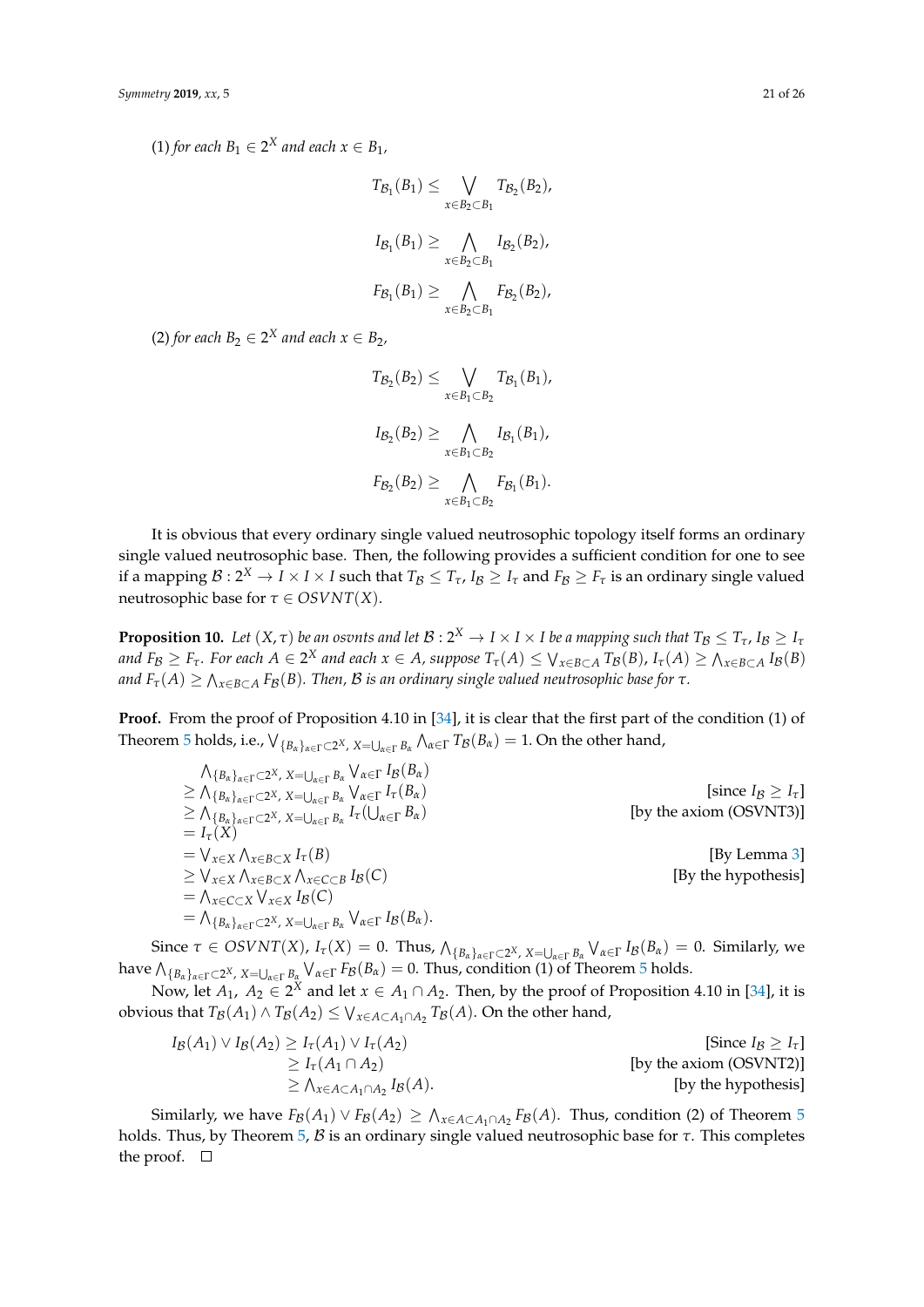<span id="page-21-0"></span> $\bf{Definition 17.}$  Let  $(X, \tau)$  be an osvnts and let  $\simeq$  :  $2^X \to I \times I \times I$  be a mapping. Then,  $\phi$  is called an ordinary *single valued neutrosophic subbase for τ, if ϕ* <sup>u</sup> *is an ordinary single valued neutrosophic base for τ, where*  $\phi^{\sqcap}:\mathsf{2}^X\to\mathsf{I}\times\mathsf{I}\times\mathsf{I}$  is the mapping defined as follows: for each  $A\in\mathsf{2}^X$  ,

$$
T_{\varphi} \cap (A) = \bigvee_{\{B_{\alpha}\}\subset 2^{X}, A=\bigcap_{\alpha\in\Gamma}B_{\alpha}} \bigwedge_{\alpha\in\Gamma} T_{\simeq}(B_{\alpha}),
$$

$$
I_{\varphi} \cap (A) = \bigwedge_{\{B_{\alpha}\}\subset 2^{X}, A=\bigcap_{\alpha\in\Gamma}B_{\alpha}} \bigvee_{\alpha\in\Gamma} I_{\simeq}(B_{\alpha}),
$$

$$
F_{\varphi} \cap (A) = \bigwedge_{\{B_{\alpha}\}\subset 2^{X}, A=\bigcap_{\alpha\in\Gamma}B_{\alpha}} \bigvee_{\alpha\in\Gamma} F_{\simeq}(B_{\alpha}),
$$

*where*  $\sqsubset$  *stands for "a finite subset of".* 

**Example 5.** Let  $\alpha \in$  **SVNV** be fixed, where  $\alpha \in I_1 \times I_0 \times I_0$ . We define the mapping  $\simeq : 2^{\mathbb{R}} \to I \times I \times I$ *as follows: for each*  $A \in 2^{\mathbb{R}}$ ,

$$
T_{\simeq}(A) = \begin{cases} 1 & \text{if } A = (a, \infty) \text{ or } (-\infty, b) \text{ or } (a, b) \\ T_{\alpha} & \text{otherwise,} \end{cases}
$$
  

$$
I_{\simeq}(A) = \begin{cases} 0 & \text{if } A = (a, \infty) \text{ or } (-\infty, b) \text{ or } (a, b) \\ I_{\alpha} & \text{otherwise,} \end{cases}
$$
  

$$
F_{\simeq}(A) = \begin{cases} 0 & \text{if } A = (a, \infty) \text{ or } (-\infty, b) \text{ or } (a, b) \\ F_{\alpha} & \text{otherwise,} \end{cases}
$$

*where*  $a, b \in \mathbb{R}$  such that  $a < b$ . Then, we can easily see that  $\simeq$  is an ordinary single valued neutrosophic *subbase for the <sup>α</sup>-ordinary single valued neutrosophic usual topology* U*<sup>α</sup> on* R*.*

<span id="page-21-1"></span>**Theorem 7.** Let  $\simeq$  :  $2^X \to I \times I \times I$  be a mapping. Then,  $\simeq$  is an ordinary single valued neutrosophic subbase *for some osvnt if and only if*  $\ddot{\phantom{0}}$ 

$$
\bigvee_{\{B_{\alpha}\}_{\alpha\in\Gamma}\subset 2^{X},\ X=\bigcup_{\alpha\in\Gamma}B_{\alpha}}\bigwedge_{\alpha\in\Gamma}T_{\simeq}(B_{\alpha})=1,
$$
  

$$
\bigwedge_{\{B_{\alpha}\}_{\alpha\in\Gamma}\subset 2^{X},\ X=\bigcup_{\alpha\in\Gamma}B_{\alpha}}\bigvee_{\alpha\in\Gamma}I_{\simeq}(B_{\alpha})=0,
$$
  

$$
\bigwedge_{\{B_{\alpha}\}_{\alpha\in\Gamma}\subset 2^{X},\ X=\bigcup_{\alpha\in\Gamma}B_{\alpha}}\bigvee_{\alpha\in\Gamma}F_{\simeq}(B_{\alpha})=0.
$$

**Proof.** ( $\Rightarrow$ ): Suppose  $\simeq$  is an ordinary single valued neutrosophic subbase for some *osvnt*. Then, by Definition [17,](#page-21-0) it is clear that the necessary condition holds.

( $\Leftarrow$ ): Suppose the necessary condition holds. We only show that  $\varphi^{\sqcap}$  satisfies the condition (2) in Theorem [5.](#page-16-2) Let *A, B*  $\in$  2<sup>X</sup> and  $x \in A \cap B$ . Then, by the proof of Theorem 4.3 in [\[33\]](#page-24-20), it is obvious that  $T_{\varphi^{\sqcap}}(A) \land T_{\varphi^{\sqcap}}(B) \leq \bigvee_{x \in C \subset A \cap B} T_{\varphi^{\sqcap}}(C).$  On the other hand,

$$
I_{\varphi} \cap (A) \vee I_{\varphi} \cap (B)
$$
  
=  $(\bigwedge_{\bigcap_{\alpha_1 \in \Gamma_1} B_{\alpha_1} = A} V_{\alpha_1 \in \Gamma_1} I_{\simeq} (B_{\alpha_1})) \vee (\bigwedge_{\bigcap_{\alpha_2 \in \Gamma_2} B_{\alpha_2} = B} V_{\alpha_2 \in \Gamma_2} I_{\simeq} (B_{\alpha_2}))$   
=  $\bigwedge_{\bigcap_{\alpha_1 \in \Gamma_1} B_{\alpha_1} = A} \bigwedge_{\bigcap_{\alpha_2 \in \Gamma_2} B_{\alpha_2} = B} (V_{\alpha_1 \in \Gamma_1} I_{\simeq} (B_{\alpha_1}) \vee V_{\alpha_2 \in \Gamma_2} I_{\simeq} (B_{\alpha_2}))$   
 $\geq \bigwedge_{\bigcap_{\alpha \in \Gamma} B_{\alpha} = A \cap B} V_{\alpha \in \Gamma} I_{\simeq} (B_{\alpha})$   
=  $I_{\varphi} \cap (A \cap B).$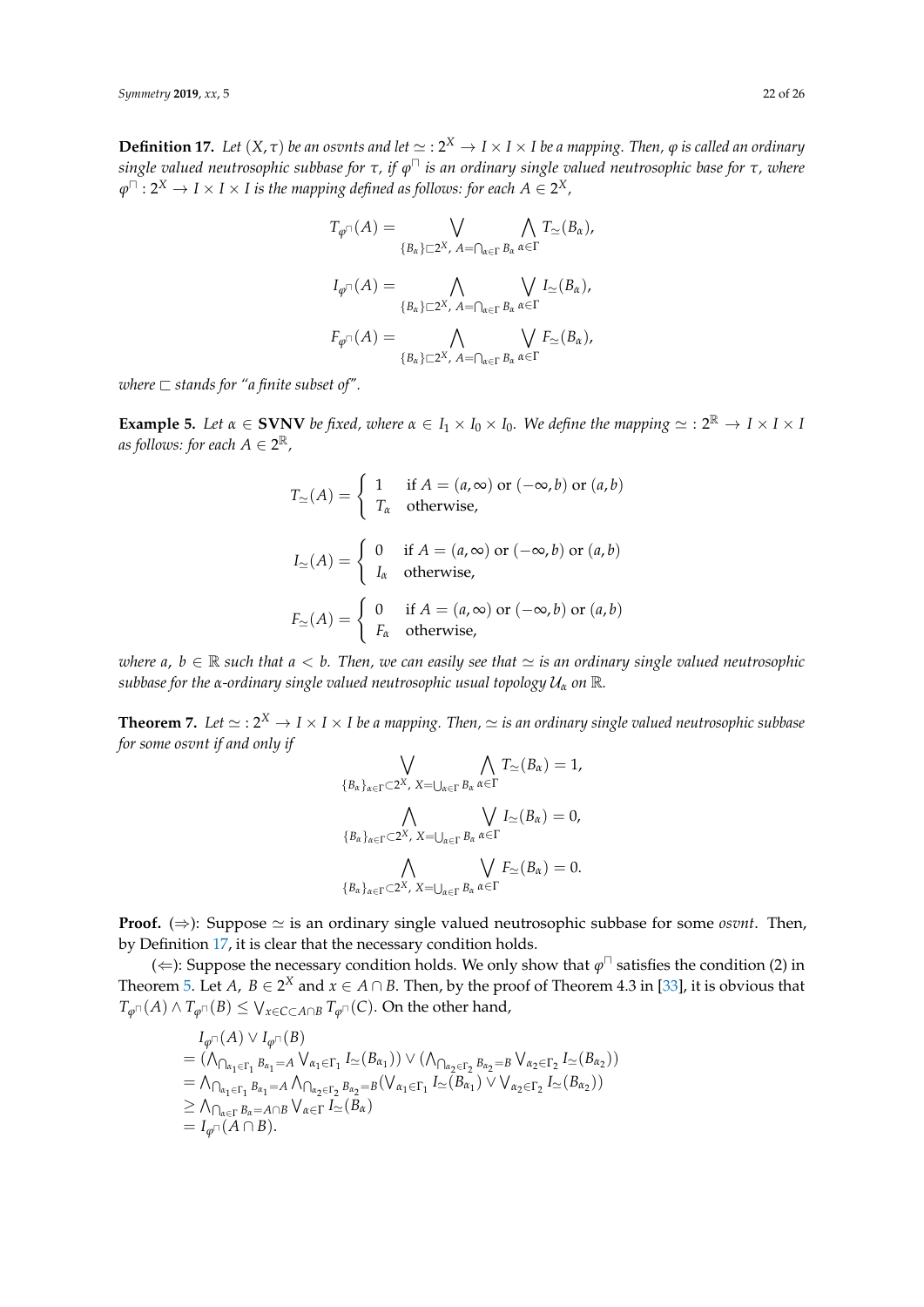Since  $x \in A \cap B$ ,  $I_{\varphi \cap}(A) \vee I_{\varphi \cap}(B) \geq I_{\varphi \cap}(A \cap B) \geq \Lambda_{x \in C \subset A \cap B} I_{\varphi \cap}(C)$ . Similarly, we have  $F_{\varphi^\sqcap}(A)\vee F_{\varphi^\sqcap}(B)\ge F_{\varphi^\sqcap}(A\cap B)\ge\bigwedge_{x\in C\subset A\cap B}F_{\varphi^\sqcap}(C).$  Thus,  $\varphi^\sqcap$  satisfies the condition (2) in Theorem [5.](#page-16-2) This completes the proof.  $\square$ 

**Example 6.** Let  $X = \{a, b, c, d, e\}$  and let  $\alpha \in$  **SVNV** be fixed, where  $\alpha \in I_1 \times I_0 \times I_0$ . We define the mapping  $\simeq$  : 2<sup>X</sup>  $\rightarrow$  *I*  $\times$  *I*  $\times$  *I as follows: for each A*  $\in$  2<sup>X</sup>,

$$
T_{\simeq}(A) = \begin{cases} 1 & \text{if } A \in \{\{a\}, \{a, b, c\}, \{b, c, d\}, \{c, e\}\} \\ T_{\alpha} & \text{otherwise,} \end{cases}
$$

$$
I_{\simeq}(A) = \begin{cases} 0 & \text{if } A \in \{\{a\}, \{a, b, c\}, \{b, c, d\}, \{c, e\}\} \\ I_{\alpha} & \text{otherwise,} \end{cases}
$$

$$
F_{\simeq}(A) = \begin{cases} 0 & \text{if } A \in \{\{a\}, \{a, b, c\}, \{b, c, d\}, \{c, e\}\} \\ F_{\alpha} & \text{otherwise.} \end{cases}
$$

*Then,*  $X = \{a\} \cup \{b, c, d\} \cup \{c, e\},$ 

$$
T_{\varphi \cap}(\{a\}) = T_{\varphi \cap}(\{b, c, d\}) = T_{\varphi \cap}(\{c, e\}) = 1,
$$
  
\n
$$
I_{\varphi \cap}(\{a\}) = I_{\varphi \cap}(\{b, c, d\}) = I_{\varphi \cap}(\{c, e\}) = 0.
$$
  
\n
$$
F_{\varphi \cap}(\{a\}) = F_{\varphi \cap}(\{b, c, d\}) = F_{\varphi \cap}(\{c, e\}) = 0.
$$

*Thus,*

$$
\bigvee_{\{B_{\alpha}\}_{\alpha\in\Gamma}\subset 2^{X},\ X=\bigcup_{\alpha\in\Gamma}B_{\alpha}}\bigwedge_{\alpha\in\Gamma}T_{\simeq}(B_{\alpha})=1,
$$
  

$$
\bigwedge_{\{B_{\alpha}\}_{\alpha\in\Gamma}\subset 2^{X},\ X=\bigcup_{\alpha\in\Gamma}B_{\alpha}}\bigvee_{\alpha\in\Gamma}I_{\simeq}(B_{\alpha})=0,
$$
  

$$
\bigwedge_{\{B_{\alpha}\}_{\alpha\in\Gamma}\subset 2^{X},\ X=\bigcup_{\alpha\in\Gamma}B_{\alpha}}\bigvee_{\alpha\in\Gamma}F_{\simeq}(B_{\alpha})=0.
$$

*Thus, by Theorem [7,](#page-21-1)*  $\simeq$  *is an ordinary single valued neutrosophic subbase for some osvnt.* 

The following is an immediate result of Corollary [4](#page-19-2) and Theorem [7.](#page-21-1)

**Proposition 11.**  $\simeq_1$ ,  $\simeq_2 : 2^X \rightarrow I \times I \times I$  *be two mappings such that* 

$$
\bigvee_{\{B_{\alpha}\}_{\alpha\in\Gamma}\subset 2^{X},\ X=\bigcup_{\alpha\in\Gamma}B_{\alpha}}\bigwedge_{\alpha\in\Gamma}T_{\simeq_{1}}(B_{\alpha})=1,
$$
  

$$
\bigwedge_{\{B_{\alpha}\}_{\alpha\in\Gamma}\subset 2^{X},\ X=\bigcup_{\alpha\in\Gamma}B_{\alpha}}\bigvee_{\alpha\in\Gamma}L_{\simeq_{1}}(B_{\alpha})=0,
$$
  

$$
\bigwedge_{\{B_{\alpha}\}_{\alpha\in\Gamma}\subset 2^{X},\ X=\bigcup_{\alpha\in\Gamma}B_{\alpha}}\bigvee_{\alpha\in\Gamma}F_{\simeq_{1}}(B_{\alpha})=0
$$

*and*

$$
\bigvee_{\{B_{\alpha}\}_{\alpha\in\Gamma}\subset 2^{X},\ X=\bigcup_{\alpha\in\Gamma}B_{\alpha}}\bigwedge_{\alpha\in\Gamma}T_{\simeq_2}(B_{\alpha})=1,
$$
  

$$
\bigwedge_{\{B_{\alpha}\}_{\alpha\in\Gamma}\subset 2^{X},\ X=\bigcup_{\alpha\in\Gamma}B_{\alpha}}\bigvee_{\alpha\in\Gamma}L_{\simeq_2}(B_{\alpha})=0,
$$
  

$$
\bigwedge_{\{B_{\alpha}\}_{\alpha\in\Gamma}\subset 2^{X},\ X=\bigcup_{\alpha\in\Gamma}B_{\alpha}}\bigvee_{\alpha\in\Gamma}F_{\simeq_2}(B_{\alpha})=0.
$$

*Suppose the two conditions hold:*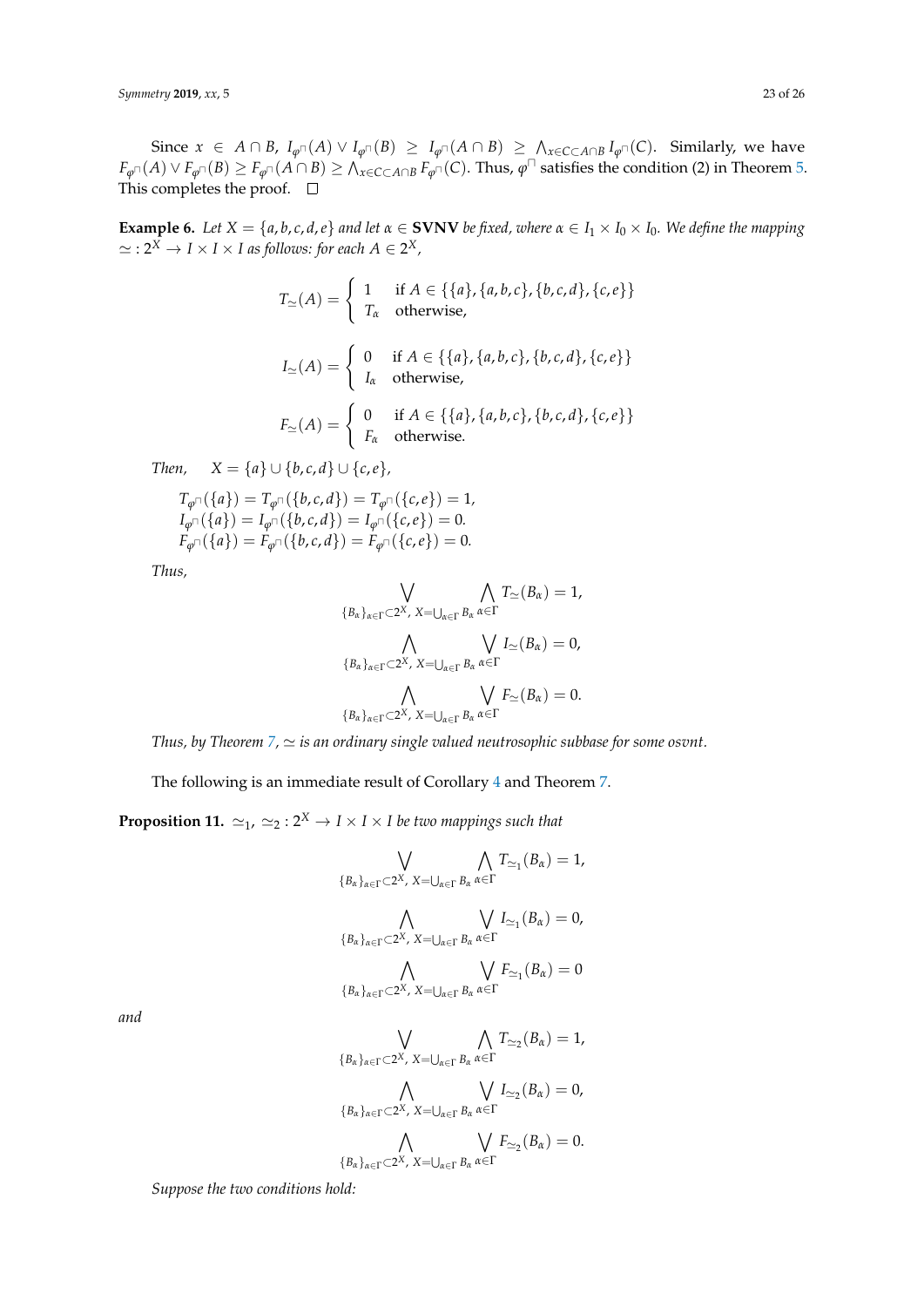$(1)$  *for each*  $S_1 \in 2^X$  *and each*  $x \in S_1$ *,* 

$$
T_{\simeq_1}(S_1) \leq \bigvee_{x \in S_2 \subset S_1} T_{\simeq_2}(S_2), \ I_{\simeq_1}(S_1) \geq \bigwedge_{x \in S_2 \subset S_1} I_{\simeq_2}(S_2), \ F_{\simeq_1}(S_1) \geq \bigwedge_{x \in S_2 \subset S_1} F_{\simeq_2}(S_2),
$$

(2) for each  $S_2 \in 2^X$  and each  $x \in S_2$ ,

$$
T_{\simeq_2}(S_2)\leq \bigvee_{x\in S_1\subset S_2} T_{\simeq_1}(S_1),\ I_{\simeq_2}(S_2)\geq \bigwedge_{x\in S_1\subset S_2} I_{\simeq_1}(S_1),\ f_{\simeq_2}(S_2)\geq \bigwedge_{x\in S_1\subset S_2} f_{\simeq_1}(S_1).
$$

*Then,*  $\approx$ <sub>1</sub> and  $\approx$ <sub>2</sub> are ordinary single valued neutrosophic subbases for the same ordinary single valued *neutrosophic topology on X.*

#### **6. Conclusions**

In this paper, we defined an ordinary single valued neutrosophic topology and level set of an *osvnst* to study some topological characteristics of neutrosophic sets and obtained some their basic properties. In addition, we defined an ordinary single valued neutrosophic subspace. Next, the concepts of an ordinary single valued neutrosophic neighborhood system and an ordinary single valued neutrosophic base (or subbase) were introduced and studied. Their results are summarized as follows:

First, an ordinary single valued neutrosophic neighborhood system has the same properties in a classical neighborhood system (see Theorem [3\)](#page-12-0).

Second, we found two characterizations of an ordinary single valued neutrosophic base (see Theorems [4](#page-15-0) and [5\)](#page-16-2).

Third, we obtained one characterization of an ordinary single valued neutrosophic subbase (see Theorem [7\)](#page-21-1).

Finally, we expect that this paper can be a guidance for the research of separation axioms, compactness, connectedness, etc. in ordinary single valued neutrosophic topological spaces. In addition, one can deal with single valued neutrosophic topology from the viewpoint of lattices.

**Author Contributions:** All authors have contributed equally to this paper in all aspects. This paper was organized by the idea of Hur Kul. Junhui Kim and Jeong Gon Lee analyzed the related papers with this research, and they also wrote the paper. Florentin Smarandache checked the overall contents and mathematical accuracy.

**Funding:** This research received no external funding.

**Acknowledgments:** This paper was supported by Wonkwang University in 2017 (Junhui Kim).

**Conflicts of Interest:** The authors declare no conflict of interest.

#### **References**

- <span id="page-23-0"></span>1. Zadeh, L.A. Fuzzy sets. *Inf. Control* **1965**, *8*, 338–353.
- <span id="page-23-1"></span>2. Chang, C.L. Fuzzy topological spaces. *J. Math. Anal. Appl.* **1968**, *24*, 182–190.
- <span id="page-23-2"></span>3. El-Gayyar, M.K.; Kerre, E.E.; Ramadan, A.A. On smooth topological space II: Separation axioms. *Fuzzy Sets Syst.* **2001**, *119*, 495–504.
- 4. Ghanim, M.H.; Kerre, E.E.; Mashhour, A.S. Separation axioms, subspaces and sums in fuzzy topology. *J. Math. Anal. Appl.* **1984**, *102*, 189–202.
- 5. Kandil, A.; El Etriby, A.M. On separation axioms in fuzzy topological space. *Tamkang J. Math.* **1987**, *18*, 49–59.
- 6. Kandil, A.; Elshafee, M.E. Regularity axioms in fuzzy topological space and FR*<sup>i</sup>* -proximities. *Fuzzy Sets Syst.* **1988**, *27*, 217–231.
- 7. Kerre, E.E. Characterizations of normality in fuzzy topological space. *Simon Steven* **1979**, *53*, 239–248.
- <span id="page-23-3"></span>8. Lowen, R. Fuzzy topological spaces and fuzzy compactness. *J. Math. Anal. Appl.* **1976**, *56*, 621–633.
- <span id="page-23-4"></span>9. Lowen, R. A comparison of different compactness notions in fuzzy topological spaces. *J. Math. Anal.* **1978**, *64*, 446–454.
- 10. Lowen, R. Initial and final fuzzy topologies and the fuzzy Tychonoff Theorem. *J. Math. Anal.* **1977**, *58*, 11–21.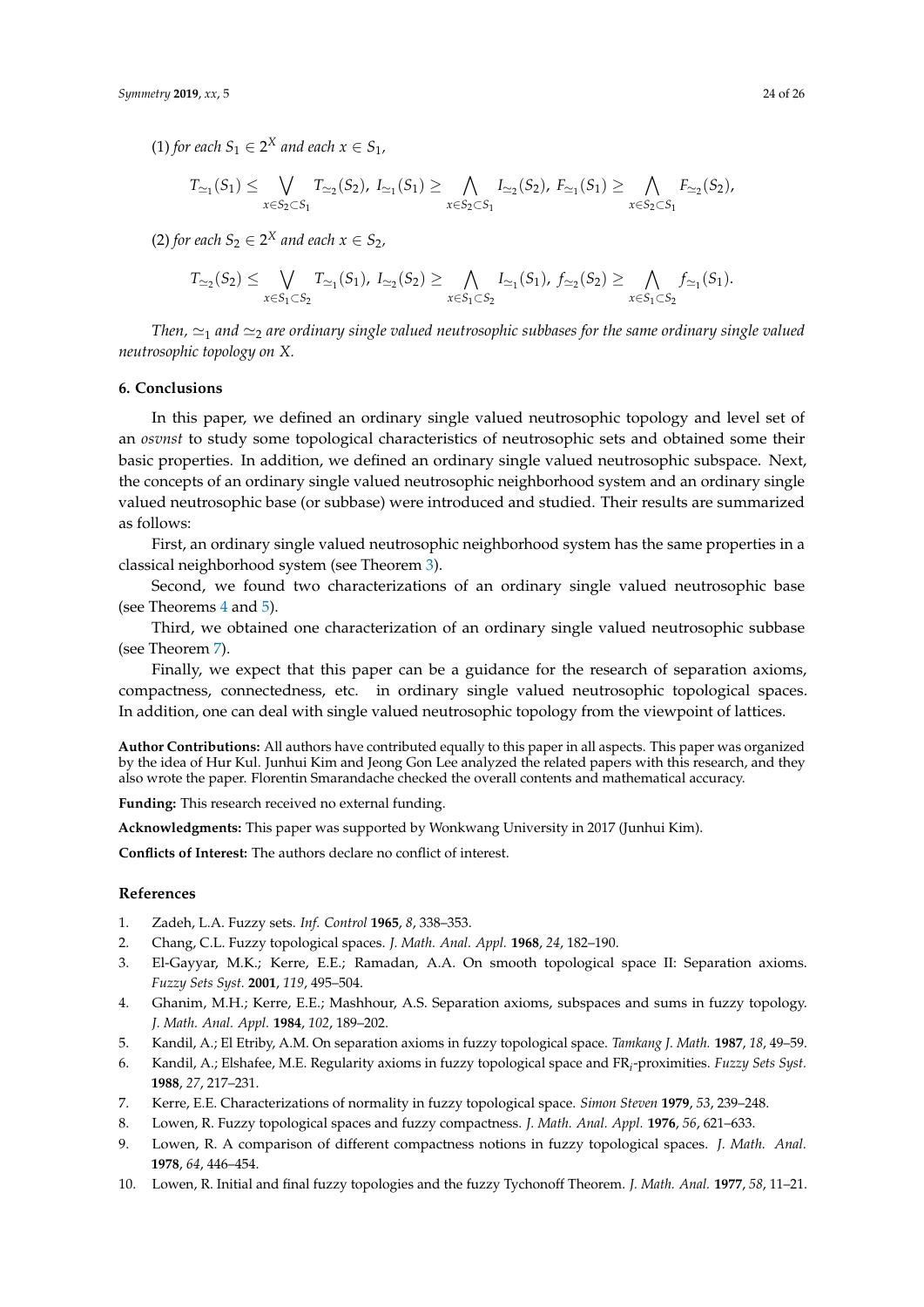- 11. Pu, P.M.; Liu, Y.M. Fuzzy topology I. Neighborhood structure of a fuzzy point. *J. Math. Anal. Appl.* **1982**, *76*, 571–599.
- 12. Pu, P.M.; Liu, Y.M. Fuzzy topology II. Products and quotient spaces. *J. Math. Anal. Appl.* **1980**, *77*, 20–37.
- <span id="page-24-0"></span>13. Yalvac, T.H. Fuzzy sets and functions on fuzzy spaces. *J. Math. Anal.* **1987**, *126*, 409–423.
- <span id="page-24-1"></span>14. Chattopadhyay, K.C.; Hazra, R.N.; Samanta, S.K. Gradation of openness: Fuzzy topology. *Fuzzy Sets Syst.* **1992**, *49*, 237–242.
- <span id="page-24-2"></span>15. Hazra, R.N.; Samanta, S.K.; Chattopadhyay, K.C. Fuzzy topology redefined. *Fuzzy Sets Syst.* **1992**, *45*, 79–82.
- <span id="page-24-3"></span>16. Ramaden, A.A. Smooth topological spaces. *Fuzzy Sets Syst.* **1992**, *48*, 371–375.
- <span id="page-24-4"></span>17. Demirci, M. Neighborhood structures of smooth topological spaces. *Fuzzy Sets Syst.* **1997**, *92*, 123–128.
- <span id="page-24-5"></span>18. Chattopadhyay, K.C.; Samanta, S.K. Fuzzy topology: Fuzzy closure operator, fuzzy compactness and fuzzy connectedness. *Fuzzy Sets Syst.* **1993**, *54*, 207–212.
- <span id="page-24-6"></span>19. Peeters, W. Subspaces of smooth fuzzy topologies and initial smooth fuzzy structures. *Fuzzy Sets Syst.* **1999**, *104*, 423–433.
- <span id="page-24-7"></span>20. Peeters, W. The complete lattice  $(S(X), \prec)$  of smooth fuzzy topologies. *Fuzzy Sets Syst.* **2002**, 125, 145–152.
- <span id="page-24-8"></span>21. Al Tahan, M.; Hošková-Mayerová, Š.; Davvaz, B. An overview of topological hypergroupoids. *J. Intell. Fuzzy Syst.* **2018**, *34*, 1907–1916.
- <span id="page-24-9"></span>22. Onasanya, B.O.; Hošková-Mayerová, Š. Some topological and algebraic properties of *α*-level subsets' topology of a fuzzy subset. *An. Univ. Ovidius Constanta* **2018**, *26*, 213–227.
- <span id="page-24-10"></span>23. Çoker, D.; Demirci, M. An introduction to intuitionistic fuzzy topological spaces in Sostak's sense. *Busefal* **1996**, *67*, 67–76.
- <span id="page-24-11"></span>24. Samanta, S.K.; Mondal, T.K. Intuitionistic gradation of openness: Intuitionistic fuzzy topology. *Busefal* **1997**, *73*, 8–17.
- <span id="page-24-12"></span>25. Samanta, S.K.; Mondal, T.K. On intuitionistic gradation of openness. *Fuzzy Sets Syst.* **2002**, *131*, 323–336.
- <span id="page-24-13"></span>26. Šostak, A. On a fuzzy topological structure. Rend. Circ. Mat. Palermo (2) Suppl. 1985, 89-103.
- <span id="page-24-14"></span>27. Atanassov, K. Intuitionistic fuzzy sets. *Fuzzy Sets Syst.* **1986**, *20*, 87–96.
- <span id="page-24-15"></span>28. Lim, P.K.; Kim, S.R.; Hur, K. Intuitionisic smooth topological spaces. *J. Korean Inst. Intell. Syst.* **2010**, *20*, 875–883.
- <span id="page-24-16"></span>29. Kim, S.R.; Lim, P.K.; Kim, J.; Hur, K. Continuities and neighborhood structures in intuitionistic fuzzy smooth topological spaces. *Ann. Fuzzy Math. Inform.* **2018**, *16*, 33–54.
- <span id="page-24-17"></span>30. Choi, J.Y.; Kim, S.R.; Hur, K. Interval-valued smooth topological spaces. *Honam Math. J.* **2010**, *32*, 711–738.
- <span id="page-24-18"></span>31. Gorzalczany, M.B. A method of inference in approximate reasoning based on interval-valued fuzzy sets. *Fuzzy Sets Syst.* **1987**, *21*, 1–17.
- <span id="page-24-19"></span>32. Zadeh, L.A. The concept of a linguistic variable and its application to approximate reasoning I. *Inform. Sci.* **1975**, *8*, 199–249.
- <span id="page-24-20"></span>33. Ying, M.S. A new approach for fuzzy topology(I). *Fuzzy Sets Syst.* **1991**, *39*, 303–321.
- <span id="page-24-21"></span>34. Lim, P.K.; Ryou, B.G.; Hur, K. Ordinary smooth topological spaces. *Int. J. Fuzzy Log. Intell. Syst.* **2012**, *12*, 66–76.
- <span id="page-24-22"></span>35. Lee, J.G.; Lim, P.K.; Hur, K. Some topological structures in ordinary smooth topological spaces. *J. Korean Inst. Intell. Syst.* **2012**, *22*, 799–805.
- 36. Lee, J.G.; Lim, P.K.; Hur, K. Closures and interiors redefined, and some types of compactness in ordinary smooth topological spaces. *J. Korean Inst. Intell. Syst.* **2013**, *23*, 80–86.
- <span id="page-24-23"></span>37. Lee, J.G.; Hur, K.; Lim, P.K. Closure, interior and compactness in ordinary smooth topological spaces. *Int. J. Fuzzy Log. Intell. Syst.* **2014**, *14*, 231–239.
- <span id="page-24-24"></span>38. Smarandache, F. *Neutrosophy, Neutrisophic Property, Sets, and Logic*; American Research Press: Rehoboth, DE, USA, 1998.
- <span id="page-24-25"></span>39. Salama, A.A.; Broumi, S.; Smarandache, F. Some types of neutrosophic crisp sets and neutrosophic crisp relations. *I.J. Inf. Eng. Electron. Bus.* **2014**. Available online: <http://www.mecs-press.org/> (accessed on February 10, 2019).
- <span id="page-24-26"></span>40. Salama, A.A.; Smarandache, F. *Neutrosophic Crisp Set Theory*; The Educational Publisher Columbus: Columbus, OH, USA, 2015.
- <span id="page-24-27"></span>41. Hur, K.; Lim, P.K.; Lee, J.G.; Kim, J. The category of neutrosophic crisp sets. *Ann. Fuzzy Math. Inform.* **2017**, *14*, 43–54.
- <span id="page-24-28"></span>42. Hur, K.; Lim, P.K.; Lee, J.G.; Kim, J. The category of neutrosophic sets. *Neutrosophic Sets Syst.* **2016**, *14*, 12–20.